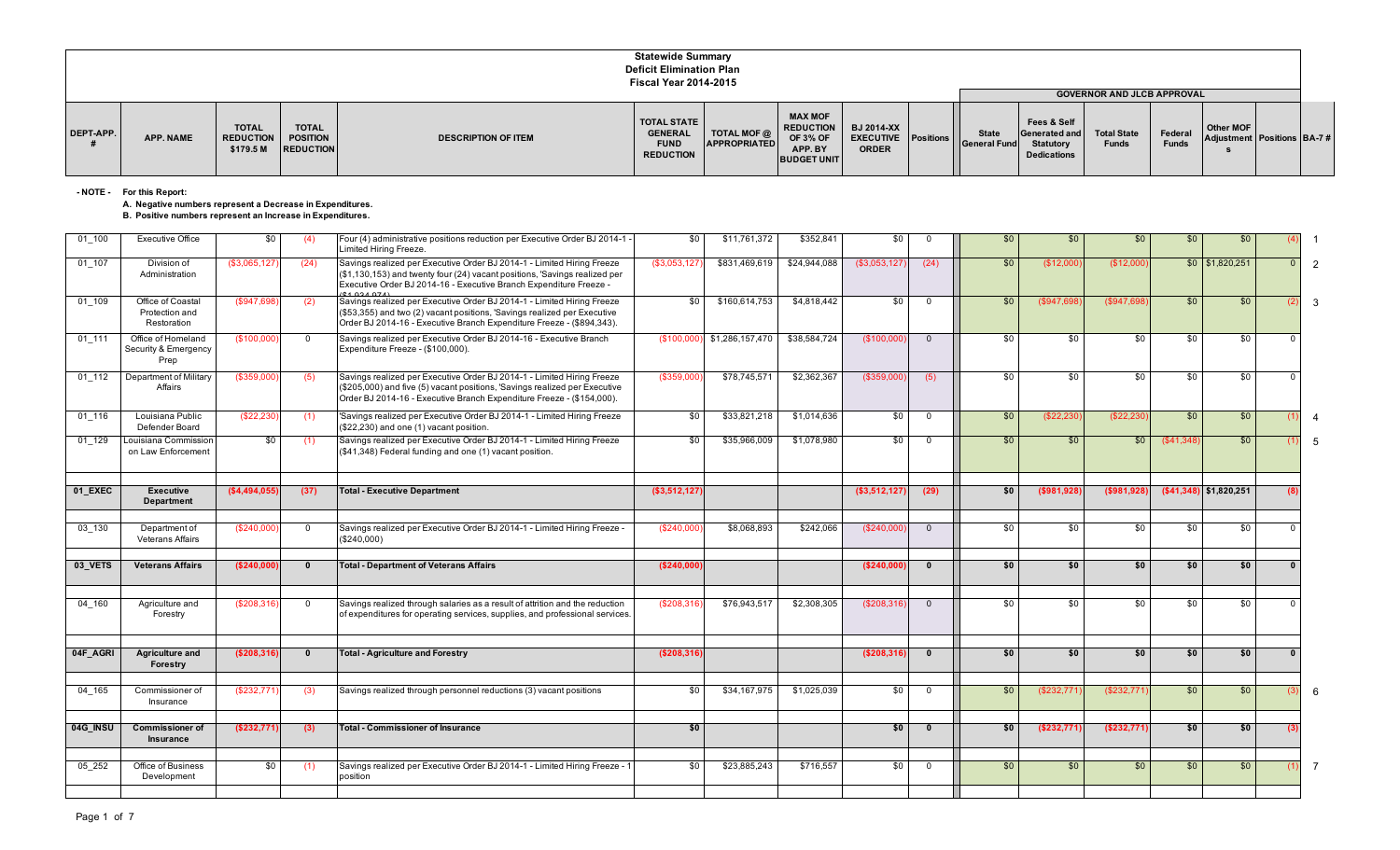|           |                                               |                                               |                                                     |                                                                                                                                                                                                                                                                                                                                                                                         | <b>Statewide Summary</b><br><b>Deficit Elimination Plan</b><br><b>Fiscal Year 2014-2015</b> |                                    |                                                                                        |                                                       |                  |                                     |                                                                               |                                    |                         |                                              |              |    |
|-----------|-----------------------------------------------|-----------------------------------------------|-----------------------------------------------------|-----------------------------------------------------------------------------------------------------------------------------------------------------------------------------------------------------------------------------------------------------------------------------------------------------------------------------------------------------------------------------------------|---------------------------------------------------------------------------------------------|------------------------------------|----------------------------------------------------------------------------------------|-------------------------------------------------------|------------------|-------------------------------------|-------------------------------------------------------------------------------|------------------------------------|-------------------------|----------------------------------------------|--------------|----|
|           |                                               |                                               |                                                     |                                                                                                                                                                                                                                                                                                                                                                                         |                                                                                             |                                    |                                                                                        |                                                       |                  |                                     |                                                                               | <b>GOVERNOR AND JLCB APPROVAL</b>  |                         |                                              |              |    |
| DEPT-APP. | <b>APP. NAME</b>                              | <b>TOTAL</b><br><b>REDUCTION</b><br>\$179.5 M | <b>TOTAL</b><br><b>POSITION</b><br><b>REDUCTION</b> | <b>DESCRIPTION OF ITEM</b>                                                                                                                                                                                                                                                                                                                                                              | <b>TOTAL STATE</b><br><b>GENERAL</b><br><b>FUND</b><br><b>REDUCTION</b>                     | TOTAL MOF @<br><b>APPROPRIATED</b> | <b>MAX MOF</b><br><b>REDUCTION</b><br><b>OF 3% OF</b><br>APP. BY<br><b>BUDGET UNIT</b> | <b>BJ 2014-XX</b><br><b>EXECUTIVE</b><br><b>ORDER</b> | <b>Positions</b> | <b>State</b><br><b>General Fund</b> | Fees & Self<br><b>Generated and</b><br><b>Statutory</b><br><b>Dedications</b> | <b>Total State</b><br><b>Funds</b> | Federal<br><b>Funds</b> | Other MOF<br>Adjustment   Positions   BA-7 # |              |    |
| 05 ECON   | Economic<br>Development                       | \$0                                           | (1)                                                 | <b>Total - Department of Economic Development</b>                                                                                                                                                                                                                                                                                                                                       | \$0                                                                                         |                                    |                                                                                        | \$0                                                   | $\mathbf{0}$     | \$0                                 | \$0                                                                           | \$0                                | \$0                     | \$0                                          |              |    |
| 06 261    | Office of the Secretary                       | (\$26,450                                     | (1)                                                 | Savings realized through personnel reductions (1) vacant position funded<br>from the Seafood Promotion and Marketing Fund.                                                                                                                                                                                                                                                              | \$0                                                                                         | \$6,273,746                        | \$188,212                                                                              | \$0                                                   | $\overline{0}$   | \$0                                 | (\$26,450                                                                     | (\$26,450                          | \$0                     | \$0                                          |              | 8  |
| 06 262    | Office of the State<br>Library of Louisiana   | (\$26,450                                     | (1)                                                 | Savings realized through personnel reductions (1) vacant position.                                                                                                                                                                                                                                                                                                                      | (\$26,450                                                                                   | \$8,834,983                        | \$265,049                                                                              | (\$26,45)                                             | (1)              | \$0                                 | \$0                                                                           | \$0                                | \$0                     | \$0                                          | 0            |    |
| 06 264    | Office of State Parks                         | (\$132,56\$                                   | (5)                                                 | Savings realized through personnel reductions (5) vacant positions                                                                                                                                                                                                                                                                                                                      | (\$132,56                                                                                   | \$32,742,716                       | \$982,281                                                                              | (\$132,56                                             | (5)              | \$0                                 | \$0                                                                           | \$0                                | \$0                     | \$0                                          |              |    |
| 06_CRAT   | <b>Culture Recreation</b><br>& Tourism        | (\$185,469)                                   | (7)                                                 | Total - Department of Culture Recreation and Tourism                                                                                                                                                                                                                                                                                                                                    | (\$159,019)                                                                                 |                                    |                                                                                        | (\$159,019                                            | (6)              | \$0                                 | (\$26,450                                                                     | (\$26,450)                         | \$0                     | \$0                                          |              |    |
| 07_273    | Administration                                | (\$1,347,000)                                 | (2)                                                 | Savings realized per Executive Order BJ 2014-1 - Limited Hiring Freeze -<br>(\$347,000) and two (2) vacant positions. The reduction of 2 vacant<br>positions will generate a savings of \$115,667. There are also savings of<br>\$231,333 based on attrition of 4 vacant positions for 19 pay periods.<br>\$1,000,000 reduction to a contract for Records Management                    | \$0                                                                                         | \$45,067,746                       | \$1,352,032                                                                            | \$0                                                   | $\mathbf 0$      | \$0                                 | (\$1,347,000                                                                  | (\$1,347,000                       | \$0                     | \$0                                          |              | 9  |
| 07 276    | Engineering and<br>Operations                 | (\$4,757,000                                  | (7)                                                 | Savings realized per Executive Order BJ 2014-1 - Limited Hiring Freeze -<br>(\$3,757,000) and seven (7) vacant positions. The reduction of 7 vacant<br>positions will generate a savings of \$452,941. There are also savings of<br>\$3,304,059 based on attrition of 68 vacant positions for 19 pay periods.<br>\$1,000,000 reduction to contracts for Statewide Planning and Research | \$0                                                                                         | \$524,128,506                      | \$15,723,855                                                                           | \$0                                                   | $\mathbf 0$      | \$0                                 | (\$4,757,000                                                                  | (\$4,757,000                       | \$0                     | \$0                                          |              | 10 |
| 07_DOTD   | <b>Transportation</b><br>&Development         | (\$6,104,000                                  | (9)                                                 | <b>Total - Department of Transportation and Development</b>                                                                                                                                                                                                                                                                                                                             | \$0                                                                                         |                                    |                                                                                        | \$0                                                   | $\bf{0}$         | \$0                                 | ( \$6,104,000                                                                 | (\$6,104,000                       | \$0                     | \$0                                          |              |    |
| 08 400    | Corrections -<br>Administration               | (\$142,715                                    | (1)                                                 | Savings realized per Executive Order BJ 2014-1 - Executive Department<br>Limited Hiring Freeze - (\$17,500) and the elimination of one (1) vacant<br>administrative position. Savings realized per Executive Order BJ 2014-16 -<br>Executive Branch Expenditure Freeze - (\$69,447). Savings realized per a<br>1% reduction in contracts - (\$55,768).                                  | (\$142,715                                                                                  | \$86,328,100                       | \$2,589,843                                                                            | (\$142,715                                            | (1)              | \$0                                 | \$0                                                                           | \$0                                | \$0                     | \$0                                          |              |    |
| 08_402    | Louisiana State<br>Penitentiary               | (\$59,692                                     | (2)                                                 | Savings realized per Executive Order BJ 2014-1 - Executive Department<br>Limited Hiring Freeze - (\$30,000) and the elimination of two (2) vacant<br>administrative positions. Savings realized per Executive Order BJ 2014-16<br>Executive Branch Expenditure Freeze - (\$475). Savings realized per a<br>1% reduction in contracts - (\$29.217).                                      | (\$59,692                                                                                   | \$135,065,254                      | \$4,051,957                                                                            | (\$59,692                                             | (2)              | \$0                                 | \$0                                                                           | \$0                                | \$0                     | \$0                                          | 0            |    |
| 08 405    | Avoyelles Correctional<br>Center              | (\$13,500                                     | $\Omega$                                            | Savings realized per Executive Order BJ 2014-16 - Executive Branch<br>Expenditure Freeze - (\$8,820). Savings realized per a 1% reduction in                                                                                                                                                                                                                                            | (\$13,500                                                                                   | \$30,159,643                       | \$904,789                                                                              | (\$13,50                                              | $\overline{0}$   | \$0                                 | \$0                                                                           | \$0                                | \$0                     | \$0                                          | 0            |    |
| 08 406    | Louisiana Correctional<br>Institute for Women | (\$7,764                                      | $\mathbf 0$                                         | Savings realized per Executive Order BJ 2014-16 - Executive Branch<br>Expenditure Freeze - (\$3,872). Savings realized per a 1% reduction in                                                                                                                                                                                                                                            | (\$7,764                                                                                    | \$22,717,947                       | \$681,538                                                                              | (\$7,764                                              | $\mathbf{0}$     | \$0                                 | \$0                                                                           | \$0                                | \$0                     | \$0                                          | 0            |    |
| 08 409    | Dixon Correctional<br>Institute               | (\$30,689)                                    | $^{\circ}$                                          | Savings realized per Executive Order BJ 2014-16 - Executive Branch<br>Expenditure Freeze - (\$671). Savings realized per a 1% reduction in                                                                                                                                                                                                                                              | (\$30,689)                                                                                  | \$44,080,183                       | \$1,322,405                                                                            | (\$30,68\$                                            | $\mathbf{0}$     | \$0                                 | \$0                                                                           | \$0                                | \$0                     | \$0                                          | $\Omega$     |    |
| 08 413    | Elayn Hunt<br><b>Correctional Center</b>      | (\$22,863                                     | (1)                                                 | Savings realized per Executive Order BJ 2014-1 - Executive Department<br>Limited Hiring Freeze - (\$15,000) and the elimination of one (1) vacant<br>administrative positions. Savings realized per Executive Order BJ 2014-16<br>Executive Branch Expenditure Freeze - (\$1,228). Savings realized per a<br>1% reduction in contracts - (\$6,635).                                     | (\$22,863                                                                                   | \$56,955,681                       | \$1,708,670                                                                            | (\$22,863                                             | (1)              | \$0                                 | \$0                                                                           | \$0                                | \$0                     | \$0                                          |              |    |
| 08 414    | David Wade<br><b>Correctional Center</b>      | (\$2,355                                      | $\overline{0}$                                      | Savings realized per a 1% reduction in contracts - (\$2,355).                                                                                                                                                                                                                                                                                                                           | (\$2,355                                                                                    | \$29,946,278                       | \$898,388                                                                              | (\$2,355                                              | $\overline{0}$   | \$0                                 | \$0                                                                           | \$0                                | \$0                     | \$0                                          | $\mathbf{0}$ |    |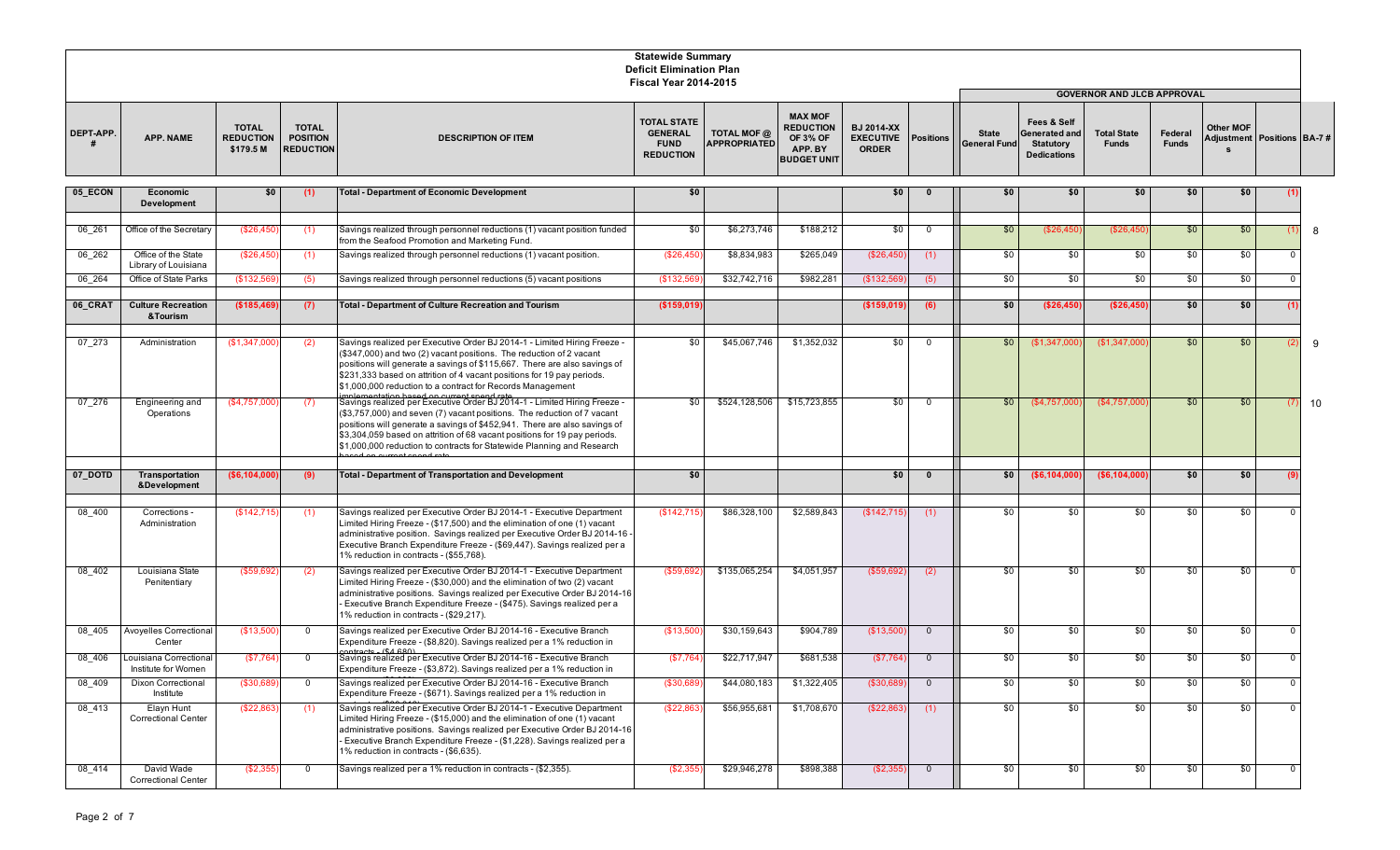|                 |                                                         |                                               |                                                     |                                                                                                                                                                                                                                                                                                                                                                                                                                                                                                                                                                                                     | <b>Statewide Summary</b><br><b>Deficit Elimination Plan</b><br><b>Fiscal Year 2014-2015</b> |                                                              |                                                                  |                                                       |                  |                                     |                                                                               |                                                                         |                         |                                          |                |    |
|-----------------|---------------------------------------------------------|-----------------------------------------------|-----------------------------------------------------|-----------------------------------------------------------------------------------------------------------------------------------------------------------------------------------------------------------------------------------------------------------------------------------------------------------------------------------------------------------------------------------------------------------------------------------------------------------------------------------------------------------------------------------------------------------------------------------------------------|---------------------------------------------------------------------------------------------|--------------------------------------------------------------|------------------------------------------------------------------|-------------------------------------------------------|------------------|-------------------------------------|-------------------------------------------------------------------------------|-------------------------------------------------------------------------|-------------------------|------------------------------------------|----------------|----|
| <b>DEPT-APP</b> | APP. NAME                                               | <b>TOTAL</b><br><b>REDUCTION</b><br>\$179.5 M | <b>TOTAL</b><br><b>POSITION</b><br><b>REDUCTION</b> | <b>DESCRIPTION OF ITEM</b>                                                                                                                                                                                                                                                                                                                                                                                                                                                                                                                                                                          | <b>TOTAL STATE</b><br><b>GENERAL</b><br><b>FUND</b><br><b>REDUCTION</b>                     | TOTAL MOF @<br><b>APPROPRIATED</b>                           | <b>MAX MOF</b><br><b>REDUCTION</b><br><b>OF 3% OF</b><br>APP. BY | <b>BJ 2014-XX</b><br><b>EXECUTIVE</b><br><b>ORDER</b> | <b>Positions</b> | <b>State</b><br><b>General Fund</b> | Fees & Self<br><b>Generated and</b><br><b>Statutory</b><br><b>Dedications</b> | <b>GOVERNOR AND JLCB APPROVAL</b><br><b>Total State</b><br><b>Funds</b> | Federal<br><b>Funds</b> | Other MOF<br>Adjustment Positions BA-7 # |                |    |
|                 |                                                         |                                               |                                                     |                                                                                                                                                                                                                                                                                                                                                                                                                                                                                                                                                                                                     |                                                                                             |                                                              | <b>BUDGET UNIT</b>                                               |                                                       |                  |                                     |                                                                               |                                                                         |                         |                                          |                |    |
| 08 416          | <b>B.B. Sixty Rayburn</b><br><b>Correctional Center</b> | (\$1,577                                      | $\overline{0}$                                      | Savings realized per a 1% reduction in contracts - (\$1,577).                                                                                                                                                                                                                                                                                                                                                                                                                                                                                                                                       | (\$1,577                                                                                    | \$25,308,321                                                 | \$759,249                                                        | (\$1,577)                                             | $\overline{0}$   | \$0                                 | \$0                                                                           | \$0                                                                     | \$0                     | \$0                                      |                |    |
| 08 415          | Adult Probation &<br>Parole                             | (\$55,625                                     | (2)                                                 | Savings realized per Executive Order BJ 2014-1 - Executive Department<br>Limited Hiring Freeze - (\$35,000) and the elimination of two (2) vacant<br>administrative positions. Savings realized per Executive Order BJ 2014-16<br>Executive Branch Expenditure Freeze - (\$6,737). Savings realized per a<br>1% reduction in contracts - (\$13,888).                                                                                                                                                                                                                                                | (\$55,625                                                                                   | \$65,372,770                                                 | \$1,961,183                                                      | (\$55,625                                             | (2)              | \$0                                 | \$0                                                                           | \$0                                                                     | \$0                     | \$0                                      | $\Omega$       |    |
|                 | 08A CORR Corrections Services                           | (\$336,780                                    | (6)                                                 | <b>Total - Corrections Services</b>                                                                                                                                                                                                                                                                                                                                                                                                                                                                                                                                                                 | (\$336,780)                                                                                 |                                                              |                                                                  | ( \$336, 780]                                         | (6)              | \$0                                 | \$0                                                                           | \$0                                                                     | \$0                     | \$0                                      | $\mathbf{0}$   |    |
| 08 419          | Office of State Police                                  | \$0                                           | $\overline{0}$                                      | Traffic Program will reduce the Riverboat Gaming Enforcement Fund by<br>\$5m as a result of funding from the Debt Recovery Fund of \$5m being<br>available for the upcoming cadet class.                                                                                                                                                                                                                                                                                                                                                                                                            | \$0                                                                                         | \$292,079,943                                                | \$8,762,398                                                      | $\frac{6}{3}$                                         | $\mathbf 0$      | \$0                                 | \$0                                                                           | \$0                                                                     |                         | $$0$ $$5,000,000$                        | $\mathbf{0}$   | 11 |
| 08 419          | Office of State Police                                  | \$0                                           | $\Omega$                                            | Traffic Program will reduce the Riverboat Gaming Enforcement Fund by<br>\$5m as a result of funding from the Debt Recovery Fund of \$5m being<br>available for the upcoming cadet class.                                                                                                                                                                                                                                                                                                                                                                                                            | \$0                                                                                         | \$292,079,943                                                | \$8,762,398                                                      | \$0                                                   | $\mathbf 0$      | \$0                                 | \$0                                                                           | \$0                                                                     | \$0                     |                                          | $\overline{0}$ | 11 |
| 08B_PSAF        | <b>Public Safety</b><br><b>Services</b>                 | \$0                                           | $\mathbf{0}$                                        | <b>Total - Public Safety Services</b>                                                                                                                                                                                                                                                                                                                                                                                                                                                                                                                                                               | \$0                                                                                         |                                                              |                                                                  | \$0                                                   | $\mathbf 0$      | \$0                                 | \$0                                                                           | \$0                                                                     | \$0                     | \$0                                      | $\bf{0}$       |    |
| 08 403          | Office of Juvenile<br>Justice                           | (\$1,984,208                                  | (10)                                                | Savings realized per Executive Order BJ 2014-1 - Limited Hiring Freeze -<br>(\$1,079,208) and ten (10) vacant probation officer positions. Savings<br>realized per Executive Order BJ 2014-16 - Executive Branch Expenditure<br>Freeze - (\$635,000). Savings realized per a 2% reduction in contracts -<br>(\$270,000).                                                                                                                                                                                                                                                                            | (\$1,984,208                                                                                | \$117,079,020                                                | \$3,512,370                                                      | (\$1,984,208                                          | (10)             | \$0                                 | \$0                                                                           | \$0                                                                     | \$0                     | \$0                                      | $\Omega$       |    |
| 08C_YSER        | <b>Youth Services</b>                                   | (\$1,984,208                                  | (10)                                                | <b>Total - Office of Youth Services</b>                                                                                                                                                                                                                                                                                                                                                                                                                                                                                                                                                             | (\$1,984,208)                                                                               |                                                              |                                                                  | (\$1,984,208)                                         | (10)             | \$0                                 | \$0                                                                           | \$0                                                                     | \$0                     | \$0                                      | $\bf{0}$       |    |
|                 |                                                         |                                               |                                                     |                                                                                                                                                                                                                                                                                                                                                                                                                                                                                                                                                                                                     |                                                                                             |                                                              |                                                                  |                                                       |                  |                                     |                                                                               |                                                                         |                         |                                          |                |    |
| 09 305          | <b>Medical Vendor</b><br>Administration                 | (\$2,635,465)                                 | (6)                                                 | Savings realized per Executive Order BJ 2014-1 - Limited Hiring Freeze -<br>(\$130,465); Savings realized per Executive Order BJ 2014-16 - Executive<br>Branch Expenditure Freeze - (\$725,000). Savings realized per a reduction<br>in contracts - (\$1,780,000).                                                                                                                                                                                                                                                                                                                                  | (\$2,635,465)                                                                               | \$318,769,691                                                | \$9,563,090                                                      | (\$2,635,465)                                         | (6)              | \$0                                 | \$0                                                                           | \$0                                                                     | \$0                     | \$0                                      | $\Omega$       |    |
| 09 306          | <b>Medical Vendor</b><br>Payments                       | \$127,441,478                                 | $\overline{0}$                                      | Reduce High Medicaid DSH pool from \$2 million to \$1 million (\$379,600);<br>Make changes to Pediatric Day Healthcare program criteria (\$189,800).<br>Statutory Dedication increases of \$126,445,728 include \$79,473,213 of<br>Overcollections Fund, \$34,153,360 of Amnesty Fund, \$4,900,000 of MATF<br>and \$7,919,155 of Health Excellence Fund. Includes Medicaid reduction<br>from OPH (\$47,032), OBH (\$21,211), and OCDD (\$358,107). Note:<br>\$126,445,728 Other MOF Adjustment amended to \$81,949,367. The<br>remaing amount of \$44,496,361 is expected to be approved after REC. |                                                                                             | (\$127,441,478) \$8,130,469,059 \$243,914,071 (\$127,441,478 |                                                                  |                                                       | $\overline{0}$   | \$0                                 | \$0                                                                           | \$0                                                                     |                         | $$0$ ##########                          | $\overline{0}$ | 12 |
| 09 307          | Office of the Secretary                                 | (\$431,721                                    | (9)                                                 | Savings realized per Executive Order BJ 2014-1 - Limited Hiring Freeze -<br>(\$156,372). Savings realized per Executive Order BJ 2014-16 - Executive<br>Branch Expenditure Freeze - (\$202,054). Expenditure Freeze Savings<br>include Reduction of Medical Assistance Programs Fraud Detection Fund -<br>(\$200,000). Savings from a reduction in contracts - (\$73,095).                                                                                                                                                                                                                          | (\$231,721                                                                                  | \$93,001,441                                                 | \$2,790,043                                                      | (\$231,721                                            | (9)              | \$0                                 | (\$200,00"                                                                    | (\$200,000                                                              | \$0                     | \$0                                      | $\overline{0}$ | 13 |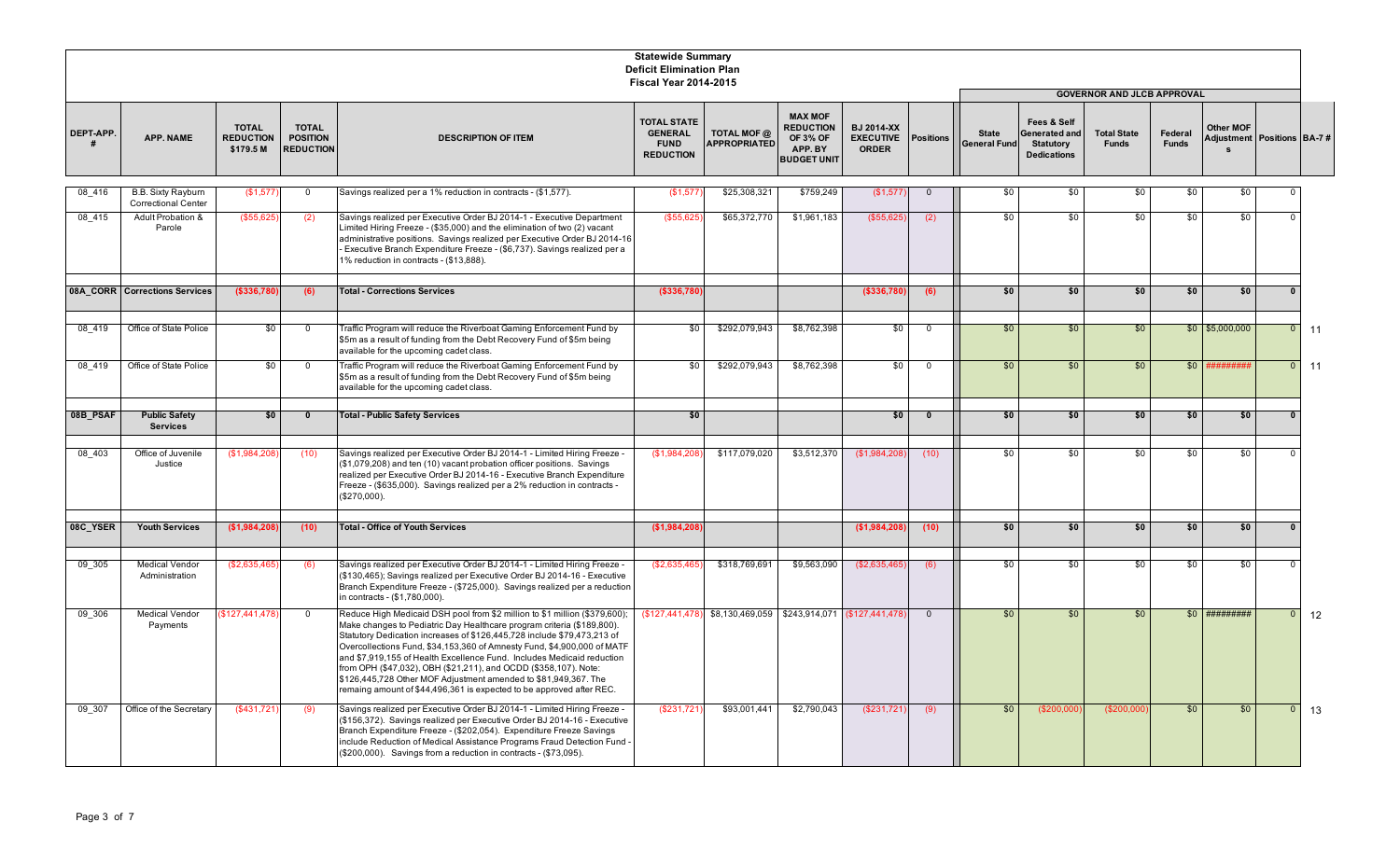|           |                                                               |                                               |                                                     |                                                                                                                                                                                                                                                                                                                                                                                                                                                           | <b>Statewide Summary</b><br><b>Deficit Elimination Plan</b><br><b>Fiscal Year 2014-2015</b> |                                    |                                                                                        |                                                       |                  |                                     |                                                                        |                                                                         |                         |                |                                    |    |
|-----------|---------------------------------------------------------------|-----------------------------------------------|-----------------------------------------------------|-----------------------------------------------------------------------------------------------------------------------------------------------------------------------------------------------------------------------------------------------------------------------------------------------------------------------------------------------------------------------------------------------------------------------------------------------------------|---------------------------------------------------------------------------------------------|------------------------------------|----------------------------------------------------------------------------------------|-------------------------------------------------------|------------------|-------------------------------------|------------------------------------------------------------------------|-------------------------------------------------------------------------|-------------------------|----------------|------------------------------------|----|
| DEPT-APP. | APP. NAME                                                     | <b>TOTAL</b><br><b>REDUCTION</b><br>\$179.5 M | <b>TOTAL</b><br><b>POSITION</b><br><b>REDUCTION</b> | <b>DESCRIPTION OF ITEM</b>                                                                                                                                                                                                                                                                                                                                                                                                                                | <b>TOTAL STATE</b><br><b>GENERAL</b><br><b>FUND</b><br><b>REDUCTION</b>                     | TOTAL MOF @<br><b>APPROPRIATED</b> | <b>MAX MOF</b><br><b>REDUCTION</b><br><b>OF 3% OF</b><br>APP. BY<br><b>BUDGET UNIT</b> | <b>BJ 2014-XX</b><br><b>EXECUTIVE</b><br><b>ORDER</b> | <b>Positions</b> | <b>State</b><br><b>General Fund</b> | Fees & Self<br>Generated and<br><b>Statutory</b><br><b>Dedications</b> | <b>GOVERNOR AND JLCB APPROVAL</b><br><b>Total State</b><br><b>Funds</b> | Federal<br><b>Funds</b> | Other MOF      | <b>Adjustment Positions BA-7 #</b> |    |
| 09 320    | Office of Aging & Adult<br>Services                           | (\$98,754)                                    | (1)                                                 | Savings realized per Executive Order BJ 2014-1 - Limited Hiring Freeze -<br>(\$26,612). Savings realized per Executive Order BJ 2014-16 - Executive<br>Branch Expenditure Freeze - (\$9,000). Savings realized per a reduction ir                                                                                                                                                                                                                         | (\$98,754)                                                                                  | \$52,237,103                       | \$1,567,113                                                                            | (\$98,754                                             | (1)              | \$0                                 | \$0                                                                    | \$0                                                                     | \$0                     | \$0            | $\Omega$                           |    |
| 09 324    | Louisiana Emergency<br><b>Response Network</b>                | (\$10,500                                     | $\Omega$                                            | Savings realized per Executive Order BJ 2014-16 - Executive Branch<br>Expenditure Freeze - (\$3,000). Savings realized per a reduction in                                                                                                                                                                                                                                                                                                                 | (\$10,500                                                                                   | \$1,794,013                        | \$53,820                                                                               | (\$10,500                                             | $\overline{0}$   | \$0                                 | \$0                                                                    | \$0                                                                     | \$0                     | \$0            | $\Omega$                           |    |
| 09 326    | <b>Board</b><br>Office of Public Health                       | (\$620, 289)                                  | (7)                                                 | $matrixer($ \$7.500)<br>Savings realized per Executive Order BJ 2014-1 - Limited Hiring Freeze -<br>(\$85,223); Savings realized per Executive Order BJ 2014-16 - Executive<br>Branch Expenditure Freeze - (\$216,260). Savings realized per a<br>reduction in contracts - (\$365,838). The general fund savings from the                                                                                                                                 | (\$620,289                                                                                  | \$346,380,304                      | \$10,391,409                                                                           | (\$620,289                                            | (7)              | \$0                                 | \$0                                                                    | \$0                                                                     | \$0                     | \$0            | $\Omega$                           |    |
| 09 330    | Office of Behavioral<br>Health                                | (\$443,156                                    | (10)                                                | Savings realized per Executive Order BJ 2014-1 - Limited Hiring Freeze -<br>(\$313,391); Savings realized per Executive Order BJ 2014-16 - Executive<br>Branch Expenditure Freeze - (\$110,991). Savings realized per a reduction<br>n contracts - (\$39,985). The general fund savings from the Medicaid<br>portion is reflected in MVP (\$21,211).                                                                                                      | (\$443,156                                                                                  | \$225,038,211                      | \$6,751,146                                                                            | (\$443,156                                            | (10)             | \$0                                 | \$0                                                                    | \$0                                                                     | \$0                     | \$0            | $\Omega$                           |    |
| 09 340    | Office for Citizens<br>w/Developmental<br><b>Disabilities</b> | (\$308,213                                    | (14)                                                | Savings realized per Executive Order BJ 2014-1 - Limited Hiring Freeze -<br>(\$331,096); Savings realized per Executive Order BJ 2014-16 - Executive<br>Branch Expenditure Freeze - (\$304,279). Savings realized per a reduction<br>n contracts - (\$30,945). The general fund savings from the Medicaid<br>portion is reflected in MVP (\$358,107).                                                                                                     | (\$308,213)                                                                                 | \$154,311,741                      | \$4,629,352                                                                            | (\$308,213                                            | (7)              | \$0                                 | \$0                                                                    | \$0                                                                     | \$0                     | \$0            | (7)                                | 14 |
| 09_DHH    | <b>Health &amp; Hospitals</b>                                 | \$131,989,576                                 | (47)                                                | <b>Total - Department of Health and Hospitals</b>                                                                                                                                                                                                                                                                                                                                                                                                         | (\$131,789,576                                                                              |                                    |                                                                                        | (\$131,789,576                                        | (40)             | \$0                                 | (\$200,000                                                             | ( \$200, 000                                                            |                         | $$0$ ######### | (7)                                |    |
| 10 360    | DCFS - Office of<br>Children & Family<br>Services             | (\$964,980)                                   | $\Omega$                                            | Savings of \$304,980 State General Fund due to Executive Order BJ-2014-<br>16 - Executive Branch Expenditure Freeze. Savings of \$660,000 State<br>General Fund due to freezing 40 vacant Authorized T.O. positions as a<br>result of Executive Order BJ-2014-1 - Executive Department Limited Hiring<br>Freeze. The positions are administrative and supervisory positions. The<br>associated reduction in Federal Funds budget authority represents the | (\$964,980)                                                                                 | \$778.110.023                      | \$23.343.300                                                                           | (\$964.980                                            | $\overline{0}$   | \$0                                 | \$0                                                                    | \$0                                                                     | #######                 | \$0            | $\overline{0}$                     | 15 |
| 10 DCFS   | <b>Children &amp; Family</b><br><b>Services</b>               | (\$964,980)                                   | $\mathbf{0}$                                        | <b>Total - Department of Children and Family Services</b>                                                                                                                                                                                                                                                                                                                                                                                                 | (\$964,980                                                                                  |                                    |                                                                                        | (\$964,980                                            | $\mathbf{0}$     | \$0                                 | \$0                                                                    | \$0                                                                     | *#######                | \$0            | $\mathbf{0}$                       |    |
| 11 431    | Office of the Secretary                                       | \$14,037                                      | (3)                                                 | Savings realized per Executive Order BJ 2014-1 - Limited Hiring Freeze (3)<br>acant positions funded with Federal Funds. Savings realized from<br>reduction of the Statutory Dedication Fisherman's Gear Compensation                                                                                                                                                                                                                                     | \$0                                                                                         | \$40,012,623                       | \$1,200,378                                                                            | \$0                                                   | $\overline{0}$   | \$0                                 | (\$14,03]                                                              | (S14,03)                                                                | \$0                     | \$0            | 13                                 | 16 |
| 11 432    | Office of Conservation                                        | (\$337,546)                                   | $\Omega$                                            | General Fund savings in the amount of \$337,545 is realized by using<br>additional revenues from other means of financing. Also, savings realized<br>from reduction of the Statutory Dedication Underwater Obstruction                                                                                                                                                                                                                                    | (\$325,046                                                                                  | \$20,412,627                       | \$612,378                                                                              | (\$325,046                                            | $\overline{0}$   | \$0                                 | (\$12,50                                                               | (\$12,50                                                                | \$0                     | \$325,046      | $\mathbf{0}$                       | 17 |
| 11 434    | Office of Mineral<br>Resources                                | (\$363,319)                                   | $\overline{0}$                                      | General Fund savings in the amount of \$363,320 is realized by using<br>additional revenues from other means of financing.                                                                                                                                                                                                                                                                                                                                | (\$363,319                                                                                  | \$12,110,652                       | \$363,319                                                                              | (\$363,319)                                           | $\mathbf 0$      | \$0                                 | \$0                                                                    | \$0                                                                     | \$0                     | \$363,319      | $\mathbf{0}$                       | 18 |
| 11 435    | Office of Coastal<br>Restoration &<br>Management              | \$0                                           | (1)                                                 | Savings realized per Executive Order BJ 2014-1 - Limited Hiring Freeze (1<br>vacant position funded with Federal Funds.                                                                                                                                                                                                                                                                                                                                   | \$0                                                                                         | \$8,460,816                        | \$253,824                                                                              | \$0                                                   | $\mathbf 0$      | \$0                                 | \$0                                                                    | \$0                                                                     | \$0                     | \$0            | (1)                                | 19 |
| 11 NATR   | <b>Natural Resources</b>                                      | (\$714,902)                                   | (4)                                                 | <b>Total - Natural Resources</b>                                                                                                                                                                                                                                                                                                                                                                                                                          | (\$688,365                                                                                  |                                    |                                                                                        | (\$688,365                                            | $\mathbf{0}$     | \$0                                 | (\$26,537                                                              | (\$26,537                                                               | \$0                     | \$688,365      | (4)                                |    |
|           |                                                               |                                               |                                                     |                                                                                                                                                                                                                                                                                                                                                                                                                                                           |                                                                                             |                                    |                                                                                        |                                                       |                  |                                     |                                                                        |                                                                         |                         |                |                                    |    |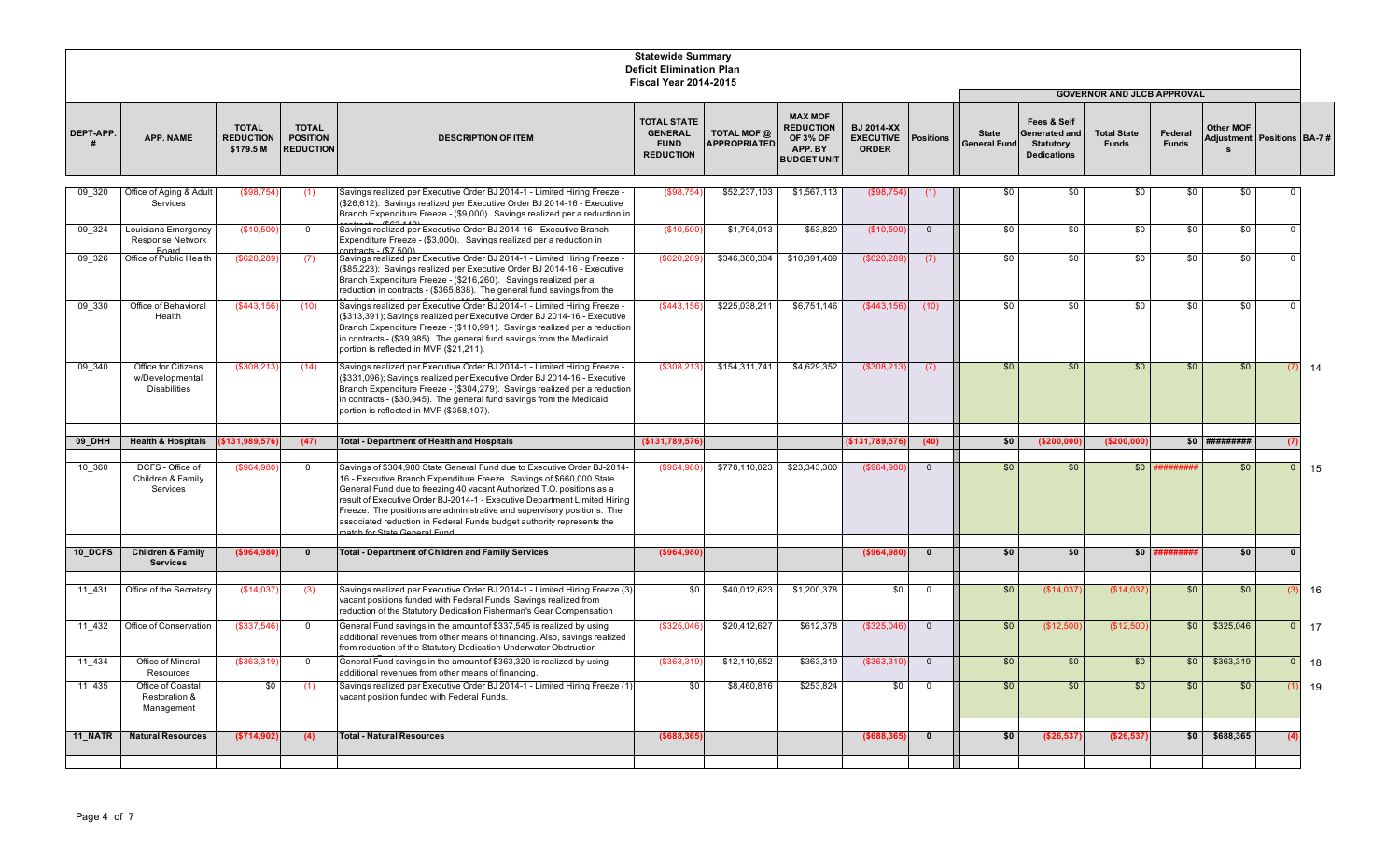|               |                                                   |                                               |                                                     |                                                                                                                                                                                                                                                                                                                                                                                                                                                                                      | <b>Statewide Summary</b><br><b>Deficit Elimination Plan</b><br><b>Fiscal Year 2014-2015</b> |                                    |                                                                                        |                                                       |                  |                                     |                                                                        |                                    |                         |                                              |                |             |
|---------------|---------------------------------------------------|-----------------------------------------------|-----------------------------------------------------|--------------------------------------------------------------------------------------------------------------------------------------------------------------------------------------------------------------------------------------------------------------------------------------------------------------------------------------------------------------------------------------------------------------------------------------------------------------------------------------|---------------------------------------------------------------------------------------------|------------------------------------|----------------------------------------------------------------------------------------|-------------------------------------------------------|------------------|-------------------------------------|------------------------------------------------------------------------|------------------------------------|-------------------------|----------------------------------------------|----------------|-------------|
|               |                                                   |                                               |                                                     |                                                                                                                                                                                                                                                                                                                                                                                                                                                                                      |                                                                                             |                                    |                                                                                        |                                                       |                  |                                     |                                                                        | <b>GOVERNOR AND JLCB APPROVAL</b>  |                         |                                              |                |             |
| DEPT-APP.     | APP. NAME                                         | <b>TOTAL</b><br><b>REDUCTION</b><br>\$179.5 M | <b>TOTAL</b><br><b>POSITION</b><br><b>REDUCTION</b> | <b>DESCRIPTION OF ITEM</b>                                                                                                                                                                                                                                                                                                                                                                                                                                                           | <b>TOTAL STATE</b><br><b>GENERAL</b><br><b>FUND</b><br><b>REDUCTION</b>                     | TOTAL MOF @<br><b>APPROPRIATED</b> | <b>MAX MOF</b><br><b>REDUCTION</b><br><b>OF 3% OF</b><br>APP. BY<br><b>BUDGET UNIT</b> | <b>BJ 2014-XX</b><br><b>EXECUTIVE</b><br><b>ORDER</b> | <b>Positions</b> | <b>State</b><br><b>General Fund</b> | Fees & Self<br>Generated and<br><b>Statutory</b><br><b>Dedications</b> | <b>Total State</b><br><b>Funds</b> | Federal<br><b>Funds</b> | Other MOF<br>Adjustment   Positions   BA-7 # |                |             |
| 12 440        | Office of Revenue                                 | (\$2,098,630                                  | $\overline{0}$                                      | Savings realized from personal services (\$1,125,890) through attrition.<br>Savings realized per Executive Order BJ 2014-16 - Executive Branch<br>Expenditure Freeze - (\$14,056) from Statutory Dedication Tobacco<br>Regulation Enforcement Fund, and (\$958,684) from Fees and Self-<br>generated Revenue. The Tax Collections Program is being reduced by<br>(\$1,090,240): the Alcohol and Tobacco Control Program (\$985,890): and<br>he Charitable Gaming Program (\$22,500). | \$0                                                                                         | \$107,025,784                      | \$3,210,773                                                                            | \$0                                                   | $\Omega$         | \$0                                 | (\$2,098,630                                                           | (\$2,098,630                       | \$0                     | \$0                                          | $\overline{0}$ | 20          |
| 12 RVTX       | Revenue                                           | ( \$2,098,630)                                | $\bf{0}$                                            | <b>Total - Department of Revenue</b>                                                                                                                                                                                                                                                                                                                                                                                                                                                 | \$0                                                                                         |                                    |                                                                                        | 50                                                    | $\mathbf{0}$     | \$0                                 | (\$2,098,630                                                           | ( \$2,098,630]                     | \$0                     | \$0                                          | $\mathbf{0}$   |             |
| 13 850        | Office of the Secretary                           | (\$420,281                                    | (3)                                                 | 'Savings of (\$340,962) realized per Executive Order BJ 2014-1 - Limited<br>Hiring Freeze (3) vacant positions. Savings realized per Executive Order<br>BJ 2014-16 - Executive Branch Expenditure Freeze - (\$79,319).                                                                                                                                                                                                                                                               | (\$9,90                                                                                     | \$12,594,174                       | \$377,825                                                                              | (\$9,90                                               | $\overline{0}$   | \$0                                 | (\$410,373                                                             | (\$410,373                         | \$0                     | \$0                                          | (3)            | 21          |
| 13 851        | Office of Environmental<br>Compliance             | (\$592,903                                    | (4)                                                 | 'Savings of (\$391,583) realized per Executive Order BJ 2014-1 - Limited<br>Hiring Freeze (4) vacant positions. Savings realized per Executive Order<br>BJ 2014-16 - Executive Branch Expenditure Freeze - (\$201,320).                                                                                                                                                                                                                                                              | \$0                                                                                         | \$41,573,620                       | \$1,247,208                                                                            | \$0                                                   | $\mathbf 0$      | \$0                                 | (\$592,903                                                             | (\$592,903                         | \$0                     | \$0                                          |                | 22          |
| 13 852        | Office of Environmental<br>Services               | (S151.844)                                    | (2)                                                 | Savings of (\$130,334) realized per Executive Order BJ 2014-1 - Limited<br>Hiring Freeze (2) vacant positions. Savings realized per Executive Order<br>BJ 2014-16 - Executive Branch Expenditure Freeze - (\$21.510).                                                                                                                                                                                                                                                                | \$0                                                                                         | \$16,518,558                       | \$495,556                                                                              | \$0                                                   | $\mathbf 0$      | \$0                                 | (\$151,844                                                             | (\$151,844                         | \$0                     | \$0                                          |                | 23          |
| 13 855        | Office of Management<br>& Finance                 | (\$969,781)                                   | (1)                                                 | 'Savings of (\$73,613) realized per Executive Order BJ 2014-1 - Limited<br>Hiring Freeze (1) vacant positions. Savings realized per Executive Order<br>BJ 2014-16 - Executive Branch Expenditure Freeze - (\$896,168).                                                                                                                                                                                                                                                               | \$0                                                                                         | \$57,830,738                       | \$1,734,922                                                                            | \$0                                                   | $\overline{0}$   | \$0                                 | (\$969,781                                                             | (\$969,781                         | \$0                     | \$0                                          |                | 24          |
| 13 ENVQ       | <b>Environmental Quality</b>                      | (\$2,134,809)                                 | (10)                                                | <b>Total - Environmental Quality</b>                                                                                                                                                                                                                                                                                                                                                                                                                                                 | (\$9,908                                                                                    |                                    |                                                                                        | (\$9,908                                              | $\mathbf 0$      | \$0                                 | (\$2,124,901                                                           | (\$2,124,901]                      | \$0                     | \$0                                          | (10)           |             |
|               |                                                   |                                               |                                                     |                                                                                                                                                                                                                                                                                                                                                                                                                                                                                      |                                                                                             |                                    |                                                                                        |                                                       |                  |                                     |                                                                        |                                    |                         |                                              |                |             |
| 14 474        | Louisiana Workforce<br>Commission                 | (\$2,219,729)                                 | (13)                                                | \$532,332 or approximately 3% from the Office of Workers' Compensation<br>Administrative Fund (LB4); \$1,334,759 or 5% from the Incumbent Worker<br>Training Account (LB5); \$199,489 or 5% from the Employment Security<br>Administration Account (LB6); and \$153,149 or 5% from the Penalty and<br>Interest Account (LB7); Positions- Savings realized per Executive Order BJ<br>2014-1 - Limited Hiring Freeze - 13 vacant positions.                                            | \$0                                                                                         | \$280,433,376                      | \$8,413,001                                                                            | \$0                                                   | $\mathbf 0$      | \$0                                 | (\$2,219,729                                                           | \$2,219,729                        | \$0                     | \$0                                          | (13)           | 25          |
| <b>14 LWC</b> | <b>LA Workforce</b><br>Commission                 | (\$2,219,729)                                 | (13)                                                | Total - Louisiana Workforce Development                                                                                                                                                                                                                                                                                                                                                                                                                                              | \$0                                                                                         |                                    |                                                                                        | \$0                                                   | $\mathbf{0}$     | \$0                                 | (\$2,219,729                                                           | (\$2,219,729                       | \$0                     | \$0                                          | (13)           |             |
|               |                                                   |                                               |                                                     |                                                                                                                                                                                                                                                                                                                                                                                                                                                                                      |                                                                                             |                                    |                                                                                        |                                                       |                  |                                     |                                                                        |                                    |                         |                                              |                |             |
| 16 511        | Wildlife and Fisheries<br>Management &<br>Finance | (\$500,000                                    | $\overline{0}$                                      | Reduction of Conservation Funds in the Interagency Transfers expenditure<br>category for the administrative fees associated with the Department of<br>Natural Resource's Mineral Board funding.                                                                                                                                                                                                                                                                                      | \$0                                                                                         | \$11,656,202                       | \$349,686                                                                              | \$0 I                                                 | $^{\circ}$       | \$0                                 | (\$500,000                                                             | (\$500,000                         | \$0                     | \$0                                          | $\overline{0}$ | 26          |
|               | 16_512 Office of the Secretary                    | (S500,000)                                    |                                                     | Reduction of Conservation Funds in the salaries and related benefits<br>expenditure categories due to attrition from vacancies from enforcement<br>cadet classes. This reduction will not impact the current or upcoming<br>enforcement classes. There are no position reductions.                                                                                                                                                                                                   | \$0                                                                                         | \$34,736,906                       | \$1,042,107                                                                            | - \$0                                                 | $\mathbf 0$      | \$0                                 | $($ \$500,000                                                          | $($ \$500,000)                     | \$0                     | \$0                                          |                | $0 \mid 27$ |
| 16 513        | Office of Wildlife                                | (\$500,000)                                   | $\overline{0}$                                      | Reduction of Conservation Funds from the acquisitions category due to<br>postponing the purchase of property as a result of the expenditure freeze.<br>The Office of Wildlife has constitutional authority to purchase lands that are<br>necessary to maintain wildlife and fisheries habitats on all of the state's<br>Wildlife Management Areas. Normally, there is \$2m of Conservation<br>funding available as needed. There are no pending requests at this time.               | \$0 I                                                                                       | \$64,968,751                       | \$1,949,062                                                                            | \$0                                                   | $\mathbf 0$      | \$0                                 | (\$500,000                                                             | (\$500,000)                        | \$0                     | \$0                                          | $\mathbf{0}$   | 28          |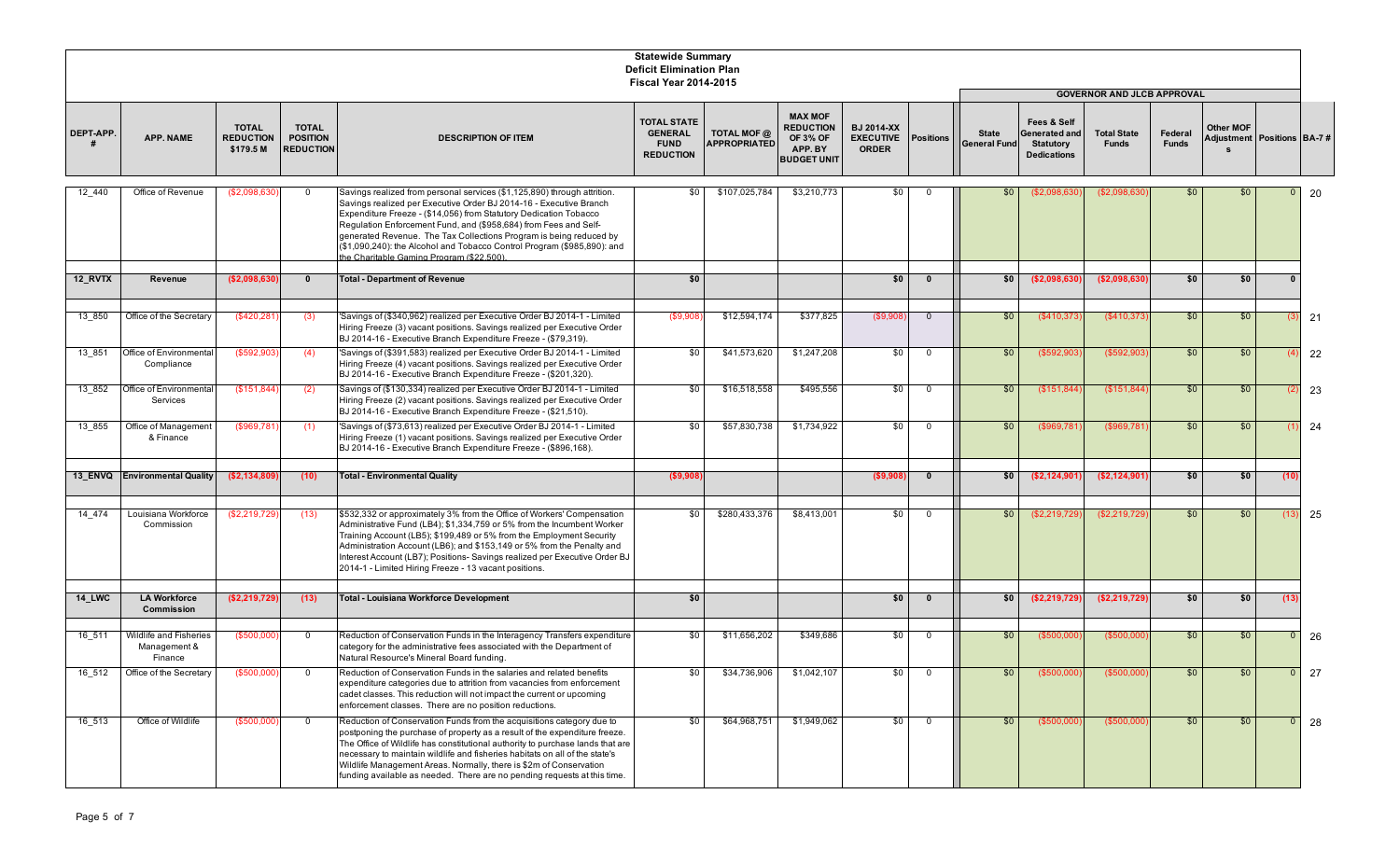|           |                                                  |                                               |                                                     |                                                                                                                                                                                                                                                                                                                                                                                                                                                                                                                                                                                                                                                                                                                                                                                                                                                                                          | <b>Statewide Summary</b><br><b>Deficit Elimination Plan</b><br><b>Fiscal Year 2014-2015</b> |                                                |                                                                                        |                                                       |                  |                                     |                                                                        |                                                                         |                         |                                |                             |    |
|-----------|--------------------------------------------------|-----------------------------------------------|-----------------------------------------------------|------------------------------------------------------------------------------------------------------------------------------------------------------------------------------------------------------------------------------------------------------------------------------------------------------------------------------------------------------------------------------------------------------------------------------------------------------------------------------------------------------------------------------------------------------------------------------------------------------------------------------------------------------------------------------------------------------------------------------------------------------------------------------------------------------------------------------------------------------------------------------------------|---------------------------------------------------------------------------------------------|------------------------------------------------|----------------------------------------------------------------------------------------|-------------------------------------------------------|------------------|-------------------------------------|------------------------------------------------------------------------|-------------------------------------------------------------------------|-------------------------|--------------------------------|-----------------------------|----|
| DEPT-APP. | <b>APP. NAME</b>                                 | <b>TOTAL</b><br><b>REDUCTION</b><br>\$179.5 M | <b>TOTAL</b><br><b>POSITION</b><br><b>REDUCTION</b> | <b>DESCRIPTION OF ITEM</b>                                                                                                                                                                                                                                                                                                                                                                                                                                                                                                                                                                                                                                                                                                                                                                                                                                                               | <b>TOTAL STATE</b><br><b>GENERAL</b><br><b>FUND</b><br><b>REDUCTION</b>                     | <b>TOTAL MOF @</b><br><b>APPROPRIATED</b>      | <b>MAX MOF</b><br><b>REDUCTION</b><br><b>OF 3% OF</b><br>APP. BY<br><b>BUDGET UNIT</b> | <b>BJ 2014-XX</b><br><b>EXECUTIVE</b><br><b>ORDER</b> | <b>Positions</b> | <b>State</b><br><b>General Fund</b> | Fees & Self<br>Generated and<br><b>Statutory</b><br><b>Dedications</b> | <b>GOVERNOR AND JLCB APPROVAL</b><br><b>Total State</b><br><b>Funds</b> | Federal<br><b>Funds</b> | Other MOF                      | Adjustment Positions BA-7 # |    |
| 16 514    | Office of Fisheries                              | (\$500,000                                    | $\mathbf 0$                                         | Reduction of Conservation Funds from the supplies category of the<br>Fisheries Program due to the expenditure freeze. The department will still<br>be able to provide public accessibility to the fisheries resource of the State<br>and provide outreach to promote and educate the public on fisheries'<br>nnortunities                                                                                                                                                                                                                                                                                                                                                                                                                                                                                                                                                                | \$0                                                                                         | \$93,992,351                                   | \$2,819,770                                                                            | \$0                                                   | $\Omega$         | \$0                                 | (\$500,000                                                             | (\$500,000                                                              | \$0                     | \$0                            | $\overline{0}$              | 29 |
| 16 WFIS   | <b>Wildlife &amp; Fisheries</b>                  | (\$2,000,000]                                 | $\mathbf{0}$                                        | <b>Total - Wildlife and Fisheries</b>                                                                                                                                                                                                                                                                                                                                                                                                                                                                                                                                                                                                                                                                                                                                                                                                                                                    | \$0                                                                                         |                                                |                                                                                        | \$0                                                   | $\mathbf{0}$     | \$0                                 | (\$2,000,000                                                           | ( \$2,000,000]                                                          | \$0                     | \$0                            | $\mathbf{0}$                |    |
| 19A 661   | Office of Student<br><b>Financial Assistance</b> | \$4,946,681                                   | $\mathbf{0}$                                        | Means of financing substitution replacing State General Fund (Direct) with<br>Statutory Dedications from the TOPS Fund for TOPS awards.                                                                                                                                                                                                                                                                                                                                                                                                                                                                                                                                                                                                                                                                                                                                                  | (\$4,946,681)                                                                               | \$344,622,485                                  | \$10,338,674                                                                           | (\$4,946,681                                          | $\overline{0}$   | \$0                                 | \$0                                                                    | \$0                                                                     |                         | $$0$ $$4,946,681$              | $\overline{0}$              | 30 |
| 19A HIED  | <b>Higher Education</b>                          | (\$4.946.681)                                 | $\mathbf{0}$                                        | <b>Total - Higher Education</b>                                                                                                                                                                                                                                                                                                                                                                                                                                                                                                                                                                                                                                                                                                                                                                                                                                                          | (\$4,946,681]                                                                               |                                                |                                                                                        | ( \$4,946,681]                                        | $\mathbf{0}$     | \$0                                 | \$0                                                                    | \$0                                                                     |                         | $$0$   \$4,946,681             | $\mathbf{0}$                |    |
| 19B 662   | Louisiana Educational<br>TV Authority            | (\$45.00                                      | (1)                                                 | Reduces one vacant Authorized T.O. position and associated funding due<br>to Executive Order BJ-2014-1 - Executive Department Limited Hiring<br>Freeze. The position is administrative/broadcasting.                                                                                                                                                                                                                                                                                                                                                                                                                                                                                                                                                                                                                                                                                     | (\$45,000                                                                                   | \$8,554,400                                    | \$256,632                                                                              | (\$45,000                                             | (1)              | \$0                                 | \$0                                                                    | \$0                                                                     | \$0                     | \$0                            | $\Omega$                    |    |
| 19B_OTED  | <b>Special Schools</b>                           | (\$45,000                                     | (1)                                                 | <b>Total - Special Schools and Commissions</b>                                                                                                                                                                                                                                                                                                                                                                                                                                                                                                                                                                                                                                                                                                                                                                                                                                           | (\$45,000                                                                                   |                                                |                                                                                        | (\$45,000                                             | (1)              | \$0                                 | \$0                                                                    | \$0                                                                     | \$0                     | \$0                            | $\mathbf{0}$                |    |
| 19D 678   | <b>State Activities</b>                          | (\$1,185,733                                  | (14)                                                | Reduces \$845,733 of State General Fund from Professional Services<br>contracts approved for FY 2014-2015. The reductions impact contracts<br>with MMCS Consulting (data analysis) (\$22,000); Cooper & Kirk (legal<br>services) (\$100,000); Teach for America (teacher recruitment and<br>placement services) (\$500,000); and Early Childhood (delays<br>development and implementation of an early childhood data system until<br>FY 2015-2016) (\$223,733). LDOE will continue to utilize the existing data<br>system for this fiscal year. Reduces \$40,000 of State General Fund due to<br>Executive Order BJ-2014-16 - Executive Branch Expenditure Freeze.<br>Reduces 14 vacant Authorized T.O. positions and associated funding of<br>\$300,000 of State General Fund and \$658,000 of Federal Funds budget<br>authority associated with Executive Order BJ-2014-1 - Executive | (\$1,185,733                                                                                | \$128,998,979                                  | \$3,869,969                                                                            | (\$1,185,733                                          | (14)             | \$0                                 | \$0                                                                    | \$0                                                                     | (\$658,00               | \$0                            | $\overline{0}$              | 31 |
| 19D 681   | Subgrantee Assistance                            | (\$5,134,822                                  | $\overline{0}$                                      | Department Limited Hiring Freeze. The positons are administrative.<br>Reduces \$700,000 of State General Fund from the Professional<br>Improvement Program (PIP) due to declining participation as eligible<br>teachers retire; Reduces \$3,765,411 of State General Fund from the<br>Louisiana Scholarships Program due to approximately 700 less slots than<br>anticipated being filled in FY 2014-2015; Reduces \$669,411 from Statutory<br>Dedication, Education Excellence Fund (EEF), to achieve a 5% reduction<br>from the FY 2014-2015 appropriated amount from this fund. This amount<br>vill be backfilled using an available fund balance as recognized by the<br>Revenue Estimating Conference (REC).                                                                                                                                                                        |                                                                                             | $(\$4,465,411)$ \$1,213,438,569                | \$36,403,157                                                                           | (\$4,465,41'                                          | $\overline{0}$   | \$0                                 | (\$669,41'                                                             | (\$669,411                                                              | \$0                     | \$669,411                      | $\mathbf{0}$                | 32 |
| 19D 695   | Minimum Foundation<br>Program                    | (\$1,123,045                                  | $\mathbf 0$                                         | Means of Finance substitution to reduce State General Fund (Direct) and<br>increase Statutory Dedication, Louisiana Lottery Proceeds Fund, by<br>\$1,123,045 due to additional funds recognized by the Revenue Estimating<br>Conference (REC) on 11/14/2014.                                                                                                                                                                                                                                                                                                                                                                                                                                                                                                                                                                                                                             |                                                                                             | $(S1, 123, 045)$ \$3,593,789,905 \$107,813,697 |                                                                                        | (S1, 123, 045)                                        | $\overline{0}$   | \$0                                 | \$0                                                                    | \$0                                                                     |                         | $$0$ $$1,123,045$              | $\overline{0}$              | 33 |
| 19D_DEDU  | <b>Dept. of Education</b>                        | (\$7,443,600)                                 | (14)                                                | <b>Total - Department of Education</b>                                                                                                                                                                                                                                                                                                                                                                                                                                                                                                                                                                                                                                                                                                                                                                                                                                                   | ( \$6,774,189)                                                                              |                                                |                                                                                        | ( \$6,774,189)                                        | (14)             | \$0                                 | ( \$669, 411                                                           | ( \$669, 411)                                                           |                         | $($ \$658,000) $ $ \$1,792,456 | $\bf{0}$                    |    |
|           |                                                  |                                               |                                                     |                                                                                                                                                                                                                                                                                                                                                                                                                                                                                                                                                                                                                                                                                                                                                                                                                                                                                          |                                                                                             |                                                |                                                                                        |                                                       |                  |                                     |                                                                        |                                                                         |                         |                                |                             |    |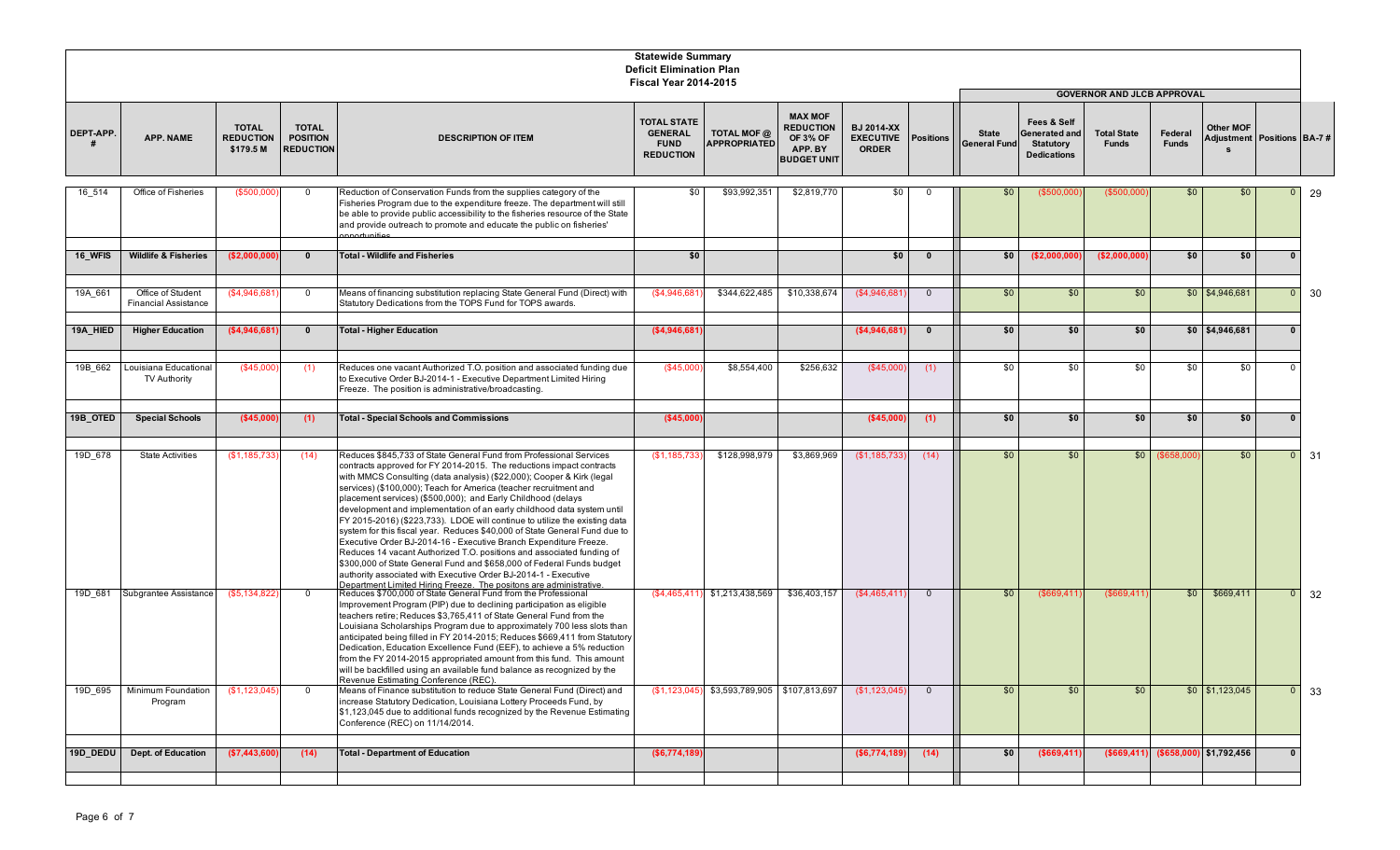|           |                                                 |                                               |                                                     |                                                                                                                                                                                                                                           | <b>Statewide Summary</b><br><b>Deficit Elimination Plan</b>             |                                    |                                                                                        |                                                       |           |                                     |                                                                               |                                    |                         |                                         |      |                   |
|-----------|-------------------------------------------------|-----------------------------------------------|-----------------------------------------------------|-------------------------------------------------------------------------------------------------------------------------------------------------------------------------------------------------------------------------------------------|-------------------------------------------------------------------------|------------------------------------|----------------------------------------------------------------------------------------|-------------------------------------------------------|-----------|-------------------------------------|-------------------------------------------------------------------------------|------------------------------------|-------------------------|-----------------------------------------|------|-------------------|
|           |                                                 |                                               |                                                     |                                                                                                                                                                                                                                           | <b>Fiscal Year 2014-2015</b>                                            |                                    |                                                                                        |                                                       |           |                                     |                                                                               | <b>GOVERNOR AND JLCB APPROVAL</b>  |                         |                                         |      |                   |
| DEPT-APP. | APP. NAME                                       | <b>TOTAL</b><br><b>REDUCTION</b><br>\$179.5 M | <b>TOTAL</b><br><b>POSITION</b><br><b>REDUCTION</b> | <b>DESCRIPTION OF ITEM</b>                                                                                                                                                                                                                | <b>TOTAL STATE</b><br><b>GENERAL</b><br><b>FUND</b><br><b>REDUCTION</b> | TOTAL MOF @<br><b>APPROPRIATED</b> | <b>MAX MOF</b><br><b>REDUCTION</b><br><b>OF 3% OF</b><br>APP. BY<br><b>BUDGET UNIT</b> | <b>BJ 2014-XX</b><br><b>EXECUTIVE</b><br><b>ORDER</b> | Positions | <b>State</b><br><b>General Fund</b> | Fees & Self<br><b>Generated and</b><br><b>Statutory</b><br><b>Dedications</b> | <b>Total State</b><br><b>Funds</b> | Federal<br><b>Funds</b> | Other MOF<br>Adjustment Positions BA-7# |      |                   |
| 20 931    | <b>LED Debt</b><br>Service/State<br>Commitments | (\$2,148,086)                                 | $\Omega$                                            | Means of financing substitution for LED Debt Service and Commitments<br>replacing State General Fund (Direct) with additional Fees and Self-<br>generated Revenues available in FY15; Statutory Dedications from the<br>aid Deananan Eund | (\$1,500,000                                                            | \$47,383,321                       | \$1,421,499                                                                            | (\$1,421,499)                                         |           | (\$78,501                           | (\$648,086                                                                    | (\$726,587                         | \$0                     | \$0                                     |      | 34                |
| 20 OREQ   | <b>Other Requirements</b>                       | ( \$2,148,086)                                | - 0                                                 | <b>Total - Other Requirements</b>                                                                                                                                                                                                         | (\$1,500,000)                                                           |                                    |                                                                                        | (\$1,421,499)                                         |           | (\$78,501)                          | ( \$648, 086]                                                                 | ( \$726, 587)                      | \$0                     | \$0                                     |      |                   |
| 26 279    | DOTD-Capital<br>Outlay/Non-State                | \$0                                           | $\Omega$                                            | Savings realized from GEMS recommendations. WITHDRAWN.<br>(\$9,042,000)                                                                                                                                                                   | \$0                                                                     | \$849,649,140                      | \$25,489,474                                                                           | \$0                                                   |           | \$0                                 | \$0                                                                           | \$0                                | \$0                     | \$0                                     |      | $\overline{0}$ 35 |
| 26_CAPI   | <b>Capital Outlay</b>                           | \$0                                           | - 0                                                 | <b>Total - Capital Outlay</b>                                                                                                                                                                                                             | \$0                                                                     |                                    |                                                                                        | \$0                                                   |           | \$0                                 | \$0                                                                           | \$0                                | \$0                     | \$0                                     |      |                   |
|           | <b>GRAND TOTAL</b>                              | (\$170,491,592)                               | (162)                                               | <b>TOTAL</b>                                                                                                                                                                                                                              | (\$153,159,149)                                                         |                                    |                                                                                        | (\$153,080,648)                                       | (106)     |                                     | $( $78,501)$ $( $17,332,443)$                                                 |                                    |                         | #########                               | (56) |                   |
|           |                                                 |                                               |                                                     |                                                                                                                                                                                                                                           |                                                                         | 7/10 of 1% SGF \$8,757,751,385     |                                                                                        | \$61,304,260                                          |           |                                     |                                                                               |                                    |                         |                                         |      |                   |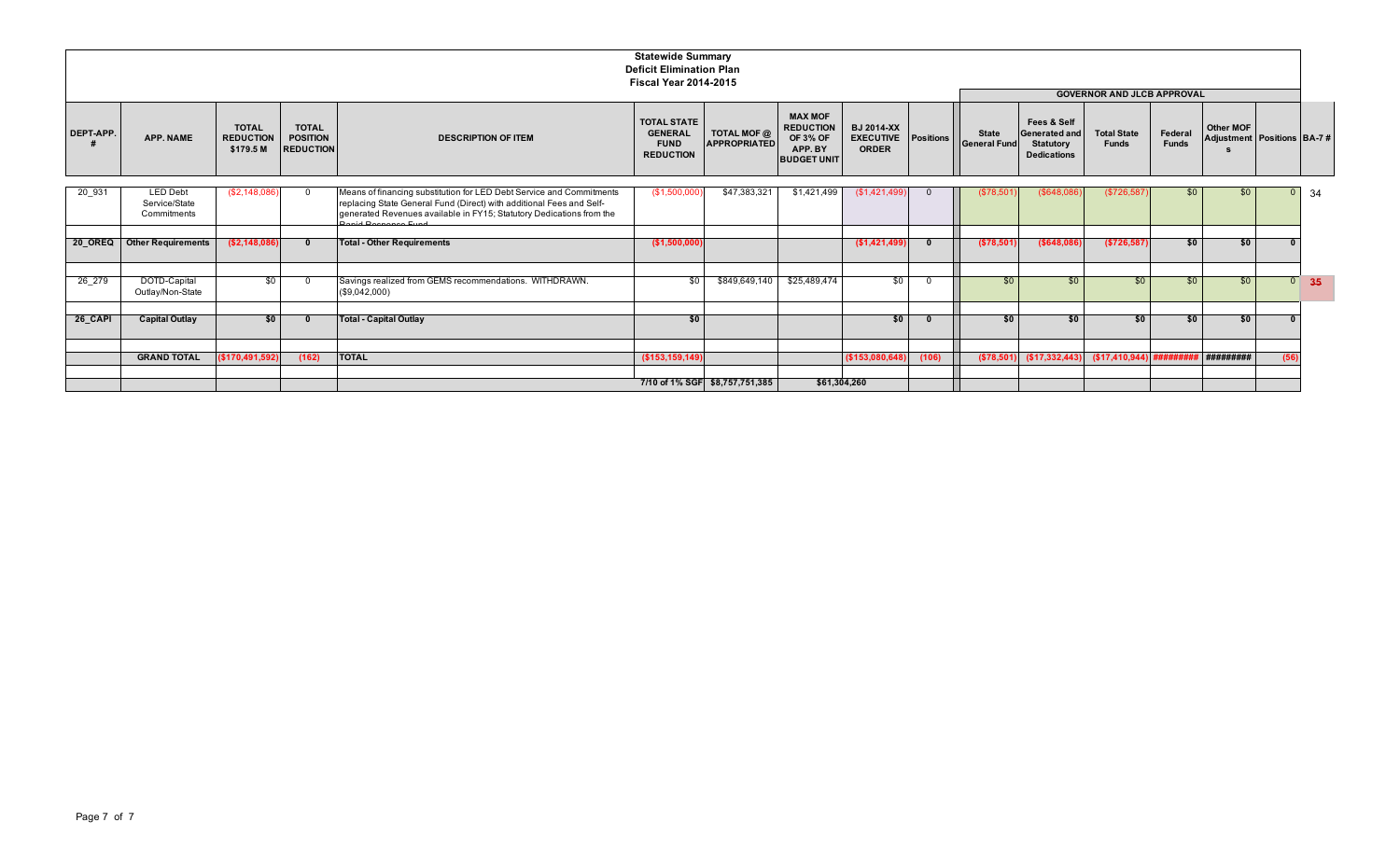|           |                  |                                               |                            |                                                                         | <b>Statewide Summary</b><br>2nd Deficit Elimination Plan<br><b>Fiscal Year 2014-2015</b> |                                                                        |                                                                                                   |                                                       |                                     |                                                                        | <b>GOVERNOR AND JLCB APPROVAL</b>  |                                                                                                                 |       |
|-----------|------------------|-----------------------------------------------|----------------------------|-------------------------------------------------------------------------|------------------------------------------------------------------------------------------|------------------------------------------------------------------------|---------------------------------------------------------------------------------------------------|-------------------------------------------------------|-------------------------------------|------------------------------------------------------------------------|------------------------------------|-----------------------------------------------------------------------------------------------------------------|-------|
| DEPT-APP. | <b>APP. NAME</b> | <b>TOTAL</b><br><b>REDUCTION</b><br>\$103.5 M | <b>DESCRIPTION OF ITEM</b> | <b>TOTAL STATE</b><br><b>GENERAL</b><br><b>FUND</b><br><b>REDUCTION</b> | <b>TOTAL MOF @</b><br><b>APPROPRIATED</b>                                                | <b>MAX REDUCTION</b><br><b>LOF 3% OF APP. BY</b><br><b>BUDGET UNIT</b> | <b>MAX REDUCTION</b><br>$\overline{1}$ OF 3% OF APP. BY<br><b>BUDGET UNIT</b><br><b>REMAINING</b> | <b>BJ 2015-XX</b><br><b>EXECUTIVE</b><br><b>ORDER</b> | <b>State</b><br><b>General Fund</b> | Fees & Self<br>Generated and<br><b>Statutory</b><br><b>Dedications</b> | <b>Total State</b><br><b>Funds</b> | Other MOF<br><b>Example 2 Federal Funds Adjustments I I - Adjustments I I - Adjustments I I - Adjustments I</b> | BA-7# |

**- NOTE - For this Report:**

**A. Negative numbers represent a Decrease in Expenditures.**

**B. Positive numbers represent an Increase in Expenditures.**

| 01 100   | <b>Executive Office</b>                            | (\$10,00     | Reduces funding to travel.                                                                                                                                                                                                                                                                                                                                                            | (\$10,00     | \$11,761,372  | \$352,841    | \$352,841    | (\$10,000]    | \$0 | \$0           | \$0             | \$0        | \$0               |                |
|----------|----------------------------------------------------|--------------|---------------------------------------------------------------------------------------------------------------------------------------------------------------------------------------------------------------------------------------------------------------------------------------------------------------------------------------------------------------------------------------|--------------|---------------|--------------|--------------|---------------|-----|---------------|-----------------|------------|-------------------|----------------|
| 01 102   | Office of Inspector                                | (S32.39)     | Reduces funding from attrition.                                                                                                                                                                                                                                                                                                                                                       | (\$32,39     | \$1,962,942   | \$58,888     | \$58,888     | ( \$32.39     | \$0 | \$0           | \$0             | $\sqrt{6}$ | \$0               |                |
| 01 107   | Division of<br>Administration                      | (\$728,000   | Reduces funding from attrition (\$307,000), savings from energy cost<br>(\$50,000), contracts (\$328,000) and legal (\$43,000).                                                                                                                                                                                                                                                       | (\$728,000   | \$831,469,619 | \$24,944,088 | \$21,890,961 | (\$728,000)   | \$0 | \$0           | $\overline{50}$ | \$0        | $$0$ $\vert$      |                |
| 01 109   | Office of Coastal<br>Protection and<br>Restoration |              | (\$1,240,775) Reduction to Costal Protection and Restoration Fund for excess budget<br>authority related to IT consolidation and LaGov project cost.                                                                                                                                                                                                                                  | \$0          | \$160,614,753 | \$4,818,442  | \$4,818,442  | \$0           | \$0 | (\$1,240,775) | \$1,240,775     | \$0        | \$0               | $\overline{1}$ |
| 01 112   | Department of Military<br>Affairs                  |              | (\$1,394,617) Means of finance substitution to maximize available revenue from Federal<br>expenditures reimbursement. Add \$1.394.617 in federal.                                                                                                                                                                                                                                     | \$1,394,617  | \$78,745,571  | \$2,362,367  | \$2,003,367  | (\$1,394,617  | \$0 | \$0           | \$0             | \$0        | \$1,394,617       | $\overline{2}$ |
| 01 129   | Louisiana Commission<br>on Law Enforcement         | (\$239,293   | Reduction to the Tobacco Tax Healthcare Fund (\$124,250) and the Crime<br>Victim Reparations Fund (\$115,043). The expenditures are related to drug<br>abuse education program and training for local law enforcement officers.                                                                                                                                                       | \$0          | \$35,966,009  | \$1,078,980  | \$1,078,980  | \$0           | \$0 | (\$239,293    | (\$239,293      | \$0        | \$0               | -3             |
|          |                                                    |              |                                                                                                                                                                                                                                                                                                                                                                                       |              |               |              |              |               |     |               |                 |            |                   |                |
| 01 EXEC  | <b>Executive Department</b>                        |              | (\$3,645,078) Total - Executive Department                                                                                                                                                                                                                                                                                                                                            | (\$2,165,010 |               |              |              | (\$2,165,010) | \$0 | (\$1.480.06)  | (\$1,480,068    |            | $$0$ $$1,394,617$ |                |
| 04 139   | Secretary of State                                 | (\$931,593)  | Reductions are to the voter Outreach services, technical and field<br>operations which is responsible for maintenance and repair of voting<br>machines, implementing a hiring freeze for the Registrar of Voters and part<br>time staff, and reduction of operating hours for museums.                                                                                                | (\$931,593)  | \$77,583,815  | \$2,327,514  | \$2,327,514  | (S931,593)    | \$0 | \$0           | \$0             | \$0        | \$0               |                |
|          |                                                    |              |                                                                                                                                                                                                                                                                                                                                                                                       |              |               |              |              |               |     |               |                 |            |                   |                |
| 04A DOS  | <b>Secretary of State</b>                          |              | (\$931,593) Total - Secretary of State                                                                                                                                                                                                                                                                                                                                                | ( \$931, 593 |               |              |              | ( \$931, 593) | \$0 | \$0           | \$0             | \$0        | \$0               |                |
| 04 141   | Office of the Attorney<br>General                  | (\$1,535,655 | Reductions are from the Louisiana Fund (\$1,100,306) which is associated<br>with Tobacco Arbitration. The full extent of the upgrades required from the<br>Tobacco Arbitration to computer software and equipment is not firm yet due<br>to the delay of the litigation. Also, \$100,000 is being reduced from the<br>Video Draw Poker Fund and \$335,349 from Fees & Self-generated. | \$0          | \$64,386,101  | \$1,931,583  | \$1,931,583  | $\sqrt{50}$   | \$0 | (\$1,535,655) | (\$1,535,655    | \$0        | \$0               | -4             |
|          |                                                    |              |                                                                                                                                                                                                                                                                                                                                                                                       |              |               |              |              |               |     |               |                 |            |                   |                |
| 04B AG   | <b>Attorney General</b>                            |              | (\$1,535,655) Total - Attorney General                                                                                                                                                                                                                                                                                                                                                | \$0          |               |              |              | \$0           | \$0 | (\$1,535,655  | (\$1,535,655    | \$0        | \$0               |                |
|          |                                                    |              |                                                                                                                                                                                                                                                                                                                                                                                       |              |               |              |              |               |     |               |                 |            |                   |                |
| 04 146   | Lieutenant Governor                                | (\$74,143    | Reductions are in the Other Charges expenditure category. This will reduce<br>the number of Education Program Grants associated various events and<br>presentations throughout the state.                                                                                                                                                                                             | (\$74,143    | \$7,327,122   | \$219,813    | \$219,813    | (S74, 143)    | \$0 | \$0           | \$0             | \$0        | \$0 <sub>1</sub>  |                |
|          |                                                    |              |                                                                                                                                                                                                                                                                                                                                                                                       |              |               |              |              |               |     |               |                 |            |                   |                |
| 04C LGOV | <b>Lieutenant Governor</b>                         | (S74.143)    | Dil Total - Lieutenant Governor                                                                                                                                                                                                                                                                                                                                                       | (\$74,143    |               |              |              | ( \$74, 143   | \$0 | \$0           | \$0             | \$0        | \$0               |                |
| 04 147   | <b>State Treasurer</b>                             | (\$491,102   | F&SGR amount is \$451,147 and IAT is \$39,955. Contracts, operating<br>services, and acquisitions.                                                                                                                                                                                                                                                                                    | \$0          | \$12.439.953  | \$373,198    | \$373,198    | \$0           | \$0 | (\$491,102    | (S491, 102)     | \$0        | \$0               | - 5            |
|          |                                                    |              |                                                                                                                                                                                                                                                                                                                                                                                       |              |               |              |              |               |     |               |                 |            |                   |                |
| 04D TREA | <b>State Treasurer</b>                             |              | (\$491.102) Total - State Treasurer                                                                                                                                                                                                                                                                                                                                                   | \$0          |               |              |              | \$0           | \$0 | ( \$491, 102  | ( \$491, 102]   | \$0        | \$0               |                |
|          |                                                    |              |                                                                                                                                                                                                                                                                                                                                                                                       |              |               |              |              |               |     |               |                 |            |                   |                |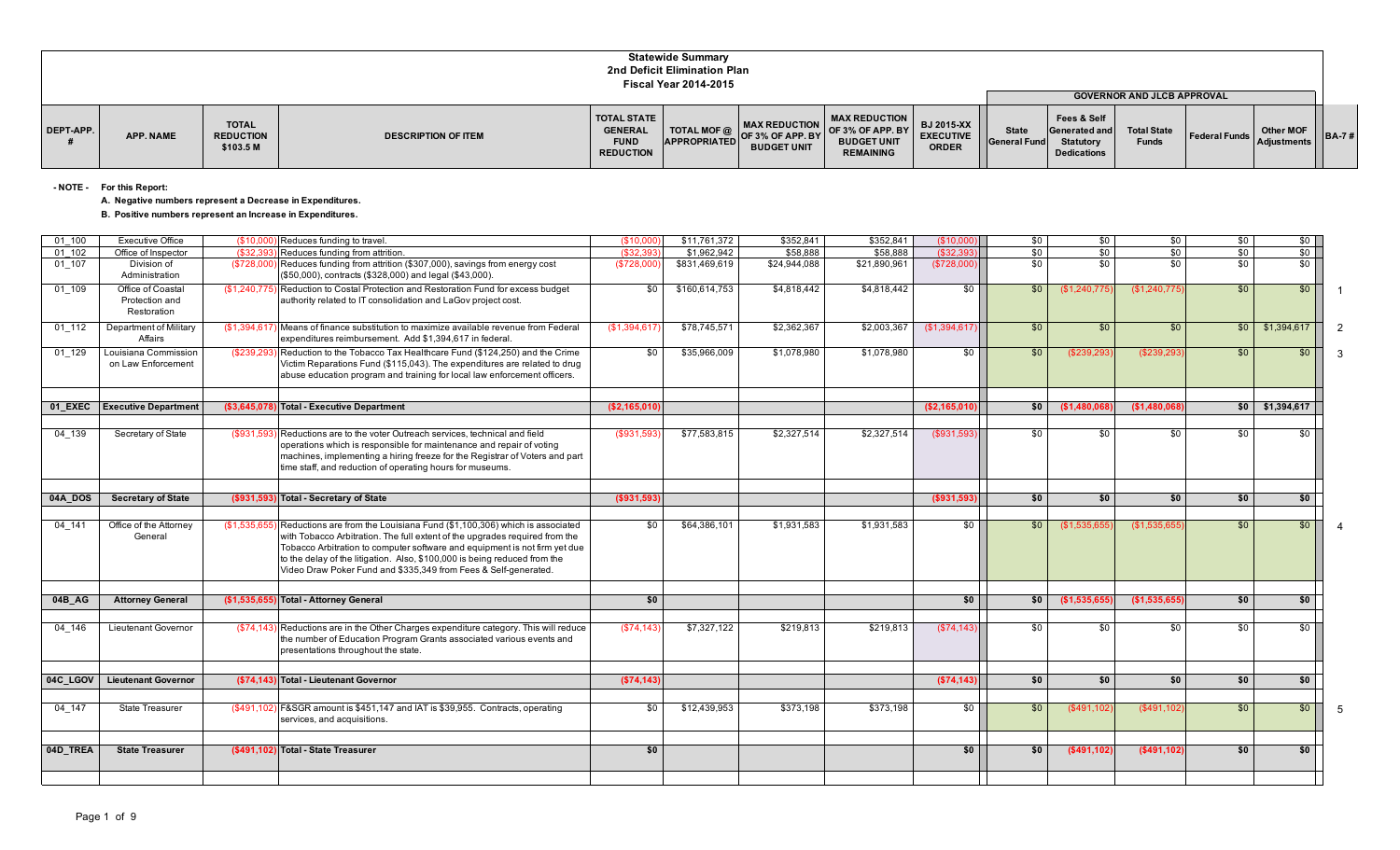|           |                                             |                                               |                                                                                                                                                                                                                                                                                                                                                                                                                                                                                                                                                                                                                                                                                                                                                                                                                                                                                                                            |                                                                         | <b>Statewide Summary</b><br>2nd Deficit Elimination Plan<br><b>Fiscal Year 2014-2015</b> |                                                                             |                                                                                    |                                                       |                                     |                                                                                          |                                    |                      |                                        |                |
|-----------|---------------------------------------------|-----------------------------------------------|----------------------------------------------------------------------------------------------------------------------------------------------------------------------------------------------------------------------------------------------------------------------------------------------------------------------------------------------------------------------------------------------------------------------------------------------------------------------------------------------------------------------------------------------------------------------------------------------------------------------------------------------------------------------------------------------------------------------------------------------------------------------------------------------------------------------------------------------------------------------------------------------------------------------------|-------------------------------------------------------------------------|------------------------------------------------------------------------------------------|-----------------------------------------------------------------------------|------------------------------------------------------------------------------------|-------------------------------------------------------|-------------------------------------|------------------------------------------------------------------------------------------|------------------------------------|----------------------|----------------------------------------|----------------|
|           |                                             |                                               |                                                                                                                                                                                                                                                                                                                                                                                                                                                                                                                                                                                                                                                                                                                                                                                                                                                                                                                            |                                                                         |                                                                                          |                                                                             |                                                                                    |                                                       |                                     |                                                                                          | <b>GOVERNOR AND JLCB APPROVAL</b>  |                      |                                        |                |
| DEPT-APP. | <b>APP. NAME</b>                            | <b>TOTAL</b><br><b>REDUCTION</b><br>\$103.5 M | <b>DESCRIPTION OF ITEM</b>                                                                                                                                                                                                                                                                                                                                                                                                                                                                                                                                                                                                                                                                                                                                                                                                                                                                                                 | <b>TOTAL STATE</b><br><b>GENERAL</b><br><b>FUND</b><br><b>REDUCTION</b> | TOTAL MOF @                                                                              | <b>MAX REDUCTION</b><br>APPROPRIATED OF 3% OF APP. BY<br><b>BUDGET UNIT</b> | <b>MAX REDUCTION</b><br>OF 3% OF APP. BY<br><b>BUDGET UNIT</b><br><b>REMAINING</b> | <b>BJ 2015-XX</b><br><b>EXECUTIVE</b><br><b>ORDER</b> | <b>State</b><br><b>General Fund</b> | <b>Fees &amp; Self</b><br><b>Generated and</b><br><b>Statutory</b><br><b>Dedications</b> | <b>Total State</b><br><b>Funds</b> | <b>Federal Funds</b> | <b>Other MOF</b><br><b>Adjustments</b> | <b>BA-7#</b>   |
| 04 158    | <b>Public Service</b><br>Commission         | (S12.750                                      | Reduction represents savings from sales of 7 surplus vehicles that are<br>considered underutilized. Reduction is to the Utility & Carrier<br>Inspection/Supervision Fund                                                                                                                                                                                                                                                                                                                                                                                                                                                                                                                                                                                                                                                                                                                                                   | \$0                                                                     | \$9,745,801                                                                              | \$292.374                                                                   | \$292.374                                                                          | \$0                                                   | \$0                                 | (\$12,750                                                                                | (\$12,750                          | \$0                  | \$0                                    |                |
| 04E PSER  | <b>Public Service</b>                       |                                               | (\$12,750) Total - Public Service Commission                                                                                                                                                                                                                                                                                                                                                                                                                                                                                                                                                                                                                                                                                                                                                                                                                                                                               | \$0                                                                     |                                                                                          |                                                                             |                                                                                    | \$0                                                   | \$0                                 | (\$12,750)                                                                               | (\$12,750                          | \$0                  | \$0                                    |                |
| 04 160    | Agriculture and Forestry                    | (\$2,006,308)                                 | Reduction is a net of the first Deficit reduction of \$208,316 in General Fund<br>The Department has issued an early retirement incentive for the<br>Department and will refrain from filling those positions that have become<br>vacant as a result as well as other vacancies. These positions include<br>mechanics, administrative, purchasing, maintenance, and human resources<br>staff, food safety inspectors, field inspectors, a food distribution program<br>manager, an animal health technician, and a livestock brand officer<br>position. They will also reduce expenditures for in-state travel, delay the<br>replacement of computers and software, reduce fuel expenditures, reduce<br>expenditures for lab supplies and equipment, delay planned IT solutions for<br>on-line application and payment, reduce their budget for legal<br>representation, and reduce expenditures for aviation maintenance. | \$1,277,668                                                             | \$76,943,517                                                                             | \$2,308,305                                                                 | \$2,099,989                                                                        | \$1,277,66                                            | \$0                                 | (\$728,640                                                                               | (\$728,640                         | \$0                  | $\sqrt{50}$                            | $\overline{7}$ |
| 04F AGRI  | <b>Agriculture and</b>                      | (\$2,006,30)                                  | <b>Total - Agriculture and Forestry</b>                                                                                                                                                                                                                                                                                                                                                                                                                                                                                                                                                                                                                                                                                                                                                                                                                                                                                    | \$1,277,668                                                             |                                                                                          |                                                                             |                                                                                    | \$1,277,66                                            | \$0                                 | (\$728,640                                                                               | (\$728,640                         | \$0                  | \$0                                    |                |
| 04 165    | Commissioner of<br>Insurance                | (S1.383.93)                                   | Reductions include elimination of 7 vacant positions including 2 Insurance<br>Supervisors, 2 Insurance Specialists 1 Insurance Tech, 1 Attorney, and 1<br>administration position. Reductions to Professional Services are due to<br>contracts coming in lower than what was budgeted and some IT software<br>upgrades will be delayed. Also, reductions include contracts for accounting<br>and auditing contracts examining insurance firms.                                                                                                                                                                                                                                                                                                                                                                                                                                                                             | \$0                                                                     | \$34,167,975                                                                             | \$1,025,039                                                                 | \$1.025.039                                                                        | \$0                                                   | \$0                                 | (S1.383.935)                                                                             | (S1.383.935)                       | \$0                  | \$0                                    |                |
| 04G INSU  | <b>Commissioner of</b>                      | (\$1.383.93]                                  | Total - Commissioner of Insurance                                                                                                                                                                                                                                                                                                                                                                                                                                                                                                                                                                                                                                                                                                                                                                                                                                                                                          | \$0                                                                     |                                                                                          |                                                                             |                                                                                    | \$0                                                   | \$0                                 | (\$1,383,935                                                                             | (\$1,383,935                       | \$0                  | \$0                                    |                |
|           |                                             |                                               |                                                                                                                                                                                                                                                                                                                                                                                                                                                                                                                                                                                                                                                                                                                                                                                                                                                                                                                            |                                                                         |                                                                                          |                                                                             |                                                                                    |                                                       |                                     |                                                                                          |                                    |                      |                                        |                |
| 06 261    | Office of the Secretary                     | (\$113,070                                    | Reductions to personal services resulting in unfunded student worker<br>positions and WAE positions. Also, a reduction in Other Charges<br>associated with operational costs regarding administering BP Funds in the<br>Wildlife & Fisheries Foundation for the purpose of promoting the Seafood                                                                                                                                                                                                                                                                                                                                                                                                                                                                                                                                                                                                                           | (\$95,570                                                               | \$6,273,746                                                                              | \$188,212                                                                   | \$188,212                                                                          | (\$95,570                                             | \$0                                 | (\$17,500                                                                                | (\$17,500                          | \$0                  | \$0                                    | 9              |
| 06 262    | Office of the State<br>Library of Louisiana | (\$239,006                                    | This will reduce IT services provided by State Library for each public library<br>system The Library will be open only 2 days per week. They are also<br>laying off 5 filled positions, and not fill one vacant position for the rest of the<br>fiscal year. They will retain their T.O. as unfunded positions. The reduction<br>of \$4,500 is in F&SGR. Reduction is a net of the first Deficit reduction of<br>\$26,450 in General Fund                                                                                                                                                                                                                                                                                                                                                                                                                                                                                  | (\$234,506                                                              | \$8,834,983                                                                              | \$265,049                                                                   | \$238,599                                                                          | (\$234,506                                            | \$0                                 | (\$4,500                                                                                 | (\$4,500                           | \$0                  | \$0                                    | 10             |
| 06 263    | Office of State Museum                      | (\$298,366)                                   | Reductions will occur in utilities based on current use. Reduction of the<br>Political Hall of Fame contract in Other Charges. The reduction of \$22,722                                                                                                                                                                                                                                                                                                                                                                                                                                                                                                                                                                                                                                                                                                                                                                   | (\$275,644                                                              | \$7,082,882                                                                              | \$212,486                                                                   | \$212,486                                                                          | (\$212,48)                                            | ( \$63, 15                          | (\$22,722                                                                                | (\$85, 88                          | \$0                  | \$0                                    | 11             |

is F&SGR.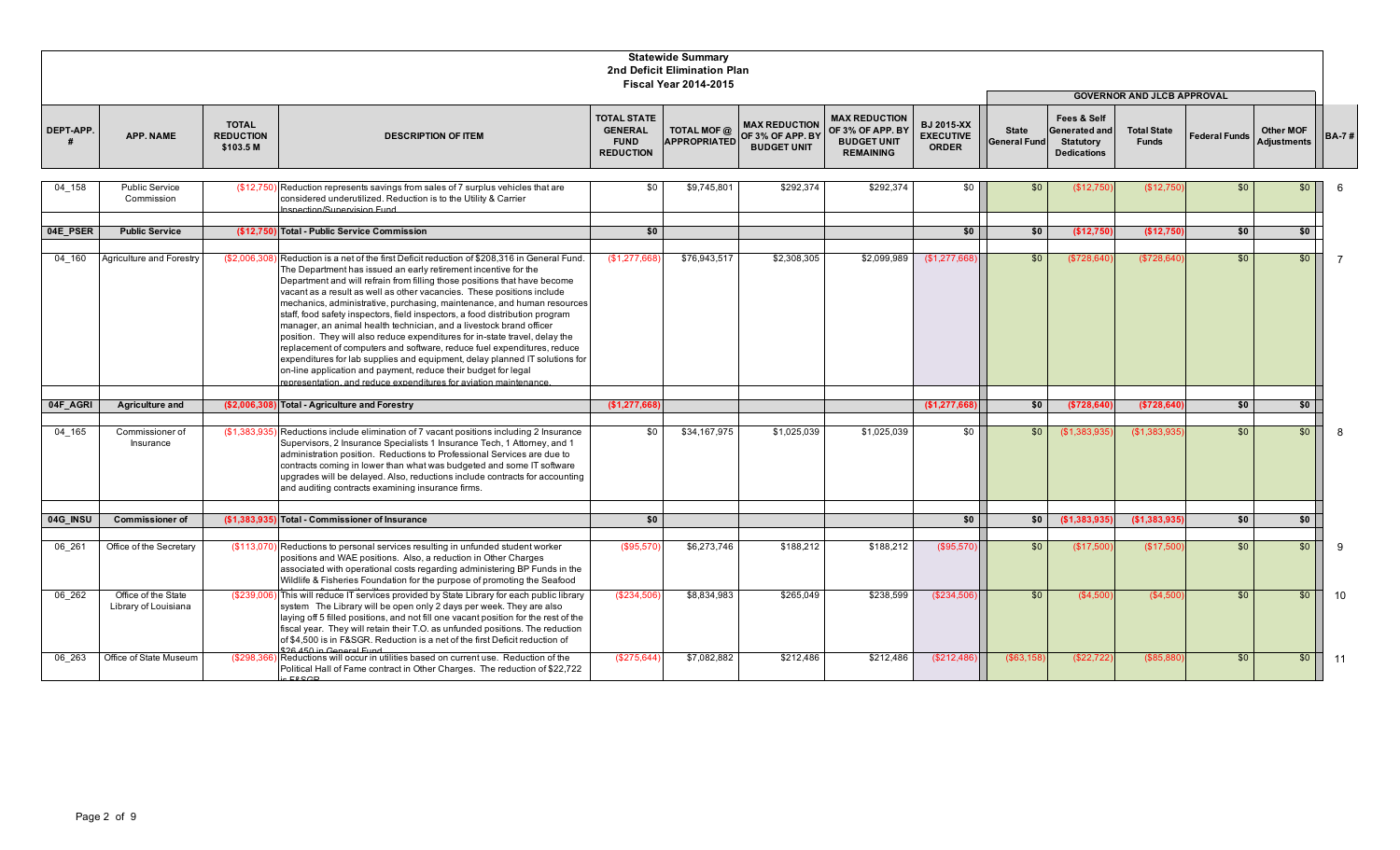|           |                                          |                                               |                                                                                                                                                                                                                                                                                                                                                                                                                                                                                                                                                                                                                                                                                                                                                                                                                                       |                                                                         | <b>Statewide Summary</b><br>2nd Deficit Elimination Plan<br><b>Fiscal Year 2014-2015</b> |                                                                |                                                                                    |                                                       |                                     |                                                                               |                                    |                      |                                        |              |
|-----------|------------------------------------------|-----------------------------------------------|---------------------------------------------------------------------------------------------------------------------------------------------------------------------------------------------------------------------------------------------------------------------------------------------------------------------------------------------------------------------------------------------------------------------------------------------------------------------------------------------------------------------------------------------------------------------------------------------------------------------------------------------------------------------------------------------------------------------------------------------------------------------------------------------------------------------------------------|-------------------------------------------------------------------------|------------------------------------------------------------------------------------------|----------------------------------------------------------------|------------------------------------------------------------------------------------|-------------------------------------------------------|-------------------------------------|-------------------------------------------------------------------------------|------------------------------------|----------------------|----------------------------------------|--------------|
|           |                                          |                                               |                                                                                                                                                                                                                                                                                                                                                                                                                                                                                                                                                                                                                                                                                                                                                                                                                                       |                                                                         |                                                                                          |                                                                |                                                                                    |                                                       |                                     |                                                                               | <b>GOVERNOR AND JLCB APPROVAL</b>  |                      |                                        |              |
| DEPT-APP. | <b>APP. NAME</b>                         | <b>TOTAL</b><br><b>REDUCTION</b><br>\$103.5 M | <b>DESCRIPTION OF ITEM</b>                                                                                                                                                                                                                                                                                                                                                                                                                                                                                                                                                                                                                                                                                                                                                                                                            | <b>TOTAL STATE</b><br><b>GENERAL</b><br><b>FUND</b><br><b>REDUCTION</b> | TOTAL MOF @<br><b>APPROPRIATED</b>                                                       | <b>MAX REDUCTION</b><br>OF 3% OF APP. BY<br><b>BUDGET UNIT</b> | <b>MAX REDUCTION</b><br>OF 3% OF APP. BY<br><b>BUDGET UNIT</b><br><b>REMAINING</b> | <b>BJ 2015-XX</b><br><b>EXECUTIVE</b><br><b>ORDER</b> | <b>State</b><br><b>General Fund</b> | Fees & Self<br><b>Generated and</b><br><b>Statutory</b><br><b>Dedications</b> | <b>Total State</b><br><b>Funds</b> | <b>Federal Funds</b> | <b>Other MOF</b><br><b>Adjustments</b> | <b>BA-7#</b> |
| 06 264    | Office of State Parks                    | (S1.521.82)                                   | Reductions include the elimination of all job appointments and When<br>Actually Employed (WAE) positions. There will be layoffs of 10 probational<br>employees that is being requested of Civil Service in order to address this<br>deficit reduction and not fill their current vacant positions for the rest of the<br>fiscal year. They will retain their T.O. as unfunded positions. Also,<br>reductions in travel, supplies, training, promotions, interpretative programs,<br>acquisitions and major repairs. Loss of these services will result in pool<br>closures and reduction to operating hours to state parks. Reduction of<br>\$418,486 is from the Statutory Dedication State Parks Repair and<br>Improvement Fund. Reduction is a net of the first Deficit reduction of<br>\$132,569 in General Fund and 5 positions. | (S1.103.342)                                                            | \$32,742,716                                                                             | \$982.281                                                      | \$849.712                                                                          | (\$849,712                                            | (\$253.63)                          | (\$418.486                                                                    | (\$672,11"                         | \$0                  | \$0                                    | 12           |
| 06 265    | Office of Cultural<br>Development        |                                               | $($112,067)$ Reductions will reduce funding set aside to purchase a vehicle for<br>CODOFIL and eliminate a potential contract with National Main Street<br>Center which provides training and scholarships. Also, reductions to out of<br>state travel and operating services. Reduction of \$6,200 is F&SGR.                                                                                                                                                                                                                                                                                                                                                                                                                                                                                                                         | (\$105,867                                                              | \$7,228,361                                                                              | \$216,850                                                      | \$216,850                                                                          | (\$105,867                                            | \$0                                 | (\$6,200                                                                      | (\$6,200                           | \$0                  | \$0                                    | 13           |
| 06 267    | Office of Tourism                        |                                               | $(\$1,204,534)$ Reductions of professional services contracts for the promotion of Tourism<br>in Louisiana. Reductions in supplies, operating services, and major repairs<br>in the Welcome Centers. The reduction to General Fund is (\$47,000) from<br>the one time funding for the Baptist Convention contract.                                                                                                                                                                                                                                                                                                                                                                                                                                                                                                                    | (\$47,000                                                               | \$28,643,564                                                                             | \$859,306                                                      | \$859,306                                                                          | (\$47,000                                             | \$0                                 | (\$1,157,534                                                                  | (\$1,157,534                       | \$0                  | \$0                                    | 14           |
| 06 CRAT   | <b>Culture Recreation</b><br>&Tourism    |                                               | (\$3,488,871) Total - Department of Culture Recreation and Tourism                                                                                                                                                                                                                                                                                                                                                                                                                                                                                                                                                                                                                                                                                                                                                                    | (\$1,861,929)                                                           |                                                                                          |                                                                |                                                                                    | (\$1,545,141)                                         | (\$316,788)                         | (\$1,626,942)                                                                 | (\$1,943,730                       | \$0                  | \$0                                    |              |
| 07 276    | Engineering and<br>Operations            |                                               | (\$2,071,000) Reduction to non-essential expenditures for supplies from TTF-Regular<br>based on the spending rate projection for the remainder of the year.                                                                                                                                                                                                                                                                                                                                                                                                                                                                                                                                                                                                                                                                           | $\overline{30}$                                                         | \$524.128.506                                                                            | \$15,723,855                                                   | \$15,723,855                                                                       | $\frac{1}{2}$                                         | \$0                                 | (\$2,071,000                                                                  | (\$2,071,000                       | \$0                  | \$0                                    | 15           |
| 07_DOTD   | Transportation<br>&Development           |                                               | (\$2,071,000) Total - Department of Transportation and Development                                                                                                                                                                                                                                                                                                                                                                                                                                                                                                                                                                                                                                                                                                                                                                    | \$0                                                                     |                                                                                          |                                                                |                                                                                    | \$0 <sub>1</sub>                                      | \$0                                 | (\$2,071,000)                                                                 | (\$2.071.000                       | \$0                  | \$0                                    |              |
| 08 400    | Corrections -<br>Administration          |                                               | (\$99,625) Office of Adult Services - Reduction of Medicaid Eligibility Determination<br>Team (MEDT) contracts based on current utilization trends. These contracts<br>utilize physicians to review medical records and other required information<br>to determine if offenders meet the disability related program requirements<br>for Medicaid eligibility.                                                                                                                                                                                                                                                                                                                                                                                                                                                                         | (\$99.62                                                                | \$86,328,100                                                                             | \$2,589,843                                                    | \$2,447,128                                                                        | (\$99,625                                             | \$0                                 | \$0                                                                           | \$0                                | \$0                  | \$0                                    |              |
| 08 413    | Elayn Hunt Correctional<br>Center        | (S60.558)                                     | Incarceration Program - Projected surplus in Personal Services.                                                                                                                                                                                                                                                                                                                                                                                                                                                                                                                                                                                                                                                                                                                                                                       | (\$60,558)                                                              | \$56,955,681                                                                             | \$1,708,670                                                    | \$1,685,807                                                                        | (\$60,558)                                            | $\sqrt{50}$                         | $\sqrt{50}$                                                                   | \$0                                | $\overline{50}$      | $\overline{50}$                        |              |
| 08 414    | David Wade<br><b>Correctional Center</b> |                                               | (\$913,728) Incarceration Program - Projected surplus in Personal Services<br>(Unemployment).                                                                                                                                                                                                                                                                                                                                                                                                                                                                                                                                                                                                                                                                                                                                         | (\$913,728                                                              | \$29,946,278                                                                             | \$898,388                                                      | \$896,033                                                                          | (\$896,033                                            | (\$17,695                           | \$0                                                                           | (\$17,695                          | \$0                  | \$0                                    | 16           |
|           | 08A CORR Corrections Services            |                                               | (\$1.073.911) Total - Corrections Services                                                                                                                                                                                                                                                                                                                                                                                                                                                                                                                                                                                                                                                                                                                                                                                            | (\$1,073,911                                                            |                                                                                          |                                                                |                                                                                    | (\$1,056,21]                                          | (\$17,695                           | \$0                                                                           | (\$17,69                           | \$0                  | \$0                                    |              |
| 08 418    | Office of Management &<br>Finance        |                                               | (\$120,000) Reduction in fees and self-generated revenue related to the Westaff staffing<br>contract for financial services (\$24,000) and a reduction in legal service<br>contract (\$96,000).                                                                                                                                                                                                                                                                                                                                                                                                                                                                                                                                                                                                                                       | \$0                                                                     | \$37,345,064                                                                             | \$1,120,351                                                    | \$1,120,351                                                                        | \$0                                                   | \$0                                 | (\$120,000                                                                    | (\$120,000                         | \$0                  | \$0                                    | 17           |
| 08 419    | Office of State Police                   |                                               | (\$939,570) Means of financing substitution, reducing Statutory Dedications out of the<br>Riverboat Gaming Enforcement Fund by \$939,570, and increasing<br>Statutory Dedications out of the Concealed Handgun Permit Fund by<br>\$939,570.                                                                                                                                                                                                                                                                                                                                                                                                                                                                                                                                                                                           | $\overline{30}$                                                         | \$292,079,943                                                                            | \$8,762,398                                                    | \$8,762,398                                                                        | $\frac{6}{3}$                                         | \$0                                 | (\$939,570                                                                    | (\$939,570                         | \$0                  | \$939,570                              | 18           |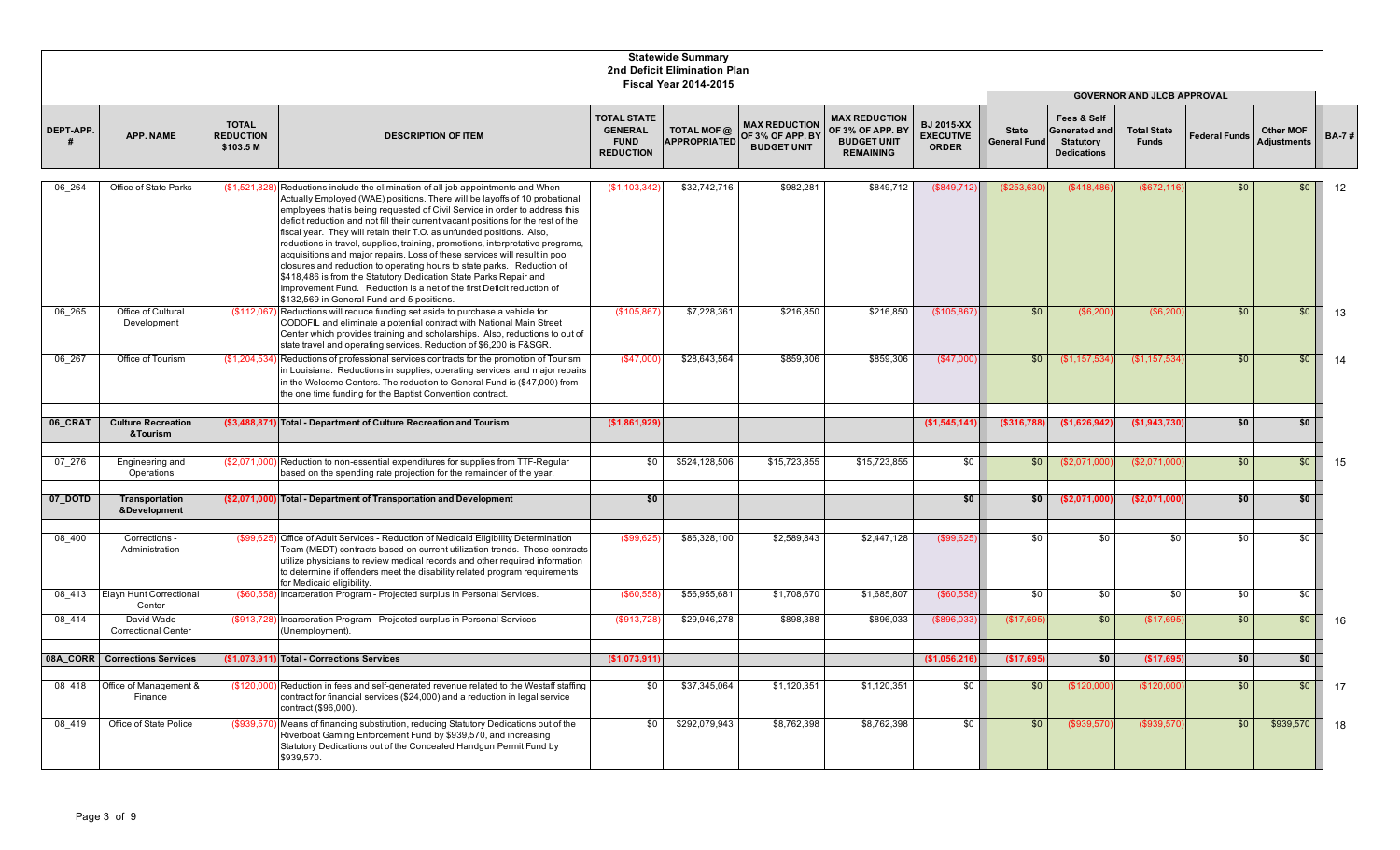|            |                                                     |                                               |                                                                                                                                                                                                                                                                                                                                                                                                                                                                                                                                                                                                                                                                                                                                                                                                                                                                                                                                                                                                             |                                                                         | <b>Statewide Summary</b><br>2nd Deficit Elimination Plan<br><b>Fiscal Year 2014-2015</b> |                                                                |                                                                                    |                                                       |                                     |                                                                        |                                                                         |                      |                                        |              |
|------------|-----------------------------------------------------|-----------------------------------------------|-------------------------------------------------------------------------------------------------------------------------------------------------------------------------------------------------------------------------------------------------------------------------------------------------------------------------------------------------------------------------------------------------------------------------------------------------------------------------------------------------------------------------------------------------------------------------------------------------------------------------------------------------------------------------------------------------------------------------------------------------------------------------------------------------------------------------------------------------------------------------------------------------------------------------------------------------------------------------------------------------------------|-------------------------------------------------------------------------|------------------------------------------------------------------------------------------|----------------------------------------------------------------|------------------------------------------------------------------------------------|-------------------------------------------------------|-------------------------------------|------------------------------------------------------------------------|-------------------------------------------------------------------------|----------------------|----------------------------------------|--------------|
| DEPT-APP.  | <b>APP. NAME</b>                                    | <b>TOTAL</b><br><b>REDUCTION</b><br>\$103.5 M | <b>DESCRIPTION OF ITEM</b>                                                                                                                                                                                                                                                                                                                                                                                                                                                                                                                                                                                                                                                                                                                                                                                                                                                                                                                                                                                  | <b>TOTAL STATE</b><br><b>GENERAL</b><br><b>FUND</b><br><b>REDUCTION</b> | TOTAL MOF @<br><b>APPROPRIATED</b>                                                       | <b>MAX REDUCTION</b><br>OF 3% OF APP. BY<br><b>BUDGET UNIT</b> | <b>MAX REDUCTION</b><br>OF 3% OF APP. BY<br><b>BUDGET UNIT</b><br><b>REMAINING</b> | <b>BJ 2015-XX</b><br><b>EXECUTIVE</b><br><b>ORDER</b> | <b>State</b><br><b>General Fund</b> | Fees & Self<br>Generated and<br><b>Statutory</b><br><b>Dedications</b> | <b>GOVERNOR AND JLCB APPROVAL</b><br><b>Total State</b><br><b>Funds</b> | <b>Federal Funds</b> | <b>Other MOF</b><br><b>Adjustments</b> | <b>BA-7#</b> |
| 08 419     | Office of State Police                              |                                               | \$0 Means of financing substitution, reducing Statutory Dedications out of the<br>Riverboat Gaming Enforcement Fund by \$6,000,000, and increasing<br>Statutory Dedications out of the Transportation Trust Fund by \$6,000,000.                                                                                                                                                                                                                                                                                                                                                                                                                                                                                                                                                                                                                                                                                                                                                                            | \$0                                                                     | \$292,079,943                                                                            | \$8,762,398                                                    | \$8,762,398                                                                        | $\sqrt{6}$                                            | \$0                                 | \$0                                                                    | \$0                                                                     | \$0                  | ( \$6,000,00]                          | 18           |
| 08 422     | Office of State Fire<br>Marshal                     |                                               | (\$134,746) Reduction in Other Charges - Aid to Local Government expenditures. This<br>funding would have been utilized to purchase equipment, including<br>interoperable radio communication equipment, firefighting equipment, and<br>fire emergency response vehicles.                                                                                                                                                                                                                                                                                                                                                                                                                                                                                                                                                                                                                                                                                                                                   | \$0                                                                     | \$24,442,095                                                                             | \$733,262                                                      | \$733,262                                                                          | -\$0 I                                                | \$0                                 | (\$134,746                                                             | (\$134,746                                                              | \$0                  | \$0                                    | 19           |
| 08 423     | Louisiana Gaming<br><b>Control Board</b>            |                                               | (\$75,000) Reduction of projected surplus funding budgeted in Operating Services,<br>Supplies, and Professional Services; means of finance is Statutory<br>Dedications out of the Riverboat Gaming Enforcement Fund.                                                                                                                                                                                                                                                                                                                                                                                                                                                                                                                                                                                                                                                                                                                                                                                        | $\overline{30}$                                                         | \$938,879                                                                                | \$28,166                                                       | \$28,166                                                                           | $\overline{30}$                                       | \$0                                 | (\$75,000                                                              | (\$75,00                                                                | \$0                  | \$0                                    | 20           |
|            | 08B PSAF Public Safety Services                     |                                               | (\$1,269,316) Total - Public Safety Services                                                                                                                                                                                                                                                                                                                                                                                                                                                                                                                                                                                                                                                                                                                                                                                                                                                                                                                                                                | \$0                                                                     |                                                                                          |                                                                |                                                                                    | \$0                                                   | \$0                                 | (\$1,269,316                                                           | (\$1,269,316                                                            | \$0                  | \$939,570                              |              |
| $08 - 403$ | Office of Juvenile                                  | (\$4,000,0                                    | Excess authority in contract services                                                                                                                                                                                                                                                                                                                                                                                                                                                                                                                                                                                                                                                                                                                                                                                                                                                                                                                                                                       | (S4.000.00)                                                             | \$117,079,020                                                                            | \$3,512,370                                                    | \$1,528,162                                                                        | (\$1,528,16)                                          | \$2,471,83                          | \$0                                                                    | (\$2,471,83                                                             | \$0                  | $$0$                                   | 21           |
| 08C_YSER   | <b>Youth Services</b>                               | (\$4,000,000                                  | <b>Total - Office of Youth Services</b>                                                                                                                                                                                                                                                                                                                                                                                                                                                                                                                                                                                                                                                                                                                                                                                                                                                                                                                                                                     | (\$4,000,000]                                                           |                                                                                          |                                                                |                                                                                    | (\$1,528,162]                                         |                                     | \$0                                                                    | \$2,471,838                                                             | \$0                  | \$0                                    |              |
|            |                                                     |                                               |                                                                                                                                                                                                                                                                                                                                                                                                                                                                                                                                                                                                                                                                                                                                                                                                                                                                                                                                                                                                             |                                                                         |                                                                                          |                                                                |                                                                                    |                                                       | (\$2,471,838                        |                                                                        |                                                                         |                      |                                        |              |
| 09 300     | Jefferson Parish Humar<br>Services Authority        |                                               | (\$610,498) JPHSA will delay the filling of four direct service positions: one for<br>developmental disabilities services and three for behavioral health<br>services. Savings will also be realized through reductions in trainings<br>supported by state funds, anticipated recoupment of overcharges by the<br>Office of Telecommunications Management (OTM), and increasing the<br>support of its operations through enhanced Self-Generated Revenue.<br>Program and spending cuts include the elimination of one-time interest-free<br>loans for adults with serious mental illness; and reductions in spending for<br>disability-related items for families of individuals with a developmental<br>disability. Contract reductions include service contract reductions for<br>Assertive Community Treatment for indigent adults and bi-lingual services<br>for psychiatric evaluations, medication management, and group services,<br>as well as renegotiation of a contract for laboratory services. | (\$610,498                                                              | \$20,239,641                                                                             | \$607,189                                                      | \$607,189                                                                          | $($ \$607,189                                         | ( \$3,309                           | \$0                                                                    | (\$3,30\$                                                               | \$0                  | \$0                                    | 22           |
| 09 301     | <b>Florida Parishes Humar</b><br>Services Authority |                                               | (\$322,710) FPHSA will better leverage their resources through participation in the<br>LINCCA program and by conducting a means of financing swap for 11 non-<br>TO positions to replace state funds with federal resources. The balance of<br>the savings will be achieved through reductions in travel, and attrition by<br>delaying and/or not filling vacant positions.                                                                                                                                                                                                                                                                                                                                                                                                                                                                                                                                                                                                                                 | (\$322,710                                                              | \$18,833,833                                                                             | \$565,014                                                      | \$565,014                                                                          | (\$322,710                                            | \$0                                 | \$0                                                                    | \$0                                                                     | \$0                  | \$0                                    |              |
| 09 302     | Capital Area Human<br><b>Services District</b>      |                                               | (\$304,482) The majority of the savings are realized by reducing the cost structure at the<br>District's residential treatment program by reducing the level of care<br>supported through its medically supported detox beds. These services will<br>now be provided through the District's residential rehab unit, through<br>agreements with local hospitals, or through referral and assistance with<br>transportation to other medically supported detox units in the state. Other<br>savings are realized through reductions or eliminations in contracts that are<br>anticipated to have remaining balances at end of the fiscal year. CLHSD is<br>also achieving savings through reductions in vacancies through attrition<br>and general expense reductions in the areas of operating services,<br>miscellaneous, post-retirement and terminations with no impact to services.                                                                                                                      | (\$304,482                                                              | \$28,287,124                                                                             | \$848,613                                                      | \$848,613                                                                          | (\$304,482)                                           | \$0                                 | \$0                                                                    | \$0                                                                     | \$0                  | \$0                                    |              |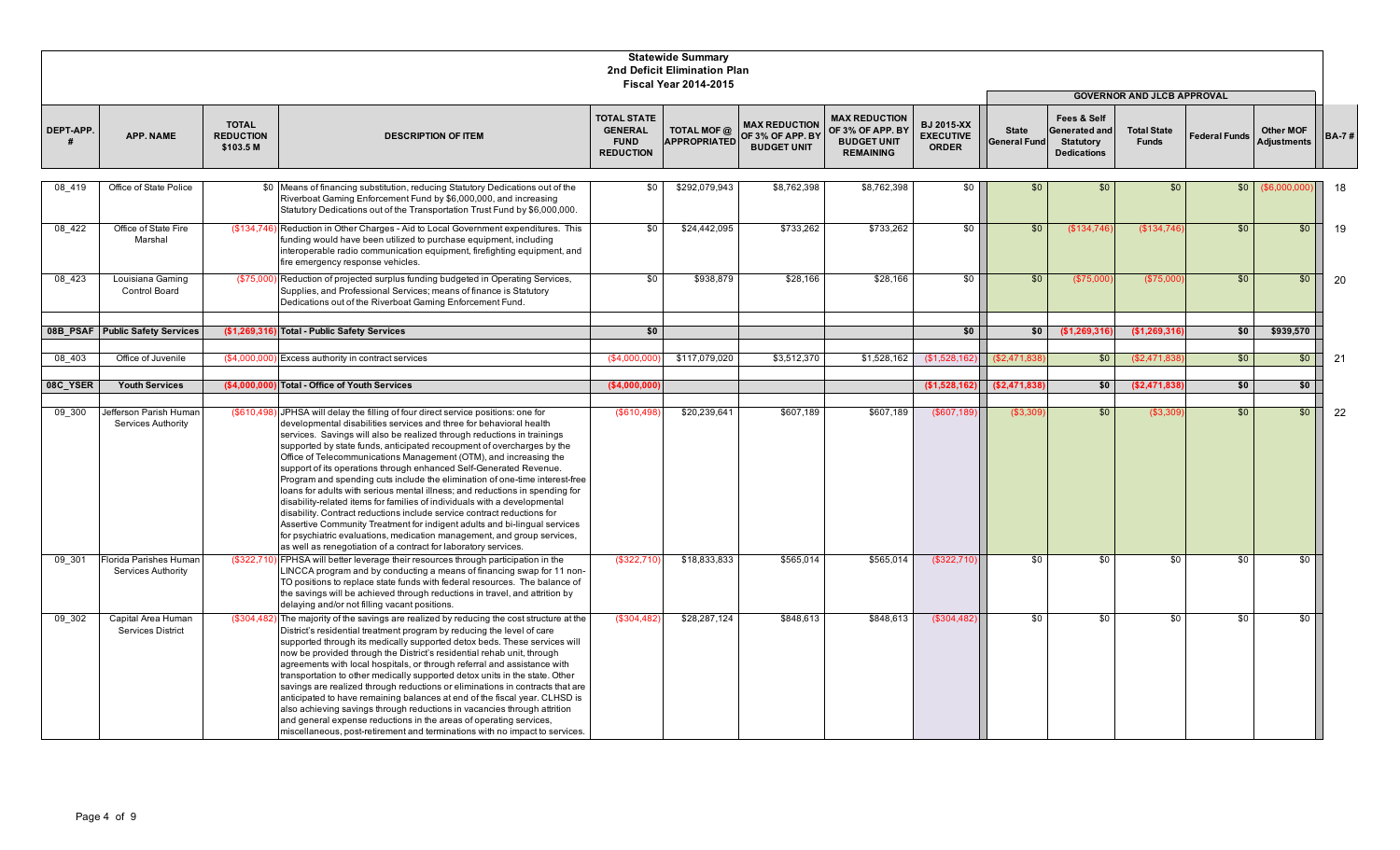|           |                                                               |                                               |                                                                                                                                                                                                                                                                                                                                                                                                                                                                                                                                                                                                                                                                                                                                                                                                                                                                                                                                                                                                           |                                                                         | <b>Statewide Summary</b><br>2nd Deficit Elimination Plan<br><b>Fiscal Year 2014-2015</b> |                                                                |                                                                                    |                                                       |                                     |                                                                        |                                                                         |                      |                                        |              |
|-----------|---------------------------------------------------------------|-----------------------------------------------|-----------------------------------------------------------------------------------------------------------------------------------------------------------------------------------------------------------------------------------------------------------------------------------------------------------------------------------------------------------------------------------------------------------------------------------------------------------------------------------------------------------------------------------------------------------------------------------------------------------------------------------------------------------------------------------------------------------------------------------------------------------------------------------------------------------------------------------------------------------------------------------------------------------------------------------------------------------------------------------------------------------|-------------------------------------------------------------------------|------------------------------------------------------------------------------------------|----------------------------------------------------------------|------------------------------------------------------------------------------------|-------------------------------------------------------|-------------------------------------|------------------------------------------------------------------------|-------------------------------------------------------------------------|----------------------|----------------------------------------|--------------|
| DEPT-APP. | <b>APP. NAME</b>                                              | <b>TOTAL</b><br><b>REDUCTION</b><br>\$103.5 M | <b>DESCRIPTION OF ITEM</b>                                                                                                                                                                                                                                                                                                                                                                                                                                                                                                                                                                                                                                                                                                                                                                                                                                                                                                                                                                                | <b>TOTAL STATE</b><br><b>GENERAL</b><br><b>FUND</b><br><b>REDUCTION</b> | TOTAL MOF @<br><b>APPROPRIATED</b>                                                       | <b>MAX REDUCTION</b><br>OF 3% OF APP. BY<br><b>BUDGET UNIT</b> | <b>MAX REDUCTION</b><br>OF 3% OF APP. BY<br><b>BUDGET UNIT</b><br><b>REMAINING</b> | <b>BJ 2015-XX</b><br><b>EXECUTIVE</b><br><b>ORDER</b> | <b>State</b><br><b>General Fund</b> | Fees & Self<br>Generated and<br><b>Statutory</b><br><b>Dedications</b> | <b>GOVERNOR AND JLCB APPROVAL</b><br><b>Total State</b><br><b>Funds</b> | <b>Federal Funds</b> | <b>Other MOF</b><br><b>Adjustments</b> | <b>BA-7#</b> |
| 09 304    | Metropolitan Human<br><b>Services District</b>                | (\$1,028,800)                                 | MHSD will achieve savings through the elimination of three non-TO<br>positions that currently are unfilled vacancies resulting from the hiring<br>freeze. Other savings are realized from delays in contract implementation<br>and through re-aligning various contract budgets to match expected<br>expenditures for this fiscal year based on year-to-date utilization.                                                                                                                                                                                                                                                                                                                                                                                                                                                                                                                                                                                                                                 | (S1,028,800)                                                            | \$29,096,721                                                                             | \$872,901                                                      | \$872,901                                                                          | (\$872,901                                            | (\$155,899                          | \$0                                                                    | (\$155,899                                                              | \$0                  | \$0                                    | 23           |
| 09 305    | <b>Medical Vendor</b><br>Administration                       | (\$2,286,558                                  | Reductions to legal services (projected Excess), translation services,<br>transportation services, Third Party Liability (TPL) collections of Medicaid<br>claims contract (staff will cover), Preadmission Screening and Resident<br>Review (PASRR) (projected excess), Medicaid eligibility appeals and fair<br>hearing reviews (projected excess), reduction to the no wrong door/incident<br>management contract (delayed RFP), elimination of Medicaid Specialist<br>Outreach program, reduction of promotional items purchased for LACHIP,<br>elimination of final bi-monthly encounter validation report for Bayou Health<br>plan contracts, reduction to Electronic Visit Verification Contract (EVV) (No<br>impact on Services), reduction to Children's Hospital for ventilator<br>assistance, reduction to LA Healthcare Quality Forum (Eligible for 90%<br>Federal Funding), reduction in contracts with physicians to determine<br>Medicaid eligibility, and Supplies and Operating Services. | (S2.286.558)                                                            | \$318,769,691                                                                            | \$9,563,090                                                    | \$6,927,625                                                                        | (\$2,286,55)                                          | \$0                                 | \$0                                                                    | \$0                                                                     | \$0                  | - SO 1                                 |              |
| 09_306    | <b>Medical Vendor</b><br>Payments                             |                                               | (\$42,925,118) Eliminates the MHERE UCC/DSH pool (\$2.3M) and eliminate in-patient<br>major teaching hospital program (\$113K). Also consists of a means of<br>financing substitution of \$40.5M replacing State General Fund (Direct) with<br>Overcollections Fund (\$40.5M). The Overcollections Fund is coming from<br>LDR FSGR (\$11.1M), DEQ Motor Fuels Underground Tank Fund revenues<br>(\$8M), DPS Riverboat Fund revenues (\$8.2M), Telephone Company<br>Property Assessment Relief Fund (\$13.2M).                                                                                                                                                                                                                                                                                                                                                                                                                                                                                             |                                                                         | $($42,925,118)$ $$8,130,469,059$                                                         | \$243,914,071                                                  | \$116,472,593                                                                      | (\$42,925,11                                          | \$0                                 | \$0                                                                    | \$0                                                                     |                      | $$0 \mid $40,506,438$                  | 24           |
| 09 307    | Office of the Secretary                                       | (\$434,859)                                   | Reducing contract for Provider Online Processing System (POPS) which is<br>utilized for Health Standards to keep track of licensed providers and<br>discontinue duplication, (projected excess), reducing contract which<br>provides educational events and network coordination for the hospitals,<br>(teleconsultation), reducing contract which manages performance and the<br>organization performance excellence framework (non-essential), reducing<br>funding for LA Board Nursing Registry Database (non-essential), reduction<br>from attrition, reduction of travel, operating services and supplies.                                                                                                                                                                                                                                                                                                                                                                                           | (\$434,859                                                              | \$93,001,441                                                                             | \$2,790,043                                                    | \$2,558,322                                                                        | (\$434,859                                            | \$0                                 | \$0                                                                    | \$0                                                                     | \$0                  | \$0                                    |              |
| 09 309    | South Central Louisiana<br><b>Human Services</b><br>Authority |                                               | (\$688,869) South Central Louisiana Human Services Authority (SCLHSA) will achieve<br>savings through means of financing adjustments to replace state general<br>funds with block grant resources for residential services. SCLHSA will also<br>realign contracts with expected expenditures for the current fiscal year as<br>well as reduce contract amounts due to delays in the execution of several<br>contracts. Other contract reductions include the elimination of community<br>social service contracts that do not meet evidence-based criteria for<br>reimbursement under the statewide management organization for<br>behavioral health services. Other savings include the consolidation of<br>SCLHSA office space as well as reductions in travel, office supplies and<br>professional contracts that will be assumed by existing agency staff.                                                                                                                                            | (\$688,869                                                              | \$23,494,292                                                                             | \$704,828                                                      | \$704,828                                                                          | $($ \$688,86 $$$                                      | \$0                                 | \$0                                                                    | \$0                                                                     | \$0                  | \$0                                    |              |
| 09 310    | NE Delta Human<br>Services Authority                          | $($ \$420,855                                 | NDHSA will achieve savings through the elimination of a vacant position<br>and reductions to its travel and supplies budget. NDHSA will also reduce<br>budgeted state funding for contracted substance abuse inpatient services<br>as these services have not utilized the state funding investments for the past<br>year due to their "shadow" year and recent LGE status. It is possible that<br>service demand could meet or exceed contracted dollar amounts due to our<br>community engagement and access to service focus. Other contract<br>reductions include cuts to excess funding based on historic utilization and<br>travel reductions in individual physician and other service contracts.                                                                                                                                                                                                                                                                                                  | (\$420,855                                                              | \$16,519,229                                                                             | \$495,576                                                      | \$495,576                                                                          | (\$420,855                                            | \$0                                 | \$0                                                                    | \$0                                                                     | $\frac{6}{5}$        | $\frac{1}{2}$                          |              |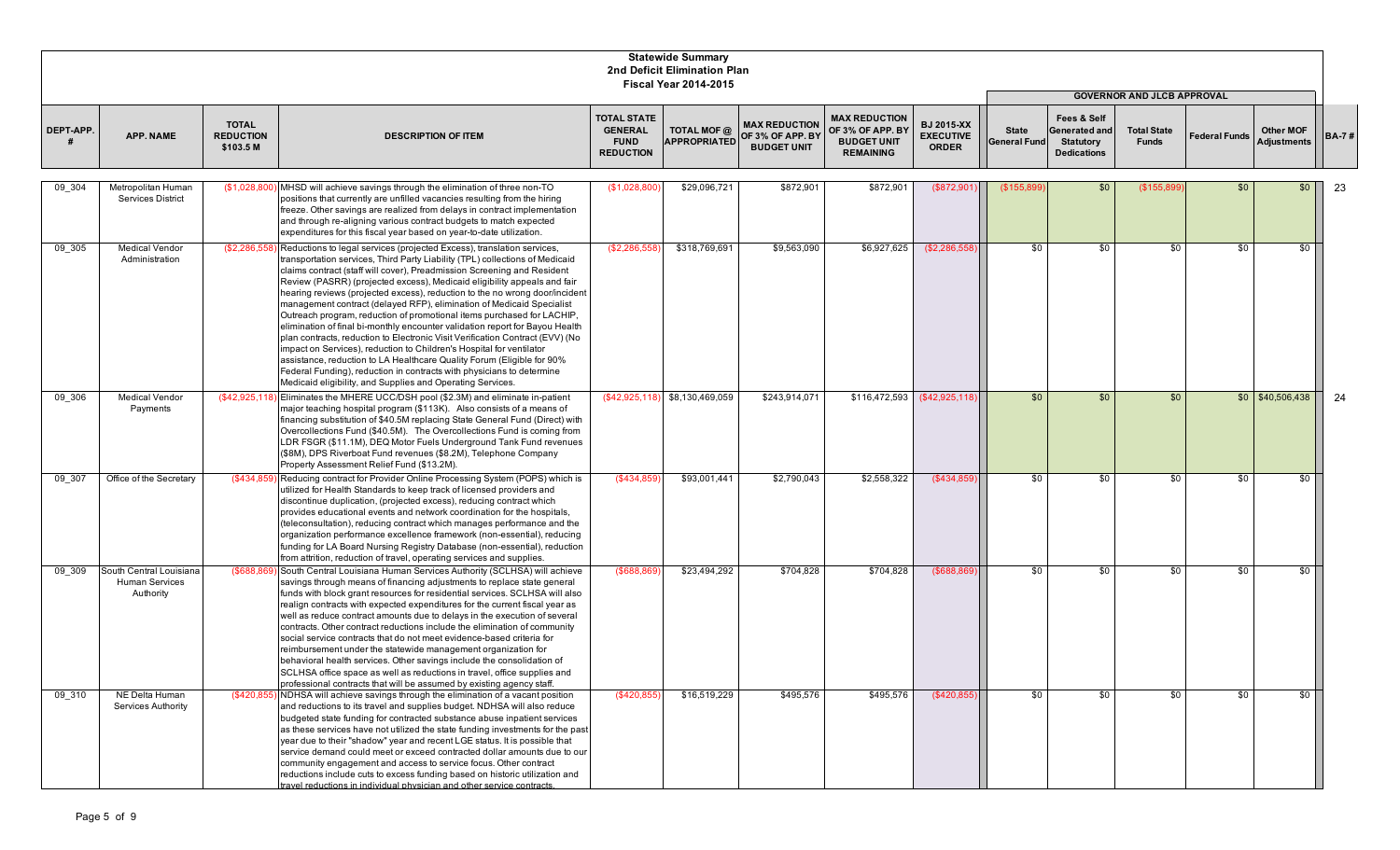|           |                                                               |                                               |                                                                                                                                                                                                                                                                                                                                                                                                                                                                                                                                                                                                                                                                                                                                                                                                                                                    |                                                                         | <b>Statewide Summary</b><br>2nd Deficit Elimination Plan<br><b>Fiscal Year 2014-2015</b> |                                                                |                                                                                    |                                                       |                                     |                                                                                   |                                                                         |                      |                                        |              |
|-----------|---------------------------------------------------------------|-----------------------------------------------|----------------------------------------------------------------------------------------------------------------------------------------------------------------------------------------------------------------------------------------------------------------------------------------------------------------------------------------------------------------------------------------------------------------------------------------------------------------------------------------------------------------------------------------------------------------------------------------------------------------------------------------------------------------------------------------------------------------------------------------------------------------------------------------------------------------------------------------------------|-------------------------------------------------------------------------|------------------------------------------------------------------------------------------|----------------------------------------------------------------|------------------------------------------------------------------------------------|-------------------------------------------------------|-------------------------------------|-----------------------------------------------------------------------------------|-------------------------------------------------------------------------|----------------------|----------------------------------------|--------------|
| DEPT-APP. | <b>APP. NAME</b>                                              | <b>TOTAL</b><br><b>REDUCTION</b><br>\$103.5 M | <b>DESCRIPTION OF ITEM</b>                                                                                                                                                                                                                                                                                                                                                                                                                                                                                                                                                                                                                                                                                                                                                                                                                         | <b>TOTAL STATE</b><br><b>GENERAL</b><br><b>FUND</b><br><b>REDUCTION</b> | TOTAL MOF @<br><b>APPROPRIATED</b>                                                       | <b>MAX REDUCTION</b><br>OF 3% OF APP. BY<br><b>BUDGET UNIT</b> | <b>MAX REDUCTION</b><br>OF 3% OF APP. BY<br><b>BUDGET UNIT</b><br><b>REMAINING</b> | <b>BJ 2015-XX</b><br><b>EXECUTIVE</b><br><b>ORDER</b> | <b>State</b><br><b>General Fund</b> | <b>Fees &amp; Self</b><br>Generated and<br><b>Statutory</b><br><b>Dedications</b> | <b>GOVERNOR AND JLCB APPROVAL</b><br><b>Total State</b><br><b>Funds</b> | <b>Federal Funds</b> | <b>Other MOF</b><br><b>Adjustments</b> | <b>BA-7#</b> |
| 09 320    | Office of Aging & Adult<br>Services                           | (\$35,000                                     | Reducing Council on Aging contract which provides case management<br>services to individuals applying for Traumatic Head and Spinal Cord Injury<br>and reduce personal care assistance program through attrition.                                                                                                                                                                                                                                                                                                                                                                                                                                                                                                                                                                                                                                  | (\$35,000                                                               | \$52,237,103                                                                             | \$1,567,113                                                    | \$1,468,359                                                                        | (\$35,000                                             | \$0                                 | \$0                                                                               | \$0                                                                     | \$0                  | $\sqrt{6}$                             |              |
| 09 324    | Louisiana Emergency<br><b>Response Network</b><br>Board       | (\$56,674)                                    | Reductions in legal services, physician compensation and accounting<br>services. Reductions in discretionary expenditures including advertising,<br>printing, maintenance of bldg., pest control, waste disposal, rental of<br>bldgs./equipment, dues and subscriptions, travel and office supplies.                                                                                                                                                                                                                                                                                                                                                                                                                                                                                                                                               | (\$56,674)                                                              | \$1,794,013                                                                              | \$53,820                                                       | \$43,320                                                                           | (\$43,320                                             | (\$13,354                           | \$0                                                                               | (\$13,354                                                               | \$0                  | \$0                                    | 25           |
| 09 325    | Acadiana Area Humar<br><b>Services District</b>               | (\$803,052                                    | Acadiana will first achieve savings through attrition of vacancies in the first<br>half of fiscal year 2015 as well as reductions in operating expenses<br>achieved through the spending freeze. Acadiana will also achieve savings<br>in certain contracts by conducting means of financing swaps to better<br>leverage State General Fund dollars in the LINCCA program. Finally,<br>AAHSD will realize some savings by reducing certain social service<br>contracts, decreasing professional service contracts and realigning revenue<br>sources.                                                                                                                                                                                                                                                                                               | (\$803,05                                                               | \$18,106,384                                                                             | \$543,191                                                      | \$543,191                                                                          | (\$543,19'                                            | (\$259.86                           | \$0                                                                               | (\$259,86)                                                              | \$0                  | \$0                                    | 26           |
| 09 326    | Office of Public Health                                       | (\$1,705,122                                  | Reductions in two separate contracts with individuals who assist the Bureau<br>of Emergency Medical Services (BEMS) in administering exams to EMTs;<br>BEMS will utilize other staff and contracts to provide this service. Means of<br>financing substitution decreasing State General Fund and increasing other<br>funds to provide for X-ray services. Elimination of one-time unspent FQHC<br>fundina.                                                                                                                                                                                                                                                                                                                                                                                                                                         | (\$1,705,122                                                            | \$346,380,304                                                                            | \$10,391,409                                                   | \$9,771,120                                                                        | (\$1,705,122)                                         | \$0                                 | \$0                                                                               | \$0                                                                     | \$0                  | \$0                                    |              |
| 09 330    | Office of Behavioral<br>Health                                | (\$186,741)                                   | The Office of Behavioral Health is making additional FY15 reduction<br>through a combination of contract reductions and elimination of new clients<br>in a service line provided at the Eastern Louisiana Mental Health System<br>(ELMHS) including: A reduction of the contract with LSU that provides<br>outpatient and psychological services for children and adolescents at the<br>Westbank Children's Clinic in the Metropolitan Human Services District.<br>This contract has historically been underutilized and the reduction will not<br>impact clients services; an elimination of the Fields and Associates joint<br>commission consultant contract that has no impact on clients; Elimination of<br>a secondary contract that was never utilized at ELMHS in the Community<br>Forensic program with Tulane University Medical Center. | (\$186,741                                                              | \$225,038,211                                                                            | \$6,751,146                                                    | \$6,307,990                                                                        | (\$186,741)                                           | \$0                                 | \$0                                                                               | \$0                                                                     | \$0                  | \$0                                    |              |
| 09 340    | Office for Citizens<br>w/Developmental<br><b>Disabilities</b> | (\$35,735)                                    | FY15 reductions are a combination of five contracts which includes: A web-<br>based support contract for some waiver recipients; Excess funding in the<br>Louisiana Assistive Technology Access Network (LATAN) contract; Excess<br>funding in the Louisiana Guardianship Services for curator services<br>contract; and Realignment of contracts for peer mentoring and support,<br>advocacy and follow-up services for individuals on the waiver registry<br>based on actual expenditures from previous fiscal years.                                                                                                                                                                                                                                                                                                                            | (\$35,735                                                               | \$154,311,741                                                                            | \$4,629,352                                                    | \$4,321,139                                                                        | $($ \$35,735)                                         | \$0                                 | \$0                                                                               | \$0                                                                     | \$0                  | \$0                                    |              |
| 09 375    | Imperial Calcasieu<br><b>Human Services</b><br>Authority      | (\$806,463)                                   | ImCal HSA will primarily achieve its savings through contract reductions<br>and adjustments. These include: reductions in contract funds projected to<br>go unexpended in FY15 due to utilization patterns, delays in startups and<br>improvements in third-party billing, and a reduction in a telepsychiatry<br>contract due to the successful recruitment of Advanced Practice Registered<br>Nurses and a Medical Psychologist for prescriber positions within the<br>Behavioral Health Clinics.                                                                                                                                                                                                                                                                                                                                                | \$806,463                                                               | \$12,330,703                                                                             | \$369,921                                                      | \$369,921                                                                          | (\$369,92'                                            | (\$436,542                          | \$0                                                                               | (\$436,542                                                              | \$0                  | \$0                                    | 27           |
| 09 376    | Central La Human<br><b>Services Authority</b>                 | (\$536,959                                    | Savings are realized through reductions or eliminations in underutilized<br>contracts. Savings are also achieved through reductions in vacancies<br>through attrition and general expense reductions in the areas of operating<br>services, and miscellaneous expenditures with no impact to services.                                                                                                                                                                                                                                                                                                                                                                                                                                                                                                                                             | (\$536,95                                                               | \$16,518,058                                                                             | \$495,541                                                      | \$495,541                                                                          | (\$495,541                                            | (\$41,418)                          | \$0                                                                               | (\$41,418)                                                              | \$0                  | \$0                                    | 28           |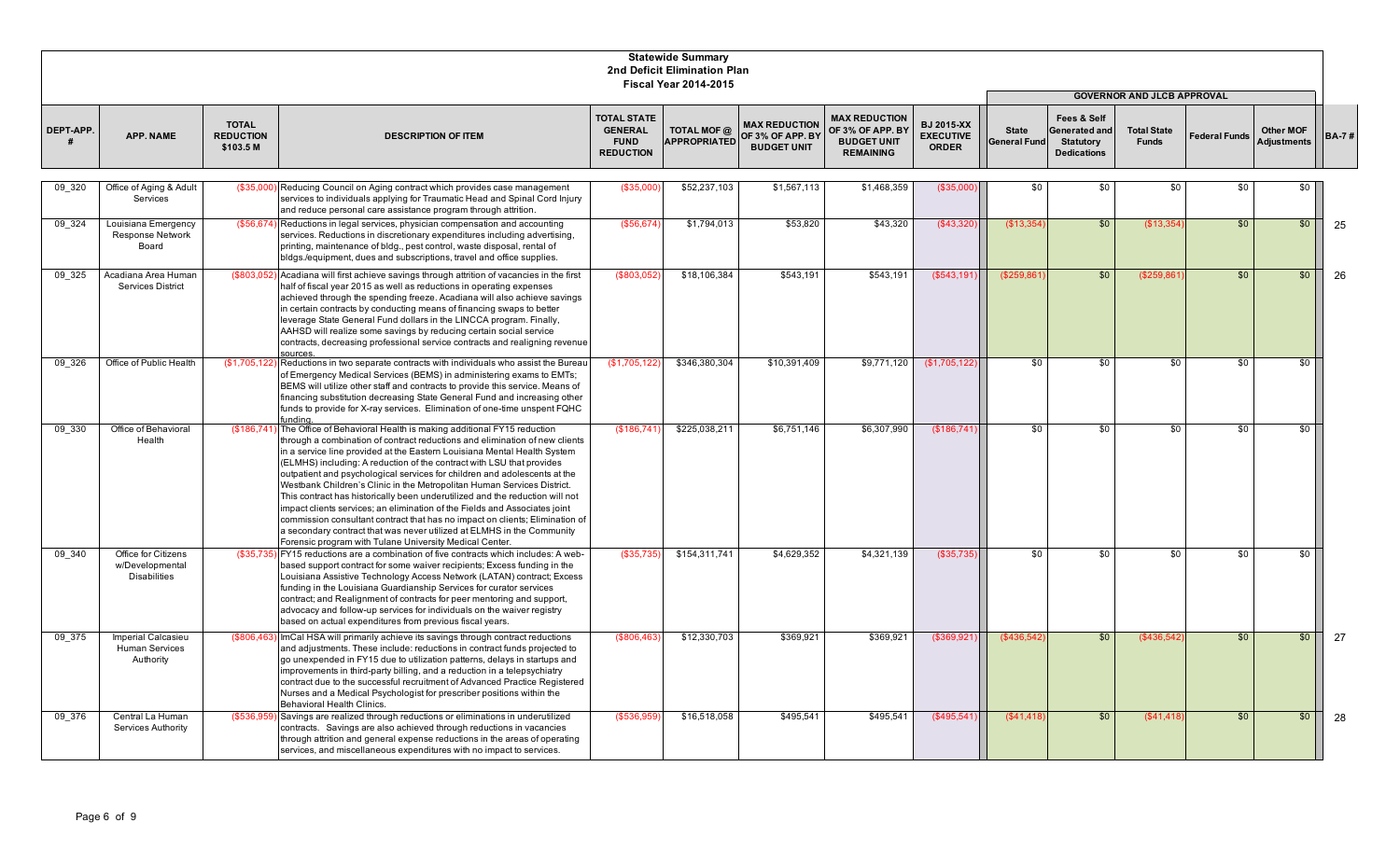|            |                                                     |                                               |                                                                                                                                                                                                                                                                                                                                                                                                                                                                                                                                                                                                                                                                                                                                              |                                                                         | <b>Statewide Summary</b><br>2nd Deficit Elimination Plan<br><b>Fiscal Year 2014-2015</b> |                                                                             |                                                                                    |                                                       |                                     |                                                                        |                                    |                      |                                        |              |
|------------|-----------------------------------------------------|-----------------------------------------------|----------------------------------------------------------------------------------------------------------------------------------------------------------------------------------------------------------------------------------------------------------------------------------------------------------------------------------------------------------------------------------------------------------------------------------------------------------------------------------------------------------------------------------------------------------------------------------------------------------------------------------------------------------------------------------------------------------------------------------------------|-------------------------------------------------------------------------|------------------------------------------------------------------------------------------|-----------------------------------------------------------------------------|------------------------------------------------------------------------------------|-------------------------------------------------------|-------------------------------------|------------------------------------------------------------------------|------------------------------------|----------------------|----------------------------------------|--------------|
|            |                                                     |                                               |                                                                                                                                                                                                                                                                                                                                                                                                                                                                                                                                                                                                                                                                                                                                              |                                                                         |                                                                                          |                                                                             |                                                                                    |                                                       |                                     |                                                                        | <b>GOVERNOR AND JLCB APPROVAL</b>  |                      |                                        |              |
| DEPT-APP.  | <b>APP. NAME</b>                                    | <b>TOTAL</b><br><b>REDUCTION</b><br>\$103.5 M | <b>DESCRIPTION OF ITEM</b>                                                                                                                                                                                                                                                                                                                                                                                                                                                                                                                                                                                                                                                                                                                   | <b>TOTAL STATE</b><br><b>GENERAL</b><br><b>FUND</b><br><b>REDUCTION</b> | TOTAL MOF @                                                                              | <b>MAX REDUCTION</b><br>APPROPRIATED OF 3% OF APP. BY<br><b>BUDGET UNIT</b> | <b>MAX REDUCTION</b><br>OF 3% OF APP. BY<br><b>BUDGET UNIT</b><br><b>REMAINING</b> | <b>BJ 2015-XX</b><br><b>EXECUTIVE</b><br><b>ORDER</b> | <b>State</b><br><b>General Fund</b> | Fees & Self<br>Generated and<br><b>Statutory</b><br><b>Dedications</b> | <b>Total State</b><br><b>Funds</b> | <b>Federal Funds</b> | <b>Other MOF</b><br><b>Adjustments</b> | <b>BA-7#</b> |
| 09 377     | NW La Human Services<br>Authority                   | (\$363,913                                    | NLHSD will achieve savings through the elimination of four vacancies as<br>well as reductions in general operating expenses such as travel, operating<br>services and supplies with no service impact. Other savings will be<br>achieved through partial reductions in eight contracts based on current<br>contract activity and anticipated utilization in FY15 and negotiation of<br>reduced costs by contractors.                                                                                                                                                                                                                                                                                                                         | (\$363,913)                                                             | \$16.841.397                                                                             | \$505,241                                                                   | \$505,241                                                                          | (\$363,913                                            | \$0                                 | \$0                                                                    | \$0                                | \$0                  | \$0                                    |              |
| 09 DHH     | <b>Health &amp; Hospitals</b>                       | ( \$53,552,408                                | Total - Department of Health and Hospitals                                                                                                                                                                                                                                                                                                                                                                                                                                                                                                                                                                                                                                                                                                   | (\$53,552,408                                                           |                                                                                          |                                                                             |                                                                                    | (\$52,642,02"                                         | ( \$910, 383)                       | \$0                                                                    | ( \$910, 383                       |                      | $$0$ \$40,506,438                      |              |
|            |                                                     |                                               |                                                                                                                                                                                                                                                                                                                                                                                                                                                                                                                                                                                                                                                                                                                                              |                                                                         |                                                                                          |                                                                             |                                                                                    |                                                       |                                     |                                                                        |                                    |                      |                                        |              |
| 10 360     | DCFS - Office of<br>Children and Family<br>Services | (\$146,932                                    | Reduction of \$83,333 SGF and \$161,765 Federal Funds associated with<br>services that can be classified as Medicaid eligible. Reduction of \$60.118<br>SGF and \$116,701 Federal Funds associated with a reduction of<br>administrative costs for Support Enforcement Services. Reduction of<br>\$3,481 SGF and \$6,757 Federal Funds by reducing student workers in the<br>agency for the remaining five months of FY15.                                                                                                                                                                                                                                                                                                                   | (\$146,932                                                              | \$778,110,023                                                                            | \$23,343,300                                                                | \$22,378,320                                                                       | \$146,932                                             | \$0                                 | \$0                                                                    | \$0                                | (\$285,223)          | \$0                                    | 29           |
|            |                                                     |                                               |                                                                                                                                                                                                                                                                                                                                                                                                                                                                                                                                                                                                                                                                                                                                              |                                                                         |                                                                                          |                                                                             |                                                                                    |                                                       |                                     |                                                                        |                                    |                      |                                        |              |
| 10 DCFS    | <b>Children &amp; Family</b>                        | (\$146.932                                    | Total - Department of Children and Family Services                                                                                                                                                                                                                                                                                                                                                                                                                                                                                                                                                                                                                                                                                           | (\$146,932                                                              |                                                                                          |                                                                             |                                                                                    | (\$146,932                                            | \$0                                 | \$0                                                                    | \$0                                | (\$285,223)          | 50                                     |              |
| 11 431     | Office of the Secretary                             | (\$17,604                                     | This amount represents the remaining calculation of a 5% cut to the<br>Fisherman's Gear Compensation Fund. (\$14,037) was reduced in the first<br>Deficit Plan. A total 5% reduction for this fund is (\$31,641). There is more<br>in the balance of the fund to cover additional claims if necessary.                                                                                                                                                                                                                                                                                                                                                                                                                                       | \$0                                                                     | \$40,012,623                                                                             | \$1,200,378                                                                 | \$1,200,378                                                                        | \$0                                                   | \$0                                 | (\$17,604)                                                             | (\$17,604                          | \$0                  | \$0                                    | 30           |
| 11 434     | Office of Mineral<br>Resources                      | (\$357.455)                                   | This represents 5% reduction to the Mineral & Energy Operations Fund.<br>Savings will come from Other Compensation (\$10,000) with a freeze on<br>employing students and having staff performing additional duties;<br>Professional Services (\$200,000) is in the Lease Management Activity for<br>funding allocated for legal services but has yet to be encumbered; and<br>Other Charges (\$147,455) also in the Lease Management Activity is<br>allocated for software system maintenance associated with the SONRIS<br>system which is used by the department and the oil and gas industry for<br>reporting, analysis, etc. Funding is budgeted for any unknown updates or<br>maintenance and has vet to be encumbered for actual work. | $\overline{50}$                                                         | \$12,110,652                                                                             | \$363.319                                                                   | $\overline{50}$                                                                    | $\overline{50}$                                       | \$0                                 | (\$357,455                                                             | (\$357.455                         | \$0                  | \$0                                    | 31           |
| 11 NATR    | <b>Natural Resources</b>                            | (\$375.05                                     | <b>Total - Natural Resources</b>                                                                                                                                                                                                                                                                                                                                                                                                                                                                                                                                                                                                                                                                                                             | \$0                                                                     |                                                                                          |                                                                             |                                                                                    | \$0                                                   | \$0                                 | (\$375,059                                                             | (\$375,059                         | \$0                  | \$0                                    |              |
|            |                                                     |                                               |                                                                                                                                                                                                                                                                                                                                                                                                                                                                                                                                                                                                                                                                                                                                              |                                                                         |                                                                                          |                                                                             |                                                                                    |                                                       |                                     |                                                                        |                                    |                      |                                        |              |
| $12 - 440$ | Office of Revenue                                   | (\$2,258,568                                  | This amount includes savings in the Tax Collection Program (\$1,379,142)<br>by instituting a hiring freeze, holding travel to FY14 level spending for<br>second half of year, and instituting a freeze on new Professional Services<br>expenditures that is not associated with revenue generating activities.<br>Savings in the ATC Program (\$879,426) include a hiring freeze and a<br>limited expenditure freeze with all expenditures having to be approved by<br>the undersecretary.                                                                                                                                                                                                                                                   | \$0                                                                     | \$107,025,784                                                                            | \$3,210,773                                                                 | \$3,210,773                                                                        | \$0                                                   | \$0                                 | (\$2,258,568)                                                          | (S2.258.568)                       | \$0                  | \$0                                    | 32           |
| 12_RVTX    | Revenue                                             | (\$2,258,568)                                 | <b>Total - Department of Revenue</b>                                                                                                                                                                                                                                                                                                                                                                                                                                                                                                                                                                                                                                                                                                         | \$0                                                                     |                                                                                          |                                                                             |                                                                                    | \$0                                                   | \$0                                 | (\$2,258,568)                                                          | (\$2,258,568)                      | \$0                  | \$0                                    |              |
|            |                                                     |                                               |                                                                                                                                                                                                                                                                                                                                                                                                                                                                                                                                                                                                                                                                                                                                              |                                                                         |                                                                                          |                                                                             |                                                                                    |                                                       |                                     |                                                                        |                                    |                      |                                        |              |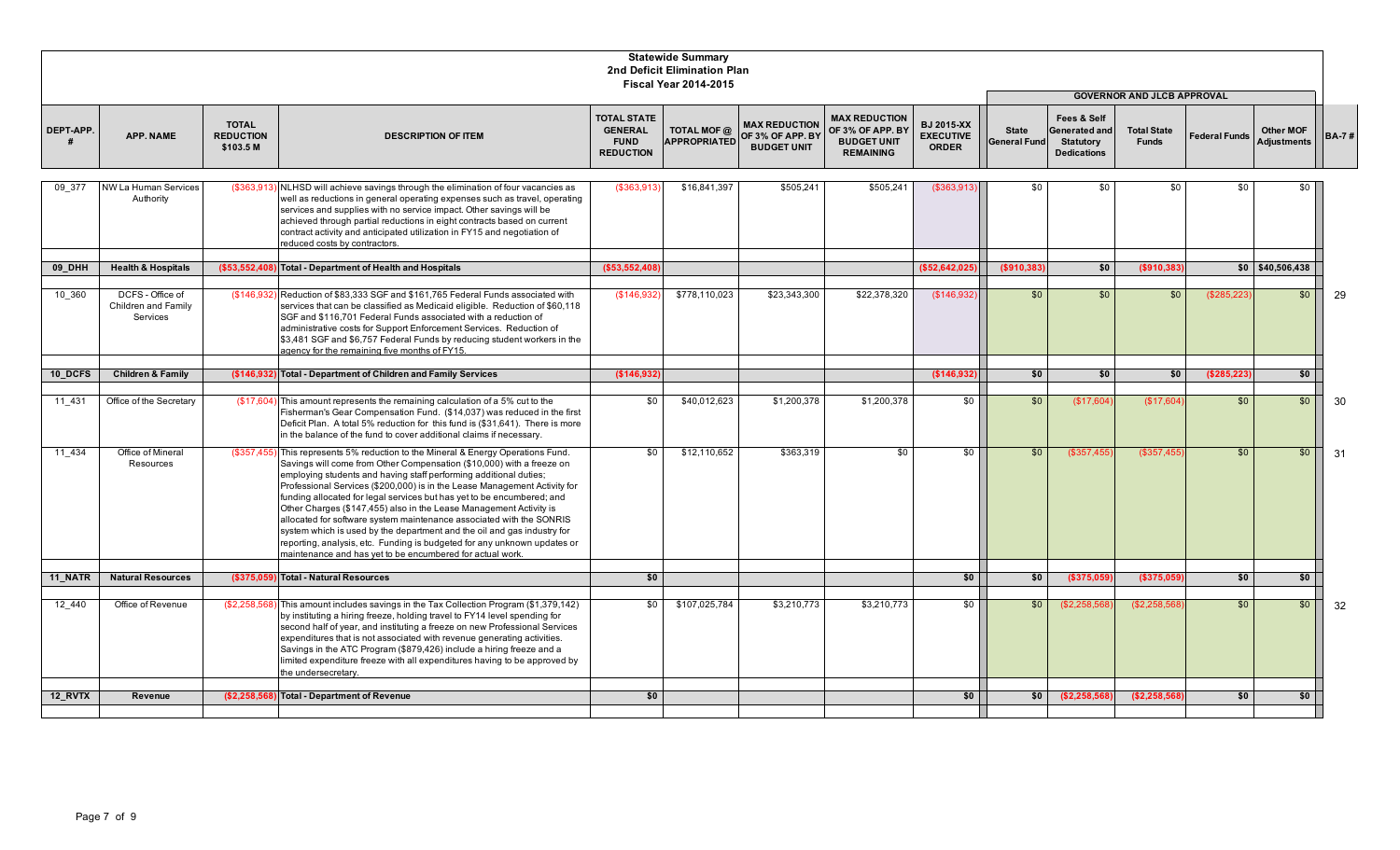|               |                                       |                                               |                                                                                                                                                                                                                                                                                                                                                                                                                                                                                                                                                                                                                                                                                                                                     |                                                                         | <b>Statewide Summary</b><br>2nd Deficit Elimination Plan<br><b>Fiscal Year 2014-2015</b> |                                                                |                                                                                    |                                                       |                                     |                                                                        |                                    |                      |                                 |              |
|---------------|---------------------------------------|-----------------------------------------------|-------------------------------------------------------------------------------------------------------------------------------------------------------------------------------------------------------------------------------------------------------------------------------------------------------------------------------------------------------------------------------------------------------------------------------------------------------------------------------------------------------------------------------------------------------------------------------------------------------------------------------------------------------------------------------------------------------------------------------------|-------------------------------------------------------------------------|------------------------------------------------------------------------------------------|----------------------------------------------------------------|------------------------------------------------------------------------------------|-------------------------------------------------------|-------------------------------------|------------------------------------------------------------------------|------------------------------------|----------------------|---------------------------------|--------------|
|               |                                       |                                               |                                                                                                                                                                                                                                                                                                                                                                                                                                                                                                                                                                                                                                                                                                                                     |                                                                         |                                                                                          |                                                                |                                                                                    |                                                       |                                     |                                                                        | <b>GOVERNOR AND JLCB APPROVAL</b>  |                      |                                 |              |
| DEPT-APP.     | <b>APP. NAME</b>                      | <b>TOTAL</b><br><b>REDUCTION</b><br>\$103.5 M | <b>DESCRIPTION OF ITEM</b>                                                                                                                                                                                                                                                                                                                                                                                                                                                                                                                                                                                                                                                                                                          | <b>TOTAL STATE</b><br><b>GENERAL</b><br><b>FUND</b><br><b>REDUCTION</b> | TOTAL MOF @<br><b>APPROPRIATED</b>                                                       | <b>MAX REDUCTION</b><br>OF 3% OF APP. BY<br><b>BUDGET UNIT</b> | <b>MAX REDUCTION</b><br>OF 3% OF APP. BY<br><b>BUDGET UNIT</b><br><b>REMAINING</b> | <b>BJ 2015-XX</b><br><b>EXECUTIVE</b><br><b>ORDER</b> | <b>State</b><br><b>General Fund</b> | Fees & Self<br>Generated and<br><b>Statutory</b><br><b>Dedications</b> | <b>Total State</b><br><b>Funds</b> | <b>Federal Funds</b> | <b>Other MOF</b><br>Adjustments | <b>BA-7#</b> |
| 13 851        | Office of Environmental<br>Compliance | (\$1,195,000                                  | Reduction to the Environmental Trust Fund. Reductions are in the<br>Professional Services category of (\$900,000), Operating Services<br>(\$150,000), Other Compensation (\$110,000) and Supplies<br>(\$35,000). Reductions are included in the Enforcement, Inspections,<br>Assessment, Inspections, and Underground Storage Tank and Remediation<br>Activities. The department advises that after considering the average<br>expenditures in past years, this is trimming the excess budget in these<br>areas and should have little impact. (\$541,013) was reduced in the first                                                                                                                                                 | \$0                                                                     | \$41,573,620                                                                             | \$1,247,208                                                    | \$1,247,208                                                                        | \$0                                                   | \$0                                 | (\$1,195,000                                                           | (\$1,195,000                       | \$0                  | \$0                             | 33           |
| 13 852        | Office of Environmental<br>Services   |                                               | (\$27,057) Reduction to the Environmental Trust Fund. Reductions are included in the<br>Operating Services (\$5,000), Travel (\$5,000), Supplies (\$9,400) and IAT<br>Expenditures (\$7,657). Reductions are included in the Permits Support<br>Services, Air Permits, Water Permits, Waste Permits, and LA Env Lab<br>Accreditation Activities. The department advises that after considering the<br>average expenditures in past years, this is trimming the excess budget in<br>these areas and should have little impact.                                                                                                                                                                                                       | \$0                                                                     | \$16,518,558                                                                             | \$495,556                                                      | \$495,556                                                                          | \$0                                                   | \$0                                 | (\$27,057                                                              | (\$27,057                          | \$0                  | \$0                             | 34           |
| 13 855        | Office of Management &<br>Finance     | (\$1,309,833                                  | Reduction to the Environmental Trust Fund. Reductions are in the<br>Operating Services, Travel, and Supplies. Reductions are included in the<br>Office of Management and Finance Support, Waste Tire, Aircraft, Financial<br>and Administration Services, and Motor Fuels Activities. The department<br>advises that after considering the average expenditures in past years, this is<br>trimming the excess budget in these areas and should have little impact.<br>The Motor Fuels Underground Tank Fund amount is (\$709,714) and<br>represents the remaining calculation of a 5% cut to the fund. The Waste<br>Tire Management Fund amount is (\$322,176) and represents the remaining<br>calculation of a 5% cut to the Fund. | \$0                                                                     | \$57,830,738                                                                             | \$1,734,922                                                    | \$1,734,922                                                                        | \$0                                                   | \$0                                 | (\$1,309,833                                                           | (\$1,309,833                       | \$0                  | \$0                             | 35           |
| 13 ENVQ       | <b>Environmental Quality</b>          | (\$2,531,890                                  | Total - Environmental Quality                                                                                                                                                                                                                                                                                                                                                                                                                                                                                                                                                                                                                                                                                                       | \$0                                                                     |                                                                                          |                                                                |                                                                                    | \$0                                                   | \$0                                 | (\$2,531,890)                                                          | (\$2,531,890)                      | \$0                  | \$0 <sub>1</sub>                |              |
|               |                                       |                                               |                                                                                                                                                                                                                                                                                                                                                                                                                                                                                                                                                                                                                                                                                                                                     |                                                                         |                                                                                          |                                                                |                                                                                    |                                                       |                                     |                                                                        |                                    |                      |                                 |              |
| 14 474        | Louisiana Workforce<br>Commission     | (\$329,467)                                   | This amount represents the remaining calculation of the 5% deficit<br>reduction to the Office of Workers' Compensation Administrative Fund. This<br>Fund is used for the administrative expenses of the Office of Worker's<br>Compensation, including the Workers' Compensation courts.                                                                                                                                                                                                                                                                                                                                                                                                                                             | so I                                                                    | \$280,433,376                                                                            | \$8,413,001                                                    | \$8,413,001                                                                        | \$0                                                   | \$0                                 | (\$329,467)                                                            | (\$329,467                         | \$0                  | \$0                             | 36           |
|               |                                       |                                               |                                                                                                                                                                                                                                                                                                                                                                                                                                                                                                                                                                                                                                                                                                                                     |                                                                         |                                                                                          |                                                                |                                                                                    |                                                       |                                     |                                                                        |                                    |                      |                                 |              |
| <b>14 LWC</b> | <b>LA Workforce</b><br>Commission     |                                               | (\$329,467) Total - Louisiana Workforce Development                                                                                                                                                                                                                                                                                                                                                                                                                                                                                                                                                                                                                                                                                 | \$0                                                                     |                                                                                          |                                                                |                                                                                    | \$0                                                   | \$0                                 | (\$329,467)                                                            | (\$329,467)                        | \$0                  | \$0 <sub>1</sub>                |              |
| 16 513        | Office of Wildlife                    | (\$1,821,150)                                 | The Wildlife Program is reducing the Acquisitions expenditure category<br>associated with the purchase of land that is being postponed in the current<br>fiscal year.                                                                                                                                                                                                                                                                                                                                                                                                                                                                                                                                                               | \$0                                                                     | \$64,968,751                                                                             | \$1,949,062                                                    | \$1,949,062                                                                        | \$0                                                   | \$0                                 | (\$1,821,150                                                           | (\$1,821,150                       | \$0                  | \$0                             | -37          |
| 16_WFIS       | <b>Wildlife &amp; Fisheries</b>       |                                               | (\$1.821.150) Total - Wildlife and Fisheries                                                                                                                                                                                                                                                                                                                                                                                                                                                                                                                                                                                                                                                                                        | \$0                                                                     |                                                                                          |                                                                |                                                                                    | \$0                                                   | \$0                                 | (\$1,821,150)                                                          | (\$1,821,150                       | \$0                  | \$0 <sub>1</sub>                |              |
|               |                                       |                                               |                                                                                                                                                                                                                                                                                                                                                                                                                                                                                                                                                                                                                                                                                                                                     |                                                                         |                                                                                          |                                                                |                                                                                    |                                                       |                                     |                                                                        |                                    |                      |                                 |              |
| 19D 678       | <b>State Activities</b>               | (\$280, 818                                   | Reduction of contract services: (\$205,818 SGF) for legal services fees that<br>were less than anticipated; (\$75,000 SGF) for data analysis and reporting<br>that will be handled by in-house staff).                                                                                                                                                                                                                                                                                                                                                                                                                                                                                                                              | (\$280,818                                                              | \$128,998,979                                                                            | \$3,869,969                                                    | \$2,684,236                                                                        | (\$280,818)                                           | \$0                                 | \$0                                                                    | \$0                                | \$0                  | \$0 <sub>1</sub>                |              |
| 19D 681       | Subgrantee Assistance                 |                                               | (\$468,468) Reduction of contract services: (\$468,468 SGF) for teacher recruitment and<br>training services which will be funded by other sources.                                                                                                                                                                                                                                                                                                                                                                                                                                                                                                                                                                                 |                                                                         |                                                                                          | \$36,403,157                                                   | \$31,937,746                                                                       | (\$468,468)                                           | \$0                                 | \$0                                                                    | \$0                                | \$0                  | \$0                             |              |
| 19D 682       | Recovery School District              | (\$150,000)                                   | Reduction of contract services: (\$150,000 SGF) for legal services fees that<br>were less than anticipated.                                                                                                                                                                                                                                                                                                                                                                                                                                                                                                                                                                                                                         | (\$150,000                                                              | \$215,777,510                                                                            | \$6,473,325                                                    | \$6,473,325                                                                        | (\$150,000                                            | \$0                                 | \$0                                                                    | \$0                                | \$0                  | \$0 <sub>1</sub>                |              |
|               |                                       |                                               |                                                                                                                                                                                                                                                                                                                                                                                                                                                                                                                                                                                                                                                                                                                                     |                                                                         |                                                                                          |                                                                |                                                                                    |                                                       |                                     |                                                                        |                                    |                      |                                 |              |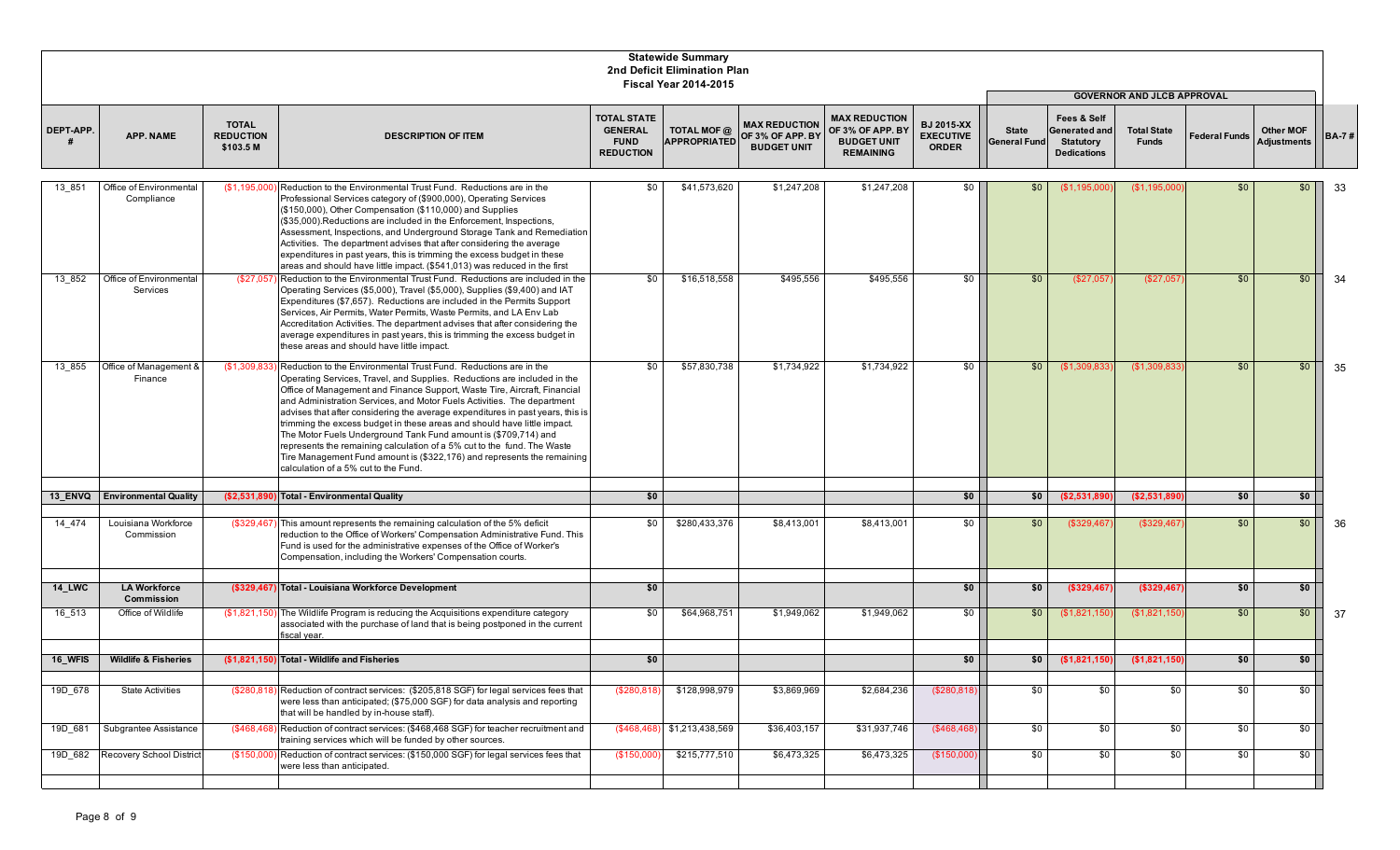|                  |                  |                                               |                            |                                                                         | <b>Statewide Summary</b><br>2nd Deficit Elimination Plan<br><b>Fiscal Year 2014-2015</b> |                                                                  |                                                                                                                       |                                                       |                              |                                                                        |                                    |                                             |           |                       |
|------------------|------------------|-----------------------------------------------|----------------------------|-------------------------------------------------------------------------|------------------------------------------------------------------------------------------|------------------------------------------------------------------|-----------------------------------------------------------------------------------------------------------------------|-------------------------------------------------------|------------------------------|------------------------------------------------------------------------|------------------------------------|---------------------------------------------|-----------|-----------------------|
|                  |                  |                                               |                            |                                                                         |                                                                                          |                                                                  |                                                                                                                       |                                                       |                              |                                                                        | <b>GOVERNOR AND JLCB APPROVAL</b>  |                                             |           |                       |
| <b>DEPT-APP.</b> | <b>APP. NAME</b> | <b>TOTAL</b><br><b>REDUCTION</b><br>\$103.5 M | <b>DESCRIPTION OF ITEM</b> | <b>TOTAL STATE</b><br><b>GENERAL</b><br><b>FUND</b><br><b>REDUCTION</b> | <b>TOTAL MOF @</b>                                                                       | $\overline{APPROPRIATED}$ OF 3% OF APP. BY<br><b>BUDGET UNIT</b> | <b>MAX REDUCTION</b><br>$T \approx$   MAX REDUCTION   OF 3% OF APP. BY   BY<br><b>BUDGET UNIT</b><br><b>REMAINING</b> | <b>BJ 2015-XX</b><br><b>EXECUTIVE</b><br><b>ORDER</b> | <b>State</b><br>General Fund | Fees & Self<br>Generated and<br><b>Statutory</b><br><b>Dedications</b> | <b>Total State</b><br><b>Funds</b> | Federal Funds Adjustments   I <sup>-1</sup> | Other MOF | $\overline{AB}$ BA-7# |

| 19D DEDU | <b>Dept. of Education</b>                                  |                       | (\$899,286) Total - Department of Education                                                                                                                                                                                                                                                                                                                                                                                                                                                                                                                                                                                                                                                                                                                                 | ( \$899, 286)   |               |              |              | (\$899,286       | \$0          |                                                   |                  |     | \$0                       |      |
|----------|------------------------------------------------------------|-----------------------|-----------------------------------------------------------------------------------------------------------------------------------------------------------------------------------------------------------------------------------------------------------------------------------------------------------------------------------------------------------------------------------------------------------------------------------------------------------------------------------------------------------------------------------------------------------------------------------------------------------------------------------------------------------------------------------------------------------------------------------------------------------------------------|-----------------|---------------|--------------|--------------|------------------|--------------|---------------------------------------------------|------------------|-----|---------------------------|------|
| 20 966   | Supplemental Pay to<br><b>Law Enforcement</b><br>Personnel | (\$3,000,000          | Reduction in the projected number of eligible Municipal Police<br>Supplemental Pay participants from 6,413 to 5,825. Reduction in the<br>projected number of eligible Firefighters Supplemental Pay participants                                                                                                                                                                                                                                                                                                                                                                                                                                                                                                                                                            | (\$3,000,000    | \$127,039,535 | \$3,811,186  | \$3,811,186  | (\$3,000,000)    | \$0          | .ፍስ                                               | \$0              | \$٢ | \$0                       |      |
| 20 977   | DOA - Debt Service &<br>Maintenance                        | (\$1,800,000          | Excess authority based on current debt service estimates                                                                                                                                                                                                                                                                                                                                                                                                                                                                                                                                                                                                                                                                                                                    | (\$1,800,000)   | \$98,991,772  | \$2,969,753  | \$2,969,753  | (\$1,800,000)    | \$0          | \$0                                               | \$0              | \$0 | \$0                       |      |
| 20 OREQ  | <b>Other Requirements</b>                                  | ( \$5,021,080 ]       | Fotal - Other Requirements                                                                                                                                                                                                                                                                                                                                                                                                                                                                                                                                                                                                                                                                                                                                                  | ( \$5,021,080)  |               |              |              | ( \$4,800,000    | ( \$221,080] | \$0                                               | (\$221,080       | \$0 | \$0                       |      |
| 26 279   | DOTD-Capital<br>Outlay/Non-State                           |                       | (\$14,580,498) Reduction to Capital Outlay projects from TTF-Regular (\$5,538,498). There<br>will be no impact to these projects as to the extent possible these reductions<br>will be backfilled with an expected increase in revenues for the<br>Transportation Trust Fund recognized by REC. Savings realized from<br>GEMS Recommendations for DOTD including: Collecting proceeds from the<br>sale of surplus properties (\$5,000,000), Expanding annual advertising<br>revenue on DOTD assets (\$500,000); Reducing the use of outside design<br>and construction engineer contractors (\$542,000); Reducing capital project<br>cost overruns with a Quality Assurance and Quality Control engineering<br>team (\$3,000,000) for a total of (\$9,042,000). TTF-Regular | \$0             | \$849,649,140 | \$25,489,474 | \$25,489,474 | \$0              |              | $$0$ $($14,580,498)$                              | (\$14,580,498)   | \$0 | \$0                       | - 39 |
| 26 CAPI  | <b>Capital Outlay</b>                                      | (\$14,580,498         | Total - Capital Outlay                                                                                                                                                                                                                                                                                                                                                                                                                                                                                                                                                                                                                                                                                                                                                      | \$0             |               |              |              | \$0 <sub>1</sub> |              | $$0$ (\$14,580,498)                               | \$(\$14,580,498) | \$0 | \$0                       |      |
|          | <b>GRAND TOTAL</b>                                         | (\$103,500,000) TOTAL |                                                                                                                                                                                                                                                                                                                                                                                                                                                                                                                                                                                                                                                                                                                                                                             | ( \$71,003,960) |               |              |              |                  |              | $( $67,066,176)$ $( $3,937,784)$ $( $32,496,040)$ | (\$36,433,824)   |     | $(285, 223)$ \$42,840,625 |      |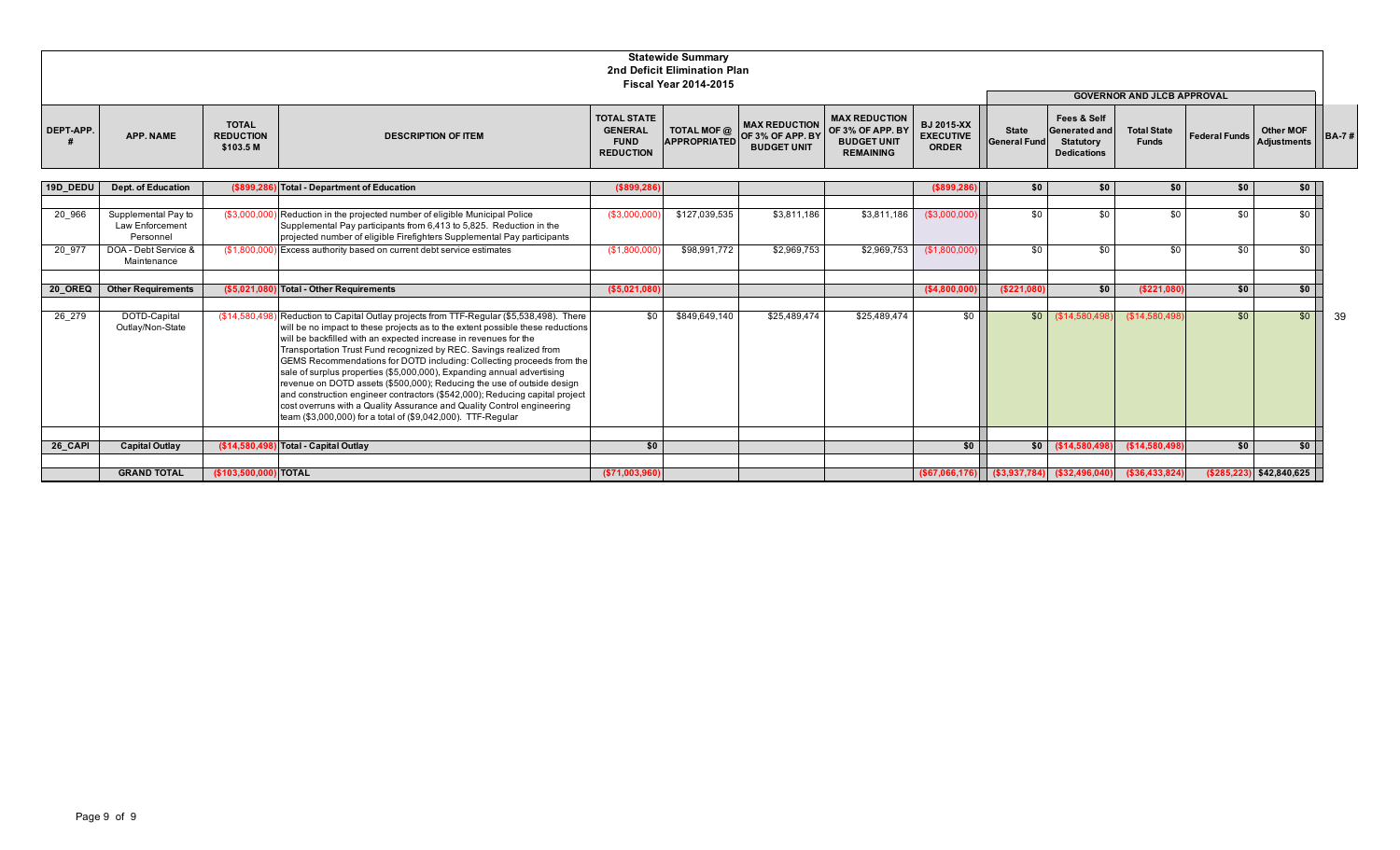|                      |                                                                                                 |                                 |                         |                                                      | <b>FSGR</b><br>2nd Deficit<br>Reduction<br>Remaining<br>8,900 |                                                      |                         |
|----------------------|-------------------------------------------------------------------------------------------------|---------------------------------|-------------------------|------------------------------------------------------|---------------------------------------------------------------|------------------------------------------------------|-------------------------|
| DEPT-<br>APP.#       | <b>AGENCY. NAME</b>                                                                             | Appropriation<br><b>Act 15</b>  | 5%                      | <b>1st Deficit</b><br>Reduction                      |                                                               |                                                      | Remaining               |
| 01 100               | <b>Executive Office</b>                                                                         | \$178,000                       | 8,900                   |                                                      |                                                               |                                                      | 8,900                   |
| 01 101<br>01<br>107  | Office of Indian Affairs<br>Division of Administration                                          | \$7,200<br>\$84.193.788         | 360<br>4,209,689        |                                                      | 360<br>4,209,689                                              | $\sim$                                               | 360<br>4,209,689        |
| 01 109<br>01 111     | Coastal Protection and Restoration Authority<br>Office of Homeland Security & Emergency Prep    | \$370,000<br>\$245,944          | 18,500<br>12,297        | ÷,<br>÷.                                             | 18,500<br>12,297                                              | $\overline{\phantom{a}}$<br>÷.                       | 18,500<br>12,297        |
| 01 112               | Department of Military Affairs                                                                  | \$4,229,426                     | 211,471                 |                                                      | 211,471                                                       | ÷,                                                   | 211,471                 |
| 01 124<br>01<br>133  | Louisiana Stadium and Exposition District<br>Office of Elderly Affairs                          | \$72,049,913<br>\$12,500        | 3,602,495<br>625        | $\overline{\phantom{a}}$<br>$\sim$                   | 3,602,495<br>625                                              | $\sim$<br>$\overline{\phantom{a}}$                   | 3,602,495<br>625        |
| 01<br>254            | Louisiana State Racing Commission                                                               | \$4,595,796                     | 229,789                 |                                                      | 229,789                                                       | ÷,                                                   | 229,789                 |
| 01255<br>03 130      | Office of Financial Institutions<br>Department of Veterans Affairs                              | \$13,524,523<br>\$921,939       | 676,226<br>46,096       | $\sim$<br>$\overline{\phantom{a}}$                   | 676,226<br>46,096                                             | $\overline{\phantom{a}}$<br>$\overline{\phantom{a}}$ | 676,226<br>46,096       |
| 03 131<br>03 132     | Louisiana War Veterans Home<br>Northeast Louisiana War Veterans Home                            | \$3,033,734<br>\$2,793,150      | 151,686<br>139,657      | ÷,<br>ä,                                             | 151,686<br>139,657                                            | $\overline{\phantom{a}}$<br>$\sim$                   | 151,686<br>139,657      |
| 03 134               | Southwest Louisiana War Veterans Home                                                           | \$3,085,587                     | 154,279                 | ÷,                                                   | 154,279                                                       | ÷.                                                   | 154,279                 |
| 03 135<br>03 136     | Northwest Louisiana War Veterans Home<br>Southeast Louisiana War Veterans Home                  | \$2,963,763<br>\$3,642,313      | 148,188<br>182,115      | ÷,                                                   | 148,188<br>182,115                                            | $\overline{\phantom{a}}$                             | 148,188<br>182,115      |
| 04 139<br>04 141     | Secretary of State<br>Office of the Attorney General                                            | \$24,787,577<br>\$6,706,990     | 1,239,378<br>335,349    | ÷,<br>÷,                                             | 1,239,378<br>335,349                                          | (335, 349)                                           | 1,239,378               |
| 04 146               | Lieutenant Governor                                                                             | \$10,000                        | 500                     | $\blacksquare$                                       | 500                                                           |                                                      | 500                     |
| 04 147<br>04 147     | State Treasurer - FSGR<br>State Treasurer - IAT                                                 | \$9,022,947<br>\$1,628,452      | 451,147<br>81,422       | $\sim$                                               | 451,147<br>81,422                                             | (451, 147)<br>(39, 955)                              | 41,467                  |
| 04 160               | Agriculture and Forestry<br>Commissioner of Insurance                                           | \$8,914,481                     | 445,724                 | (232, 771)                                           | 445,724                                                       | (205, 711)                                           | 240,013                 |
| 04 165<br>05 251     | Office of the Secretary                                                                         | \$30,822,786<br>\$780,506       | 1,541,139<br>39,025     |                                                      | 1,308,368<br>39,025                                           | (1,308,368)                                          | 39,025                  |
| 05252<br>06 261      | Office of Business Development<br>Office of the Secretary                                       | \$2,728,766<br>\$350,000        | 136,438<br>17,500       | ÷,<br>$\overline{\phantom{a}}$                       | 136,438<br>17,500                                             | (17, 500)                                            | 136,438                 |
| 06 262               | Office of the State Library of Louisiana                                                        | \$90,000                        | 4,500                   |                                                      | 4,500                                                         | (4,500)                                              | $\sim$                  |
| 06 263<br>06 264     | Office of State Museum<br>Office of State Parks                                                 | \$454,454<br>\$1,180,531        | 22,722<br>59,026        | $\blacksquare$<br>$\blacksquare$                     | 22,722<br>59,026                                              | (22, 722)                                            | $\sim$<br>59,026        |
| 06 265<br>$06 - 267$ | Office of Cultural Development<br>Office of Tourism                                             | \$124,000<br>\$24,090,688       | 6,200<br>1,204,534      | ÷,                                                   | 6,200<br>1,204,534                                            | (6, 200)<br>(1, 157, 534)                            | 47,000                  |
| 07 273               | Administration                                                                                  | \$27,900                        | 1,395                   | $\omega$                                             | 1,395                                                         |                                                      | 1,395                   |
| 07 276<br>08 400     | <b>Engineering and Operations</b><br>Corrections - Administration                               | \$26,148,037<br>\$565,136       | 1,307,401<br>28,256     | ÷,                                                   | 1,307,401<br>28,256                                           | ÷,                                                   | 1,307,401<br>28,256     |
| 08 402<br>08 405     | Louisiana State Penitentiary                                                                    | \$7,319,080                     | 365,954                 | $\omega$                                             | 365,954                                                       | $\sim$                                               | 365,954                 |
| 08 406               | Avoyelles Correctional Center<br>Louisiana Correctional Institute for Women                     | \$2,052,967<br>\$1,741,861      | 102,648<br>87,093       | $\sim$                                               | 102,648<br>87,093                                             | $\overline{\phantom{a}}$<br>÷,                       | 102,648<br>87,093       |
| 08 407<br>08 408     | Winn Correctional Center<br>Allen Correctional Center                                           | \$124,782<br>\$112,583          | 6,239<br>5,629          | $\omega$<br>$\sim$                                   | 6,239<br>5,629                                                | $\overline{\phantom{a}}$<br>$\overline{\phantom{a}}$ | 6,239<br>5,629          |
| 08 409               | Dixon Correctional Institute                                                                    | \$2,455,591                     | 122,779                 | $\blacksquare$                                       | 122,779                                                       | $\sim$                                               | 122,779                 |
| 08 413<br>08 414     | Elayn Hunt Correctional Center<br>David Wade Correctional Center                                | \$2,563,826<br>\$2,228,414      | 128,191<br>111,420      | $\sim$                                               | 128,191<br>111,420                                            | ÷.                                                   | 128,191<br>111,420      |
| 08 416<br>08 415     | B.B. Sixty Rayburn Correctional Center<br>Adult Probation and Parole                            | \$1,639,777<br>\$18,333,880     | 81,988<br>916,694       | $\blacksquare$                                       | 81,988<br>916,694                                             | $\overline{\phantom{a}}$                             | 81,988<br>916,694       |
| 08 418               | Office of Management and Finance                                                                | \$24,144,380                    | 1,207,219               |                                                      | 1,207,219                                                     | (120,000)                                            | 1,087,219               |
| 08 419<br>08 420     | Office of State Police<br>Office of Motor Vehicles                                              | \$89,519,806<br>\$40,995,173    | 4,475,990<br>2,049,758  | $\overline{\phantom{a}}$<br>$\sim$                   | 4,475,990<br>2,049,758                                        |                                                      | 4,475,990<br>2,049,758  |
| 08 422<br>08 425     | Office of State Fire Marshal<br>Louisiana Highway Safety Commission                             | \$2,694,924<br>\$261,763        | 134.746<br>13,088       | $\overline{\phantom{a}}$                             | 134,746<br>13,088                                             | (134, 746)                                           | 13,088                  |
| 08 403               | Office of Juvenile Justice                                                                      | \$775,487                       | 38,774                  | ä,                                                   | 38,774                                                        | $\overline{\phantom{a}}$                             | 38,774                  |
| 09 300<br>09 301     | Jefferson Parish Human Services Authority<br>Florida Parishes Human Services Authority          | \$3,000,000<br>\$2,624,525      | 150,000<br>131,226      |                                                      | 150,000<br>131,226                                            |                                                      | 150,000<br>131,226      |
| 09 302<br>09 304     | Capital Area Human Services District<br>Metropolitan Human Services District                    | \$3,218,281<br>\$1,249,243      | 160,914<br>62,462       |                                                      | 160,914<br>62,462                                             |                                                      | 160,914<br>62,462       |
| 09 305               | Medical Vendor Administration                                                                   | \$940,204                       | 47.010                  |                                                      | 47,010                                                        | $\sim$                                               | 47,010                  |
| 09 306<br>09 307     | Medical Vendor Payments<br>Office of the Secretary                                              | \$137,402,006<br>\$2,322,327    | 6,870,100<br>116,116    | $\overline{\phantom{a}}$<br>÷,                       | 6,870,100<br>116,116                                          | $\sim$<br>$\blacksquare$                             | 6,870,100<br>116,116    |
| 09 309<br>09 310     | South Central Louisiana Human Services Authority<br>Northeast Delta Human Services Authority    | \$2,938,180<br>\$2,664,300      | 146,909<br>133,215      | ÷,                                                   | 146,909<br>133,215                                            | $\overline{\phantom{a}}$                             | 146,909<br>133,215      |
| 09 320               | Office of Aging and Adult Services                                                              | \$1,197,437                     | 59,871                  | $\omega$                                             | 59,871                                                        | $\sim$                                               | 59,871                  |
| 09 325<br>09 326     | Acadiana Area Human Services District<br>Office of Public Health                                | \$1,621,196<br>\$36,820,973     | 81,059<br>1,841,048     | $\sim$<br>÷,                                         | 81,059<br>1,841,048                                           | $\overline{\phantom{a}}$<br>$\sim$                   | 81,059<br>1,841,048     |
| 09 330               | Office of Behavioral Health                                                                     | \$3,391,898                     | 169,594                 |                                                      | 169,594                                                       | $\sim$                                               | 169,594                 |
| 09 340<br>09 375     | Office for Citizens w/Developmental Disabilities<br>Imperial Calcasieu Human Services Authority | \$4,918,559<br>\$2,140,563      | 245,927<br>107.028      | $\sim$                                               | 245,927<br>107,028                                            | $\overline{\phantom{a}}$                             | 245,927<br>107,028      |
| 09 376<br>09 377     | Central Louisiana Human Services District<br>Northwest Louisiana Human Services District        | \$2,002,783<br>\$2,941,499      | 100,139<br>147,074      | $\sim$                                               | 100,139<br>147,074                                            | $\sim$<br>$\overline{\phantom{a}}$                   | 100,139<br>147,074      |
| 10 360               | Office of Children and Family Services                                                          | \$17.795.316                    | 889,765                 | ÷,                                                   | 889.765                                                       | $\sim$                                               | 889.765                 |
| 11 431<br>11 432     | Office of the Secretary<br>Office of Conservation                                               | \$285,875<br>\$20,000           | 14,293<br>1,000         | $\overline{\phantom{a}}$<br>$\overline{\phantom{a}}$ | 14,293<br>1,000                                               | $\sim$<br>$\overline{\phantom{a}}$                   | 14,293<br>1,000         |
| 11 434<br>11 435     | Office of Mineral Resources<br>Office of Coastal Management                                     | \$20,000<br>\$20,000            | 1,000<br>1,000          | ÷,                                                   | 1,000<br>1,000                                                | $\overline{\phantom{a}}$                             | 1,000<br>1,000          |
| 12 440               | Office of Revenue                                                                               | \$103,868,503                   | 5,193,425               | (2,084,574)                                          | 3,108,851                                                     | (2, 258, 568)                                        | 850,283                 |
| 13 850<br>13 852     | Office of the Secretary<br>Office of Environmental Services                                     | \$50,000<br>\$20,000            | 2,500<br>1,000          | ä,                                                   | 2,500<br>1,000                                                | $\overline{\phantom{a}}$<br>$\overline{\phantom{a}}$ | 2,500<br>1,000          |
| 13 855               | Office of Management and Finance                                                                | \$20,000                        | 1,000                   | $\overline{\phantom{a}}$                             | 1,000                                                         |                                                      | 1,000                   |
| 14 474<br>16 513     | Workforce Support and Training<br>Office of Wildlife                                            | \$272,219<br>\$1,532,900        | 13,610<br>76,645        | $\overline{\phantom{a}}$                             | 13,610<br>76,645                                              | $\blacksquare$<br>$\overline{\phantom{a}}$           | 13,610<br>76,645        |
| 16 514<br>17 560     | Office of Fisheries<br><b>State Civil Service</b>                                               | \$8,468,943<br>\$646,767        | 423,447<br>32,338       |                                                      | 423,447<br>32,338                                             | $\sim$                                               | 423,447<br>32,338       |
| 17 562               | <b>Ethics Administration</b>                                                                    | \$129,963                       | 6,498                   | $\overline{\phantom{a}}$                             | 6,498                                                         | $\overline{\phantom{a}}$                             | 6,498                   |
| 17 565<br>19A 671    | Board of Tax Appeals<br>Board of Regents                                                        | \$97,907<br>\$2,762,327         | 4,895<br>138,116        | $\sim$                                               | 4,895<br>138,116                                              | $\sim$                                               | 4,895<br>138,116        |
| 19A 674<br>19A 661   | LA Universities Marine Consortium<br>Office of Student Financial Assistance                     | \$5,100,000<br>\$41,450         | 255,000<br>2,072        | $\overline{\phantom{a}}$<br>÷,                       | 255,000<br>2,072                                              | $\overline{\phantom{a}}$<br>$\blacksquare$           | 255,000<br>2,072        |
| 19A 600              | <b>LSU System</b>                                                                               | \$580,282,565                   | 29,014,128              |                                                      | 29,014,128                                                    |                                                      | 29,014,128              |
| 19A_615<br>19A 620   | Southern University System<br>University of Louisiana System                                    | \$71,513,824<br>\$533,423,403   | 3,575,691<br>26,671,170 | ÷,                                                   | 3,575,691<br>26,671,170                                       | $\sim$<br>$\overline{\phantom{a}}$                   | 3,575,691<br>26,671,170 |
| 19A 649<br>19B_653   | LA Community & Technical Colleges System                                                        | \$174,569,651                   | 8,728,482               |                                                      | 8,728,482                                                     |                                                      | 8,728,482               |
| 19B 655              | LA Schools for the Deaf and Visually Impaired<br>Louisiana Special Education Center             | \$122,245<br>\$15,000           | 6,112<br>750            | ÷,                                                   | 6,112<br>750                                                  | $\overline{\phantom{a}}$                             | 6,112<br>750            |
| 19B 657<br>19B 662   | Louisiana School for Math, Science and the Arts<br>Louisiana Educational TV Authority           | \$442,559<br>\$2,466,273        | 22,127<br>123,313       | $\ddot{\phantom{1}}$                                 | 22,127<br>123,313                                             | $\overline{\phantom{a}}$                             | 22,127<br>123.313       |
| 19B 666              | Board of Elementary & Secondary Education                                                       | \$21,556                        | 1,077                   |                                                      | 1,077                                                         | $\sim$                                               | 1,077                   |
| 19D 678<br>19D 681   | <b>State Activities</b><br>Subgrantee Assistance                                                | \$6,992,860<br>\$9,418,903      | 349,643<br>470.945      |                                                      | 349,643<br>470,945                                            | ÷,<br>$\sim$                                         | 349,643<br>470,945      |
| 19D 682<br>19D 699   | Recovery School District<br><b>Special School Districts</b>                                     | \$40,230,000<br>\$1,051,348     | 2,011,500<br>52,567     | $\sim$                                               | 2,011,500<br>52,567                                           | $\blacksquare$<br>$\overline{\phantom{a}}$           | 2,011,500<br>52,567     |
| 19E 610              | LA Health Care Services Division                                                                | \$81,773,639                    | 4,088,681               |                                                      | 4,088,681                                                     | ÷,                                                   | 4,088,681               |
| 20 931<br>20 939     | LED Debt Service/State Commitments<br>Prepaid Wireless Tele 911 Svc                             | \$2,800,000<br>\$6,000,000      | 140,000<br>300,000      |                                                      | 140,000<br>300,000                                            | $\sim$                                               | 140,000<br>300,000      |
| 20 940<br>20 941     | Emergency Medical Services-Parishes & Municip<br>Agriculture and Forestry - Pass Through Funds  | \$150,000<br>\$400,000          | 7,500<br>20,000         | $\overline{\phantom{a}}$                             | 7,500<br>20,000                                               | $\overline{\phantom{a}}$<br>$\sim$                   | 7,500<br>20,000         |
| 20<br>977            | DOA - Debt Service and Maintenance                                                              | \$93,474                        | 4,673                   | $\overline{\phantom{a}}$                             | 4,673                                                         | $\overline{\phantom{a}}$                             | 4,673                   |
| 21 800<br>21 804     | Office of Group Benefits<br>Office of Risk Management                                           | \$1,354,860,982<br>\$15,794,312 | 67,743,049<br>789,715   | $\blacksquare$<br>$\overline{\phantom{a}}$           | 67,743,049<br>789,715                                         | $\sim$<br>$\blacksquare$                             | 67,743,049<br>789,715   |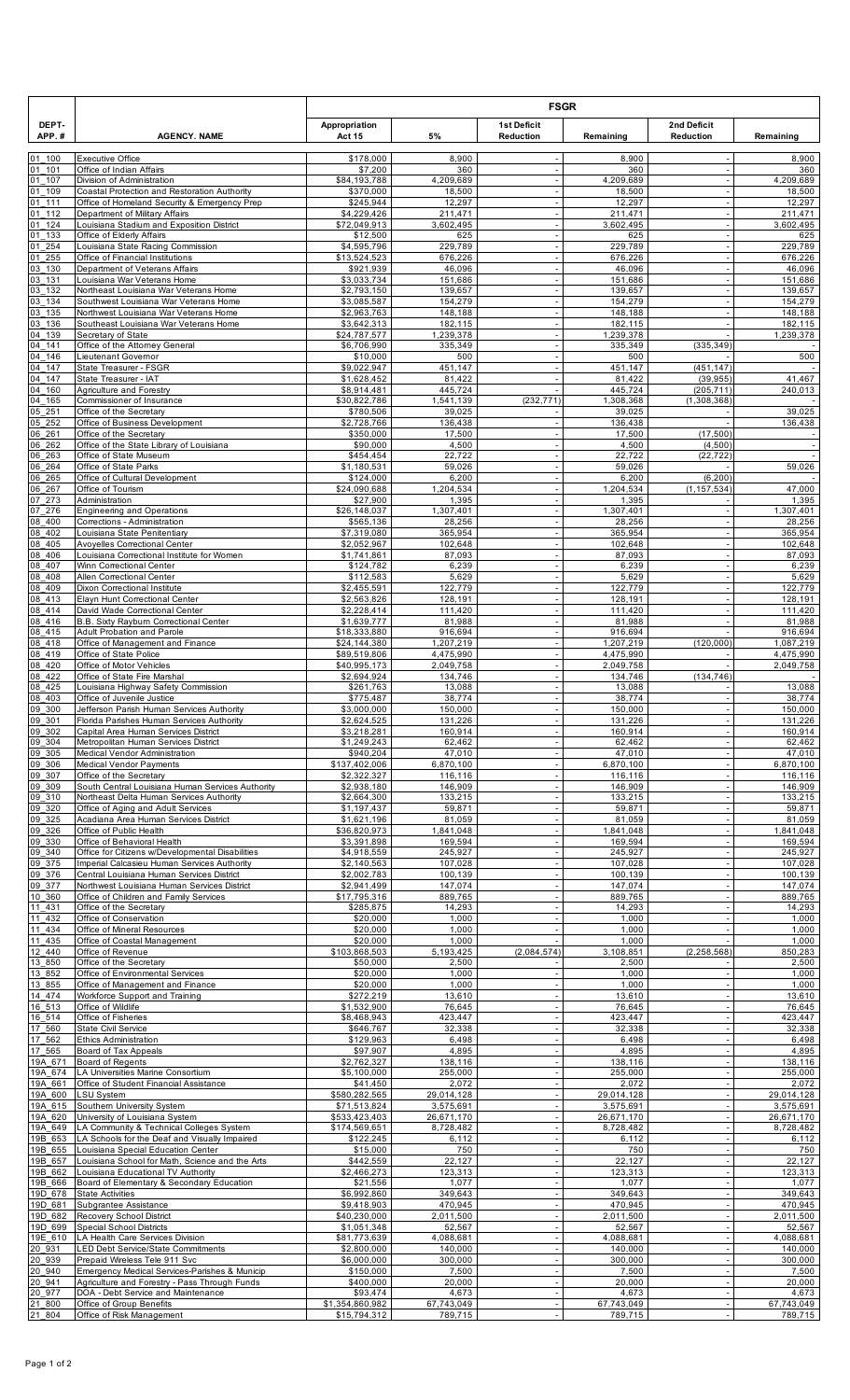|                |                                         |                                | <b>FSGR</b> |                                 |           |                          |           |  |  |  |  |  |  |
|----------------|-----------------------------------------|--------------------------------|-------------|---------------------------------|-----------|--------------------------|-----------|--|--|--|--|--|--|
| DEPT-<br>APP.# | <b>AGENCY, NAME</b>                     | Appropriation<br><b>Act 15</b> | 5%          | <b>1st Deficit</b><br>Reduction | Remaining | 2nd Deficit<br>Reduction | Remaining |  |  |  |  |  |  |
| 21 805         | Administrative Services                 | \$150,000                      | 7.500       |                                 | 7.500     |                          | 7.500     |  |  |  |  |  |  |
| 21 806         | Louisiana Property Assistance           | \$5,143,669                    | 257.183     |                                 | 257,183   |                          | 257,183   |  |  |  |  |  |  |
| 21 807         | <b>Federal Property Assistance</b>      | \$2,994,127                    | 149,706     |                                 | 149,706   |                          | 149,706   |  |  |  |  |  |  |
| 21 808         | Office of Telecommunications Management | \$1,223,410                    | 61.170      |                                 | 61,170    |                          | 61,170    |  |  |  |  |  |  |
| 21 811         | <b>Prison Enterprises</b>               | \$10,839,676                   | 541,983     |                                 | 541,983   |                          | 541,983   |  |  |  |  |  |  |
| 21 815         | Office of Technology Services           | \$25,000                       | 1.250       |                                 | 1.250     |                          | 1.250     |  |  |  |  |  |  |
| 21_816         | Division of Administrative Law          | \$26,436                       | 1,321       |                                 | 1,321     |                          | 1,321     |  |  |  |  |  |  |
| 21 829         | <b>Office of Aircraft Services</b>      | \$59.768                       | 2.988       |                                 | 2.988     |                          | 2.988     |  |  |  |  |  |  |
| 24_954         | Legislative Auditor                     | \$24,954,064                   | 1.247.703   |                                 | 1.247.703 |                          | 1,247,703 |  |  |  |  |  |  |
| 26 115         | Facility Planning and Control           | \$87,642,000                   | 4.382.100   |                                 | 4.382.100 |                          | 4,382,100 |  |  |  |  |  |  |
| 26 279         | DOTD-Capital Outlay/Non-State           | \$25,000,000                   | 1.250.000   |                                 | 1,250,000 |                          | 1.250.000 |  |  |  |  |  |  |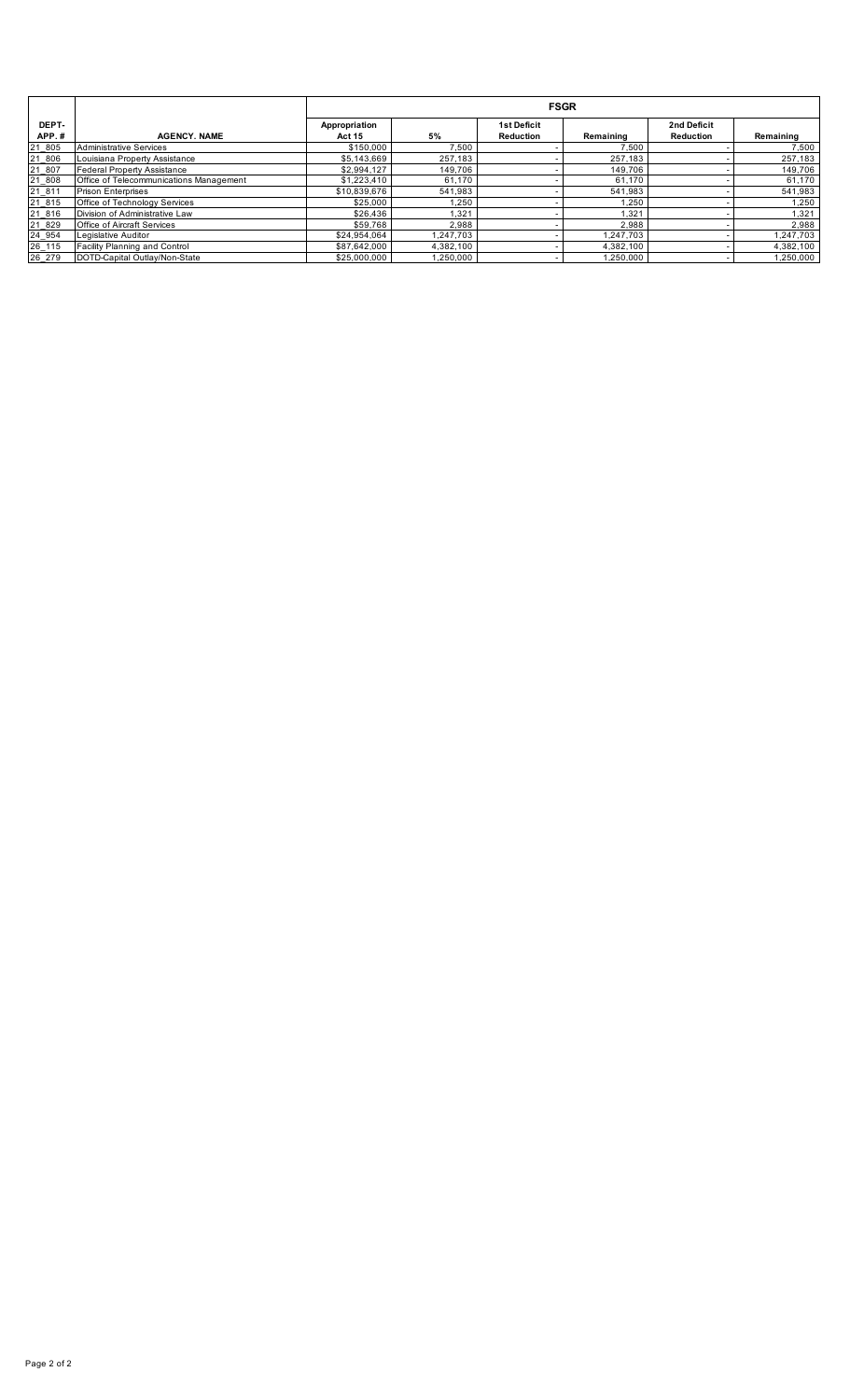|                                    |                                                                                                      |                          | <b>Statutory Dedications</b><br><b>1st Deficit</b><br>2nd Deficit<br>5%<br><b>Act 15</b><br>Reduction<br>Remaining<br>Reduction |                                                      |                        |                                                      |                           |
|------------------------------------|------------------------------------------------------------------------------------------------------|--------------------------|---------------------------------------------------------------------------------------------------------------------------------|------------------------------------------------------|------------------------|------------------------------------------------------|---------------------------|
| <b>Stat Ded</b><br>Code            | <b>Statutory Dedication Name</b>                                                                     | Appropriation            |                                                                                                                                 |                                                      |                        |                                                      | Remaining                 |
| 54N                                | <b>TTF-Federal</b><br><b>TTF-Regular</b>                                                             | 833,300,620              | 41,665,031                                                                                                                      |                                                      | 41,665,031             |                                                      | 41,665,031                |
| 54P<br>A02                         | Structural Pest Control Commission Fund                                                              | 455,109,978<br>987,721   | 22,755,498<br>49,386                                                                                                            | (6, 104, 000)                                        | 16,651,498<br>49,386   | (16,651,498)<br>(48, 502)                            | 884                       |
| A07<br>A09                         | Louisiana Agricultural Finance Authority Fund<br>Pesticide Fund                                      | 12,004,156<br>3,508,314  | 600,207<br>175,415                                                                                                              | $\sim$                                               | 600,207<br>175,415     | (51, 085)                                            | 600,207<br>124,330        |
| A11                                | Forest Protection Fund                                                                               | 830,000                  | 41,500                                                                                                                          |                                                      | 41,500                 |                                                      | 41,500                    |
| A12<br>A13                         | <b>Boll Weevil Eradication Fund</b><br>Agricultural Commodity Self Insurance                         | 1,556,929<br>350,000     | 77,846<br>17,500                                                                                                                | $\overline{\phantom{a}}$<br>$\overline{\phantom{a}}$ | 77,846<br>17,500       | (77, 846)<br>(8, 103)                                | 9,397                     |
| A14                                | Forestry Productivity Fund                                                                           | 2,200,000                | 110,000                                                                                                                         | $\overline{\phantom{a}}$                             | 110,000                |                                                      | 110,000                   |
| A15<br>A17                         | Petroleum & Petroleum Products Fund<br>Livestock Brand Commission Fund                               | 5,100,000<br>10,470      | 255,000<br>523                                                                                                                  | ÷,                                                   | 255,000<br>523         | (255,000)<br>(523)                                   | $\overline{\phantom{a}}$  |
| A18                                | Agricultural Commodity Dealers & Warehouse Fund<br>Seed Commission Fund                              | 1,929,413                | 96,470                                                                                                                          |                                                      | 96,470                 |                                                      | 96,470                    |
| A21<br>A22                         | Sweet Potato Pests & Diseases Fund                                                                   | 866,931<br>315,107       | 43,346<br>15,755                                                                                                                | $\overline{\phantom{a}}$                             | 43,346<br>15,755       | (15, 755)                                            | 43,346                    |
| A23<br>A27                         | Weights and Measures Fund<br>Grain and Cotton Indemnity Fund                                         | 2,210,752<br>534,034     | 110,537<br>26,701                                                                                                               | $\overline{\phantom{a}}$                             | 110,537<br>26,701      | (4, 807)                                             | 110,537<br>21,894         |
| A29                                | Feed and Fertilizer Fund                                                                             | 987,116                  | 49,355                                                                                                                          | $\overline{\phantom{a}}$                             | 49,355                 |                                                      | 49,355                    |
| A30<br>CR1                         | Horticulture & Quarantine Fund<br>Crime Victims Reparation Fund A250-82                              | 1,226,179<br>3,684,985   | 61,308<br>184,249                                                                                                               | $\overline{\phantom{a}}$                             | 61,308<br>184,249      | (61, 308)<br>(115, 043)                              | 69,206                    |
| CR <sub>2</sub>                    | Youthful Offender Management Fund                                                                    | 172,000                  | 8,600                                                                                                                           | $\overline{\phantom{a}}$                             | 8,600                  |                                                      | 8,600                     |
| CR <sub>5</sub><br>CT4             | DNA Testing Post-Conviction Relief for Indigents<br>State Parks Improvement and Repair Fund          | 20,000<br>9,282,753      | 1,000<br>464,137                                                                                                                | $\overline{\phantom{a}}$<br>$\overline{\phantom{a}}$ | 1,000<br>464,137       | (418, 486)                                           | 1,000<br>45,651           |
| CT <sub>5</sub>                    | Archaeological Curation Fund                                                                         | 25,000                   | 1,250                                                                                                                           |                                                      | 1,250                  |                                                      | 1,250                     |
| CT9<br><b>CTA</b>                  | Poverty Point Reservoir Development Fund<br>Audubon Golf Trail Development Fund                      | 600,000<br>12,000        | 30,000<br>600                                                                                                                   |                                                      | 30,000<br>600          | $\overline{\phantom{a}}$                             | 30,000<br>600             |
| DS <sub>1</sub>                    | Highway Fund #2 - Motor Vehicle License Tax                                                          | 12,300,000               | 615.000                                                                                                                         | $\overline{\phantom{a}}$                             | 615,000                |                                                      | 615,000                   |
| E02<br>E04                         | Telecommunications for the Deaf Fund<br>Proprietary School Fund                                      | 2,938,475<br>200,000     | 146,923<br>10,000                                                                                                               | $\overline{\phantom{a}}$<br>÷,                       | 146,923<br>10,000      | $\overline{\phantom{a}}$                             | 146,923<br>10,000         |
| E23                                | Louisiana Charter School Startup Loan Fund                                                           | 218,780                  | 10,939                                                                                                                          | ÷,                                                   | 10,939                 | $\sim$                                               | 10,939                    |
| E29<br>E30                         | St. Landry Parish Excellence Fund<br>Calcasieu Parish Fund                                           | 756,151<br>1,447,363     | 37,807<br>72,368                                                                                                                | $\overline{\phantom{a}}$                             | 37,807<br>72,368       |                                                      | 37,807<br>72,368          |
| E32<br>E33                         | Tobacco Tax Health Care Fund<br>Bossier Parish Truancy Fund                                          | 37,840,951<br>570,288    | 1,892,047<br>28,514                                                                                                             | ÷,                                                   | 1,892,047<br>28,514    | (124, 250)                                           | 1,767,797<br>28,514       |
| E34                                | Orleans Parish Excellence Fund                                                                       | 362,792                  | 18,139                                                                                                                          | $\overline{\phantom{a}}$                             | 18,139                 | $\sim$                                               | 18,139                    |
| E38<br>E41                         | Workforce Training Rapid Response Fund<br>Med and Allied Health Prof Ed Scho and Loan Fund           | 10,000,000<br>200,000    | 500,000<br>10,000                                                                                                               |                                                      | 500,000<br>10,000      |                                                      | 500,000<br>10,000         |
| E45                                | Workforce and Innovation for a Strong Economy                                                        | $\overline{11,000,000}$  | 550,000                                                                                                                         |                                                      | 550,000                |                                                      | 550,000                   |
| ED <sub>5</sub><br>ED <sub>6</sub> | Mega-project Development Fund<br>Louisiana Economic Development Fund                                 | 30,217,222<br>19,316,267 | 1,510,861<br>965,813                                                                                                            | $\overline{\phantom{a}}$<br>$\overline{\phantom{a}}$ | 1,510,861<br>965,813   | $\sim$<br>$\overline{\phantom{a}}$                   | 1,510,861<br>965,813      |
| EDE                                | Entertainment Promotion and Marketing Fund                                                           | 300,000                  | 15,000                                                                                                                          |                                                      | 15,000                 |                                                      | 15,000                    |
| <b>EDM</b><br><b>EDR</b>           | Marketing Fund<br>Rapid Response Fund                                                                | 2,000,000<br>12,961,711  | 100,000<br>648.085                                                                                                              | (648, 086)                                           | 100,000                | $\blacksquare$                                       | 100,000                   |
| G01                                | Louisiana Lottery Proceeds Fund                                                                      | 173,200,000              | 8,660,000                                                                                                                       |                                                      | 8,660,000              |                                                      | 8,660,000                 |
| G03<br>G04                         | Video Draw Poker Device Fund<br>Riverboat Gaming Enforcement                                         | 55,699,217<br>59,215,698 | 2,784,960<br>2,960,784                                                                                                          | $\overline{\phantom{a}}$<br>$\overline{\phantom{a}}$ | 2,784,960<br>2,960,784 | (100, 000)<br>(1,014,570)                            | 2,684,960<br>1,946,214    |
| G05                                | Video Draw Poker Purse Supplemental Fund                                                             | 3,350,246                | 167,512                                                                                                                         |                                                      | 167,512                |                                                      | 167,512                   |
| G07<br>G09                         | Avoyelles Parish Local Government Gaming<br>Pari-mutuel Live Racing Fac. Gaming Control Fund         | 1,281,329<br>7,797,821   | 64,066<br>389,891                                                                                                               |                                                      | 64,066<br>389,891      |                                                      | 64,066<br>389,891         |
| G10<br>G11                         | Support Education In LA First Fund<br>Equine Health Studies Program Fund                             | 163,589,149<br>750,000   | 8.179.457<br>37,500                                                                                                             |                                                      | 8,179,457<br>37,500    |                                                      | 8,179,457<br>37,500       |
| G12                                | Southem University Agricultural Program Fund                                                         | 750,000                  | 37,500                                                                                                                          | $\overline{\phantom{a}}$                             | 37,500                 | $\overline{\phantom{a}}$                             | 37,500                    |
| G13<br>G14                         | Beautification/Improvement New Orleans City Park<br>Greater New Orleans Sports Foundation            | 2,242,583<br>1.000.461   | 112,129<br>50,023                                                                                                               | ÷,                                                   | 112,129<br>50,023      | $\overline{\phantom{a}}$                             | 112,129<br>50,023         |
| G15                                | Algiers Economic Development Foundation Fund                                                         | 100,304                  | 5,015                                                                                                                           | ÷,                                                   | 5,015                  | $\blacksquare$                                       | 5,015                     |
| G16<br>G17                         | New Orleans Urban Tourism and Hospitality Traini<br>Beautification Project for New Orleans Neighborh | 253,354<br>100,425       | 12,667<br>5,021                                                                                                                 | $\overline{\phantom{a}}$                             | 12,667<br>5,021        | $\sim$                                               | 12,667<br>5,021           |
| G18                                | Friends of NORD Fund                                                                                 | 100,529                  | 5,026                                                                                                                           | $\overline{\phantom{a}}$<br>÷,                       | 5,026                  | $\sim$                                               | 5,026                     |
| G19<br>G20                         | New Orleans Sports Franchise Assistance Fund<br>Casino Support Services Fund                         | 2,893,905<br>3,600,000   | 144,695<br>180,000                                                                                                              |                                                      | 144,695<br>180,000     | $\sim$<br>$\overline{\phantom{a}}$                   | 144,695<br>180.000        |
| H08<br>H09                         | LA Medical Assistance Trust Fund<br>Nursing Home Residents' Trust Fund                               | 158,317,637<br>485,000   | 7,915,881<br>24,250                                                                                                             | $\overline{\phantom{a}}$<br>$\overline{\phantom{a}}$ | 7,915,881<br>24,250    | $\overline{\phantom{a}}$<br>$\sim$                   | 7,915,881<br>24,250       |
| H <sub>10</sub>                    | Compulsive & Problem Gaming Fund                                                                     | 2,603,373                | 130,168                                                                                                                         |                                                      | 130,168                | $\sim$                                               | 130,168                   |
| H14<br>H18                         | Medical Assistance Program Fraud Detection<br>Vital Records Conversion Fund                          | 5,503,127<br>39,404      | 275,156<br>1,970                                                                                                                | (200, 000)                                           | 75,156<br>1,970        | $\overline{\phantom{a}}$<br>$\overline{\phantom{a}}$ | 75,156<br>1,970           |
| H19                                | Medicaid Trust Fund for the Elderly                                                                  | 233,734,602              | 11,686,730                                                                                                                      | $\sim$                                               | 11,686,730             | $\overline{\phantom{a}}$                             | 11,686,730                |
| H <sub>20</sub><br>H <sub>22</sub> | Health Trust Fund<br>Safe Drinking Water Revolving Loan Fund                                         | 3,434,587<br>34,000,000  | 171,729<br>1,700,000                                                                                                            | $\sim$                                               | 171,729<br>1,700,000   | $\overline{\phantom{a}}$                             | 171,729<br>1,700,000      |
| H <sub>26</sub>                    | Community and Family Support System Fund                                                             | 110,100                  | 5,505                                                                                                                           |                                                      | 5,505                  |                                                      | 5,505                     |
| H <sub>28</sub><br>H30             | Louisiana Health Care Redesign Fund<br>New Opportunities Waiver (NOW) Fund                           | 2,827<br>4,954           | 141<br>247                                                                                                                      | $\overline{\phantom{a}}$<br>$\overline{\phantom{a}}$ | 141<br>247             | $\sim$<br>$\sim$                                     | 141<br>247                |
| HW3<br>HW9                         | DOTD Right-of-Way Permit Processing Fund<br>State Highway Improvement Fund                           | 582,985<br>18,900,000    | 29,149<br>945,000                                                                                                               | $\overline{\phantom{a}}$                             | 29,149<br>945,000      | $\sim$                                               | 29,149<br>945,000         |
| <b>HWA</b>                         | Transportation Training and Education Center Fun                                                     | 524,590                  | 26,229                                                                                                                          | $\overline{\phantom{a}}$                             | 26,229                 | $\overline{\phantom{a}}$<br>$\overline{\phantom{a}}$ | 26,229                    |
| <b>HWE</b><br><b>HWF</b>           | Crescent City Transition Fund<br>New Orleans Ferry Fund                                              | 2,087,684<br>830,000     | 104,384<br>41,500                                                                                                               | ÷,<br>$\overline{\phantom{a}}$                       | 104,384<br>41,500      | $\overline{\phantom{a}}$<br>$\sim$                   | 104,384<br>41,500         |
| 102                                | Fireman Training Fund                                                                                | 3,700,000                | 185,000                                                                                                                         | $\overline{\phantom{a}}$                             | 185,000                | $\sim$                                               | 185,000                   |
| 103<br>106                         | 2 Percent Fire Insurance Fund<br>Municipal Fire & Police Civil Serv Oper Fund                        | 22,990,998<br>2,064,432  | 1,149,549<br>103,221                                                                                                            | $\overline{\phantom{a}}$                             | 1,149,549<br>103,221   |                                                      | 1,149,549<br>103,221      |
| 108                                | Administrative Fund-Department of Insurance                                                          | 839,123                  | 41,956                                                                                                                          |                                                      | 41,956                 | (41, 956)                                            |                           |
| 109<br>112                         | Insurance Fraud Investigation Fund<br>Auto. Theft and Insurance Fraud Prev. Auth. Fund               | 3,730,422<br>227,000     | 186,521<br>11,350                                                                                                               | $\sim$<br>$\overline{\phantom{a}}$                   | 186,521<br>11,350      | (23, 084)<br>(10, 527)                               | 163,437<br>823            |
| <b>IEBSD</b>                       | <b>IEB Statutory Dedication</b>                                                                      | 40,940                   | 2,047                                                                                                                           | $\overline{\phantom{a}}$                             | 2,047                  |                                                      | 2,047                     |
| JS5<br>JS6                         | Department of Justice Legal Support Fund<br><b>Tobacco Control Special Fund</b>                      | 1,000,000<br>203,000     | 50,000<br>10,150                                                                                                                | $\overline{\phantom{a}}$<br>$\overline{\phantom{a}}$ | 50,000<br>10,150       | $\overline{\phantom{a}}$                             | 50,000<br>10,150          |
| JS7<br>JS9                         | Department of Justice Debt Collection Fund<br>Tobacco Settlement Enforcement Fund                    | 2,240,140<br>409,107     | 112,007<br>20,455                                                                                                               | ÷,                                                   | 112,007<br>20,455      | $\blacksquare$<br>$\overline{\phantom{a}}$           | 112,007<br>20,455         |
| JU1                                | Trial Court Case Management Information Fund                                                         | 3,999,098                | 199,954                                                                                                                         | ÷,                                                   | 199,954                | $\overline{\phantom{a}}$                             | 199,954                   |
| JU <sub>2</sub><br>JU <sub>5</sub> | Judges' Supplemental Compensation Fund<br>Innocence Compensation Fund                                | 6,223,724<br>498,000     | 311,186<br>24,900                                                                                                               | $\overline{\phantom{a}}$                             | 311,186<br>24,900      | $\overline{\phantom{a}}$                             | 311,186<br>24,900         |
| LB1                                | Workers' Compensation Second Injury Fund                                                             | 50,889,161               | 2,544,458                                                                                                                       |                                                      | 2,544,458              |                                                      | 2,544,458                 |
| LB4<br>LB5                         | Office of Workers' Compensation Admin. Fund<br>Incumbent Worker Training Account                     | 17,235,992<br>26,695,181 | 861.799<br>1,334,759                                                                                                            | (532, 332)<br>(1, 334, 759)                          | 329,467                | (329, 467)                                           | $\overline{\phantom{a}}$  |
| LB6                                | <b>Employment Security Administration Account</b>                                                    | 3,989,791                | 199,489                                                                                                                         | (199, 489)                                           | ÷,                     |                                                      | $\blacksquare$            |
| LB7<br>N02                         | Penalty and Interest Account<br>Coastal Resources Trust Fund                                         | 3,062,981<br>2,134,276   | 153,149<br>106,713                                                                                                              | (153, 149)                                           | 106,713                |                                                      | 106,713                   |
| N04                                | Fisherman's Gear Compensation Fund                                                                   | 632,822                  | 31,641                                                                                                                          | (14, 037)                                            | 17,604                 | (17,604)                                             |                           |
| N05<br>N07                         | Oilfield Site Restoration Fund<br>Mineral and Energy Operation Fund                                  | 4,906,701<br>7,149,100   | 245,335<br>357,455                                                                                                              |                                                      | 245,335<br>357,455     | (357, 455)                                           | 245,335<br>$\blacksquare$ |
| N08<br>N <sub>09</sub>             | Underwater Obstruction Removal<br>Oil and Gas Regulatory Fund                                        | 250,000                  | 12,500<br>421,079                                                                                                               | (12, 500)                                            |                        |                                                      | 421,079                   |
| P01                                | Louisiana Fire Marshal Fund                                                                          | 8,421,591<br>18,423,836  | 921,191                                                                                                                         |                                                      | 421,079<br>921,191     | $\overline{\phantom{a}}$                             | 921,191                   |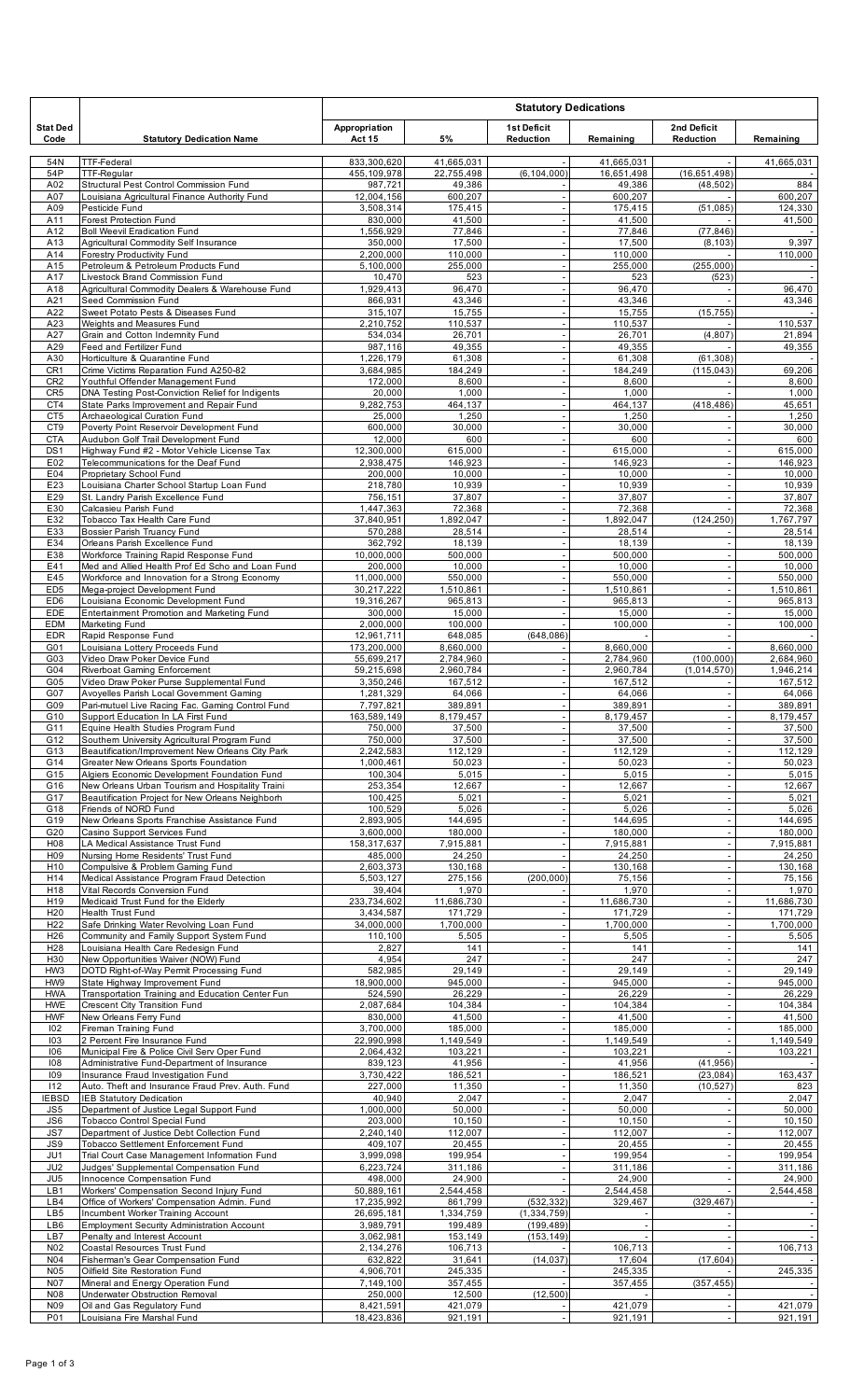|                                    |                                                                                               |                           |                        | <b>Statutory Dedications</b><br><b>1st Deficit</b><br>2nd Deficit |                        |                                                      |                      |  |
|------------------------------------|-----------------------------------------------------------------------------------------------|---------------------------|------------------------|-------------------------------------------------------------------|------------------------|------------------------------------------------------|----------------------|--|
| <b>Stat Ded</b>                    |                                                                                               | Appropriation             |                        |                                                                   |                        |                                                      |                      |  |
| Code<br>P04                        | <b>Statutory Dedication Name</b><br>Motorcycle Safety & Training                              | <b>Act 15</b><br>135,999  | 5%<br>6,799            | <b>Reduction</b>                                                  | Remaining<br>6,799     | Reduction<br>$\overline{\phantom{a}}$                | Remaining<br>6,799   |  |
| P05                                | P.S. DWI Test Maintenance & Training                                                          | 515,218                   | 25,760                 |                                                                   | 25,760                 |                                                      | 25,760               |  |
| P07<br>P09                         | Louisiana Towing and Storage Fund<br>Disability Affairs Trust Fund                            | 300,000<br>202,432        | 15,000<br>10,121       | $\sim$                                                            | 15,000<br>10,121       | $\overline{\phantom{a}}$<br>$\overline{\phantom{a}}$ | 15,000<br>10,121     |  |
| P11                                | Concealed Handgun Permit Fund                                                                 | 2,766,703                 | 138,335                | $\overline{\phantom{a}}$                                          | 138,335                | $\sim$                                               | 138,335              |  |
| P <sub>12</sub><br>P <sub>13</sub> | Right to Know Fund<br>Underground Damages Prevention Fund                                     | 89,691<br>81,519          | 4,484<br>4,075         | $\overline{\phantom{a}}$                                          | 4,484<br>4,075         | $\overline{\phantom{a}}$<br>$\overline{\phantom{a}}$ | 4,484<br>4,075       |  |
| P <sub>14</sub>                    | Emergency Medical Technician Fund                                                             | 9,000                     | 450                    | $\overline{\phantom{a}}$                                          | 450                    | $\overline{\phantom{a}}$                             | 450                  |  |
| P <sub>16</sub><br>P <sub>19</sub> | <b>LPG Rainv Dav Fund</b><br>Hazardous Materials Emergency Response                           | 1,251,395<br>222,585      | 62,569<br>11,129       | $\overline{\phantom{a}}$<br>÷,                                    | 62,569<br>11,129       | $\overline{\phantom{a}}$<br>$\overline{\phantom{a}}$ | 62,569<br>11,129     |  |
| P21                                | <b>Explosives Trust Fund</b>                                                                  | 137,116                   | 6,855                  | $\overline{a}$                                                    | 6,855                  | $\overline{\phantom{a}}$                             | 6,855                |  |
| P24<br>P <sub>25</sub>             | OMV Customer Service Technology<br>Sex Offender Registry Technology Fund                      | 7,384,236<br>529,000      | 369,211<br>26,450      | $\overline{\phantom{a}}$<br>$\overline{\phantom{a}}$              | 369,211<br>26,450      | $\overline{\phantom{a}}$<br>$\overline{\phantom{a}}$ | 369,211<br>26,450    |  |
| P28                                | Criminal Identification & Information                                                         | 8,009,136                 | 400,456                | $\sim$                                                            | 400,456                | $\overline{\phantom{a}}$                             | 400,456              |  |
| P29<br>P31                         | Louisiana State Police Salary Fund<br>Dept of Public Safety Police Officer Fund               | 15,600,000<br>64,115      | 780,000<br>3,205       | $\overline{\phantom{a}}$<br>$\overline{\phantom{a}}$              | 780,000<br>3,205       | $\overline{\phantom{a}}$<br>$\overline{\phantom{a}}$ | 780,000<br>3,205     |  |
| P32                                | LA Life Safety & Property Protection Trust Fund                                               | 1,517,867                 | 75,893                 | $\overline{\phantom{a}}$                                          | 75,893                 | $\overline{\phantom{a}}$                             | 75,893               |  |
| P34<br>P35                         | Unified Carrier Registration<br>Louisiana Highway Safety Fund                                 | 3,425,275<br>152,187      | 171,263<br>7,609       | $\overline{\phantom{a}}$<br>÷,                                    | 171,263<br>7,609       | $\overline{\phantom{a}}$<br>$\overline{\phantom{a}}$ | 171,263<br>7,609     |  |
| P36                                | Industrialized Building Program Fund                                                          | 306,594                   | 15,329                 | $\sim$                                                            | 15,329                 | $\overline{\phantom{a}}$                             | 15,329               |  |
| P37<br>P38                         | LA Bicycle and Pedestrian Safety Fund<br>Camp Minden Fire Protection Fund                     | 10,000<br>50,000          | 500<br>2,500           |                                                                   | 500<br>2,500           | $\overline{\phantom{a}}$<br>$\overline{\phantom{a}}$ | 500<br>2,500         |  |
| Q01                                | Hazardous Waste Site Cleanup Fund                                                             | 3,594,500                 | 179,725                | (51, 890)                                                         | 127,835                |                                                      | 127,835              |  |
| Q <sub>02</sub><br>Q <sub>03</sub> | <b>Environmental Trust Fund</b><br>Clean Water State Revolving Fund                           | 64,390,345<br>87,446,566  | 3,219,517<br>4,372,328 | (1, 367, 961)                                                     | 1,851,556<br>4,372,328 | (1,500,000)                                          | 351,556<br>4,372,328 |  |
| Q <sub>05</sub>                    | Motor Fuels Underground Tank                                                                  | 23,657,120                | 1,182,856              | (473, 142)                                                        | 709,714                | (709, 714)                                           |                      |  |
| Q06<br>Q <sub>07</sub>             | Waste Tire Management Fund<br><b>Lead Hazard Reduction Fund</b>                               | 11,339,234<br>100,000     | 566,961<br>5,000       | (226, 785)<br>(2,000)                                             | 340,176<br>3,000       | (322, 176)                                           | 18,000<br>3,000      |  |
| Q08                                | <b>Oyster Sanitation Fund</b>                                                                 | 521,292                   | 26,064                 |                                                                   | 26,064                 | $\overline{\phantom{a}}$                             | 26,064               |  |
| RK1<br>RK <sub>2</sub>             | Rockefeller Fund<br>Rockefeller Trust-Protection Fund                                         | 17,912,844<br>923,187     | 895.642<br>46,159      | ÷,                                                                | 895,642<br>46,159      | $\sim$<br>$\overline{\phantom{a}}$                   | 895,642<br>46,159    |  |
| RS1                                | Marsh Island Operating Fund                                                                   | 390,669                   | 19,533                 | $\overline{\phantom{a}}$                                          | 19,533                 | $\overline{\phantom{a}}$                             | 19,533               |  |
| RS3<br>RS4                         | Russell Sage/Marsh Island Capital Improvement<br>Russell Sage Special Fund #2                 | 1,237,000<br>3,500,000    | 61,850<br>175,000      | $\overline{\phantom{a}}$<br>÷,                                    | 61,850<br>175,000      | $\overline{\phantom{a}}$<br>$\overline{\phantom{a}}$ | 61,850<br>175,000    |  |
| RV4                                | Tax Commission Expense Fund                                                                   | 909,668                   | 45,483                 | ÷,                                                                | 45,483                 | $\overline{\phantom{a}}$                             | 45,483               |  |
| <b>RVA</b><br><b>RVC</b>           | Sports Facility Assistance<br><b>Tobacco Regulation Enforcement Fund</b>                      | 4,438,826<br>702,807      | 221,941<br>35,140      | (14, 056)                                                         | 221,941<br>21,084      | $\sim$<br>$\overline{\phantom{a}}$                   | 221,941<br>21,084    |  |
| S01                                | Children's Trust Fund                                                                         | 819,599                   | 40,979                 |                                                                   | 40,979                 | $\overline{\phantom{a}}$                             | 40,979               |  |
| S02<br>S04                         | Fraud Detection Fund<br>Traumatic Head & Spinal Injury                                        | 827,192<br>1,645,812      | 41,359<br>82,290       | $\overline{\phantom{a}}$                                          | 41,359<br>82,290       | $\overline{\phantom{a}}$<br>$\overline{\phantom{a}}$ | 41,359<br>82,290     |  |
| S05                                | Blind Vendors Trust Fund                                                                      | 677,988                   | 33,899                 | ÷,                                                                | 33,899                 | $\overline{\phantom{a}}$                             | 33,899               |  |
| S06<br>S07                         | Rehabilitation for the Blind and Visually Impair<br>Louisiana Military Family Assistance Fund | 2,000,000<br>115,528      | 100,000<br>5,776       | $\overline{\phantom{a}}$<br>$\overline{\phantom{a}}$              | 100,000<br>5,776       | $\overline{\phantom{a}}$<br>$\overline{\phantom{a}}$ | 100,000<br>5,776     |  |
| S08                                | Indigent Parent Representation Program Fund                                                   | 1,308,253                 | 65,412                 | $\overline{\phantom{a}}$                                          | 65,412                 | $\overline{\phantom{a}}$                             | 65,412               |  |
| S11<br>S <sub>12</sub>             | SNAP Fraud and Abuse Detection and Prevention Fu<br>Child Care Licensing Trust Fund           | 50,000<br>5,000           | 2,500<br>250           | $\sim$                                                            | 2,500<br>250           | $\overline{\phantom{a}}$                             | 2,500<br>250         |  |
| S <sub>13</sub>                    | Juvenile Detention Licensing Trust Fund                                                       | 5,000                     | 250                    | $\overline{\phantom{a}}$                                          | 250                    | $\overline{\phantom{a}}$                             | 250                  |  |
| <b>SSA</b><br>SSD                  | Help Louisiana Vote Fund, Election Admin<br>Help Louisiana Vote Fund, Voting Access Account   | 191,000<br>210,000        | 9,550<br>10,500        | $\overline{\phantom{a}}$                                          | 9,550<br>10,500        | $\sim$<br>$\overline{\phantom{a}}$                   | 9,550<br>10,500      |  |
| ST <sub>4</sub>                    | Unclaimed Property Leverage Fund                                                              | 15,000,000                | 750,000                |                                                                   | 750,000                |                                                      | 750,000              |  |
| ST <sub>6</sub><br><b>STB</b>      | Legislative Capitol Technology Enhancement Fund<br>2013 Amnesty Collections Fund              | 10,001,063<br>156,539,178 | 500,053<br>7,826,958   | $\overline{\phantom{a}}$<br>÷,                                    | 500.053<br>7,826,958   | $\overline{\phantom{a}}$<br>$\overline{\phantom{a}}$ | 500,053<br>7,826,958 |  |
| <b>STE</b>                         | Crescent City Amnesty Refund Fund                                                             | 128,681                   | 6,434                  | $\overline{\phantom{a}}$                                          | 6,434                  | $\overline{\phantom{a}}$                             | 6,434                |  |
| T01<br>T02                         | Acadia Parish Visitor Enterprise<br>Allen Parish Capital Improvements                         | 150,000<br>221,552        | 7,500<br>11,077        | $\overline{\phantom{a}}$<br>$\overline{\phantom{a}}$              | 7,500<br>11,077        | $\overline{\phantom{a}}$<br>$\overline{\phantom{a}}$ | 7,500<br>11.077      |  |
| T03                                | Ascension Parish Visitor Enterprise                                                           | 880,000                   | 44,000                 | $\overline{\phantom{a}}$                                          | 44,000                 | $\overline{\phantom{a}}$                             | 44.000               |  |
| T05<br><b>T06</b>                  | Avoyelles Parish Enterprise Fund<br>Beauregard Parish Community Improvements                  | 130,000<br>129,733        | 6,500<br>6,486         | $\overline{\phantom{a}}$<br>÷,                                    | 6,500<br>6,486         | $\overline{\phantom{a}}$<br>$\overline{\phantom{a}}$ | 6,500<br>6,486       |  |
| <b>T07</b><br>T08                  | Bienville Parish Tourist & Economic Development                                               | 30,000<br>1,754,015       | 1,500                  | $\overline{\phantom{a}}$                                          | 1,500                  | $\overline{\phantom{a}}$                             | 1,500                |  |
| T09                                | Bossier City Civic Center Fund<br>Shreveport Riverfront Convention Center Indep.              | 2,390,811                 | 87,700<br>119,540      | $\overline{\phantom{a}}$<br>$\overline{\phantom{a}}$              | 87,700<br>119,540      | $\overline{\phantom{a}}$<br>$\overline{\phantom{a}}$ | 87,700<br>119,540    |  |
| T10<br>T11                         | West Calcasieu Community Center Fund                                                          | 1,200,000<br>70           | 60.000<br>3            | ÷,<br>$\overline{\phantom{a}}$                                    | 60,000<br>$\mathbf{3}$ | $\overline{\phantom{a}}$                             | 60,000               |  |
| T12                                | Caldwell Parish Economic Development Fund<br>Cameron Parish Tourism Development Fund          | 30,000                    | 1,500                  | $\overline{\phantom{a}}$                                          | 1,500                  | $\overline{\phantom{a}}$<br>$\overline{\phantom{a}}$ | 3<br>1,500           |  |
| T14<br>T15                         | Town of Homer Economic Development Fund<br>Concordia Parish Economic Development Fund         | 17,810<br>100,000         | 890<br>5,000           | ÷,<br>$\overline{\phantom{a}}$                                    | 890<br>5,000           | $\overline{\phantom{a}}$<br>$\overline{\phantom{a}}$ | 890<br>5,000         |  |
| T16                                | Desoto Parish Visitor Enterprise                                                              | 200,000                   | 10,000                 | $\overline{\phantom{a}}$                                          | 10,000                 | $\overline{\phantom{a}}$                             | 10,000               |  |
| T17<br>T18                         | <b>EBR Parish Riverside Centroplex</b><br>East Carroll Parish Visitor Enterprise Fund         | 1,500,000<br>9,570        | 75,000<br>478          | ÷,<br>$\overline{\phantom{a}}$                                    | 75,000<br>478          | $\overline{\phantom{a}}$<br>$\overline{\phantom{a}}$ | 75,000<br>478        |  |
| T19                                | East Feliciana Tourist Commission Fund                                                        | 3,000                     | 150                    | $\overline{\phantom{a}}$                                          | 150                    | $\overline{\phantom{a}}$                             | 150                  |  |
| T20<br>T21                         | Evangeline Visitor Enterprise Fund<br>Franklin Visitor Enterprise Fund                        | 50,000<br>37,002          | 2,500<br>1,850         | $\overline{\phantom{a}}$<br>$\overline{\phantom{a}}$              | 2,500<br>1,850         | $\overline{\phantom{a}}$<br>$\overline{\phantom{a}}$ | 2,500<br>1,850       |  |
| T <sub>23</sub>                    | Iberia Parish Tourist Commission Fund                                                         | 480,000                   | 24,000                 | $\overline{\phantom{a}}$                                          | 24,000                 | $\overline{\phantom{a}}$                             | 24,000               |  |
| T24<br>T <sub>25</sub>             | Iberville Parish Visitor Enterprise Fund<br>Jackson Parish Economic Development Fund          | 110,000<br>22,550         | 5,500<br>1,127         | $\overline{\phantom{a}}$<br>÷,                                    | 5,500<br>1,127         | $\overline{\phantom{a}}$<br>$\overline{\phantom{a}}$ | 5,500<br>1,127       |  |
| T26                                | Jefferson Parish Convention Fund                                                              | 3,100,000                 | 155,000                | $\overline{\phantom{a}}$                                          | 155,000                | $\overline{\phantom{a}}$                             | 155,000              |  |
| T27<br>T28                         | Jefferson Davis Parish Visitor Enterprise Fund<br>Lafayette Parish Visitor Enterprise Fund    | 150,000<br>3,100,000      | 7,500<br>155,000       | ÷,<br>$\overline{\phantom{a}}$                                    | 7,500<br>155,000       | $\overline{\phantom{a}}$<br>$\overline{\phantom{a}}$ | 7,500<br>155,000     |  |
| T29                                | Lafourche Parish Enterprise Fund                                                              | 269,564                   | 13,478                 | $\overline{\phantom{a}}$                                          | 13,478                 | $\overline{\phantom{a}}$                             | 13,478               |  |
| T30<br>T31                         | Lasalle Economic Development Fund<br>Lincoln Parish Visitor Enterprise Fund                   | 30,000<br>300,000         | 1,500<br>15,000        | $\overline{\phantom{a}}$                                          | 1,500<br>15,000        | $\overline{\phantom{a}}$<br>$\overline{\phantom{a}}$ | 1,500<br>15,000      |  |
| T32                                | Livingston Parish Tourist Economic Development                                                | 350,000                   | 17,500                 | $\overline{\phantom{a}}$                                          | 17,500                 | $\overline{\phantom{a}}$                             | 17,500               |  |
| T34<br>T36                         | Morehouse Parish Enterprise Fund<br>N.O. Metro Convention and Visitor Bureau Fund             | 60,000<br>9,000,000       | 3,000<br>450,000       | ÷,<br>$\overline{\phantom{a}}$                                    | 3,000<br>450,000       | $\overline{\phantom{a}}$<br>$\overline{\phantom{a}}$ | 3,000<br>450,000     |  |
| <b>T37</b>                         | <b>Ouachita Parish Visitor Enterprise</b>                                                     | 2,000,000                 | 100,000                | $\overline{\phantom{a}}$                                          | 100,000                | $\overline{\phantom{a}}$                             | 100,000              |  |
| T38<br>T39                         | Plaquemines Parish Visitor Enterprise Fund<br>Pointe Coupee Parish Visitor Enterprise Fund    | 258,444<br>26,024         | 12,922<br>1,301        | $\overline{a}$<br>$\overline{\phantom{a}}$                        | 12,922<br>1,301        | $\overline{\phantom{a}}$<br>$\overline{\phantom{a}}$ | 12,922<br>1,301      |  |
| T40                                | Alexandria/Pineville Exhibition Hall                                                          | 249,205                   | 12,460                 | ÷,                                                                | 12,460                 | $\overline{\phantom{a}}$                             | 12,460               |  |
| T41<br>T42                         | Red River Visitor Enterprise Fund<br>Richland Visitor Enterprise Fund                         | 102,205<br>110,000        | 5,110<br>5,500         | ÷,<br>$\overline{\phantom{a}}$                                    | 5,110<br>5,500         | $\overline{\phantom{a}}$<br>$\overline{\phantom{a}}$ | 5,110<br>5,500       |  |
| T43                                | Sabine Parish Tourism Development                                                             | 250,000                   | 12,500                 | $\overline{\phantom{a}}$                                          | 12,500                 | $\overline{\phantom{a}}$                             | 12,500               |  |
| T44<br>T45                         | St. Bernard Parish Enterprise<br>St. Charles Parish Enterprise Fund                           | 140,000<br>198,775        | 7,000<br>9,938         | $\overline{\phantom{a}}$<br>$\overline{\phantom{a}}$              | 7,000<br>9,938         | $\overline{\phantom{a}}$<br>$\overline{\phantom{a}}$ | 7,000<br>9,938       |  |
| T47                                | St. James Parish Enterprise Fund                                                              | 127,416                   | 6,370                  | $\overline{\phantom{a}}$                                          | 6,370                  | $\overline{\phantom{a}}$                             | 6,370                |  |
| T48<br>T49                         | St. John the Baptist Convention Facility<br>St. Landry Parish Historical Development          | 317,762<br>400,000        | 15,888<br>20,000       | $\overline{\phantom{a}}$<br>$\overline{\phantom{a}}$              | 15,888<br>20,000       | $\overline{\phantom{a}}$<br>$\overline{\phantom{a}}$ | 15.888<br>20,000     |  |
| <b>T50</b>                         | St. Martin Parish Enterprise Fund                                                             | 180,000                   | 9,000                  | ÷,                                                                | 9,000                  | $\overline{\phantom{a}}$                             | 9,000                |  |
| T <sub>51</sub><br>T52             | St. Mary Parish Visitor Enterprise<br>St. Tammany Parish Fund                                 | 1,125,000<br>1,900,000    | 56,250<br>95,000       | ÷,                                                                | 56,250<br>95,000       | $\overline{\phantom{a}}$<br>$\overline{\phantom{a}}$ | 56,250<br>95,000     |  |
| T <sub>53</sub>                    | Tangipahoa Parish Tourist Commission Fund                                                     | 505,077                   | 25,253                 | $\overline{\phantom{a}}$                                          | 25,253                 | $\overline{\phantom{a}}$                             | 25,253               |  |
| T <sub>54</sub><br>T <sub>55</sub> | Tensas Parish Visitor Enterprise Fund<br>Houma/Terrebonne Tourist Fund                        | 14,827<br>600,000         | 741<br>30,000          | $\sim$                                                            | 741<br>30,000          | $\overline{\phantom{a}}$                             | 741<br>30,000        |  |